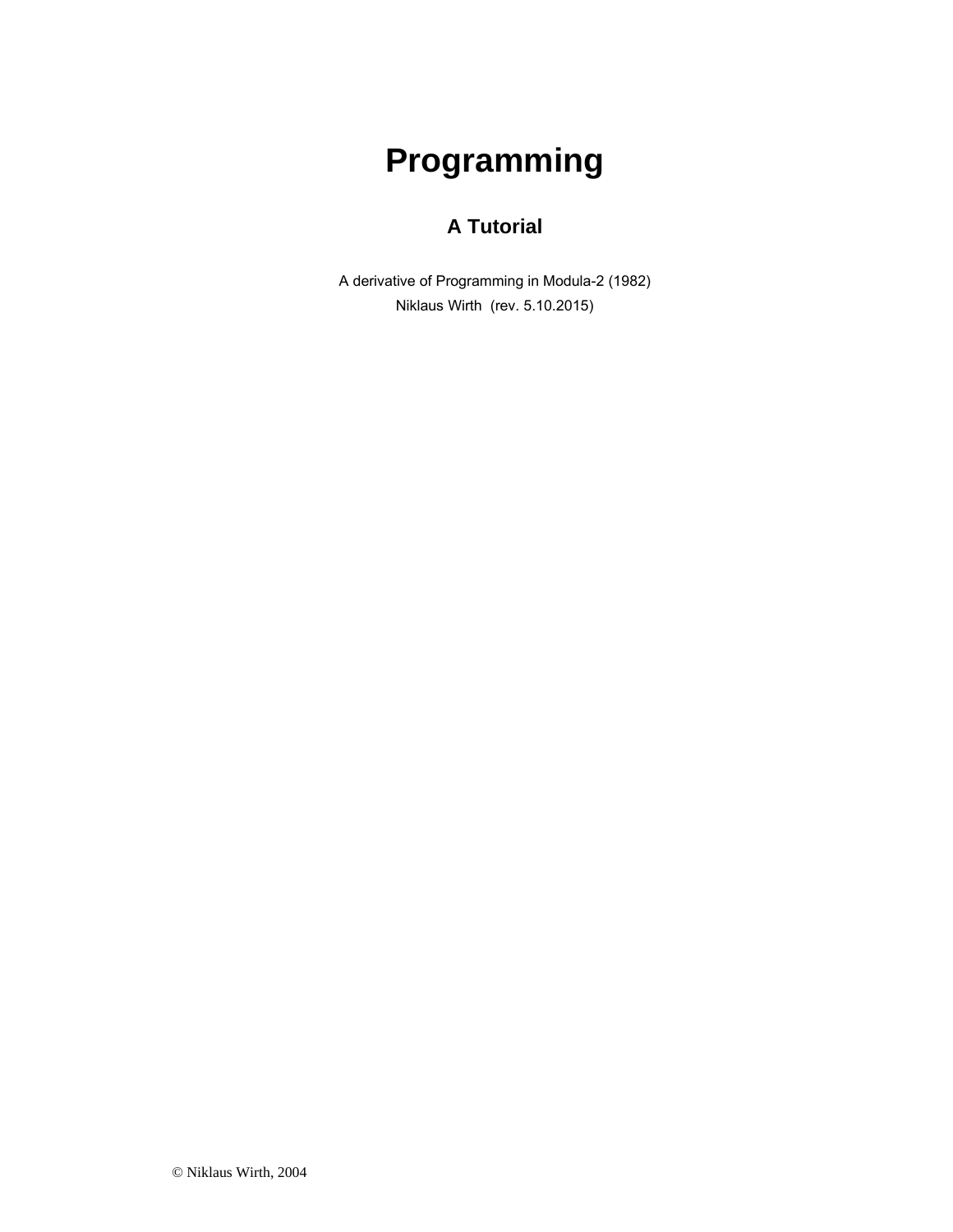### **Preface**

This text is an introduction to programming in general, and a guide to programming in the language Oberon in particular. It is primarily oriented towards people who have already acquired some basic knowledge of programming and would like to deepen their understanding in a more structured way. Nevertheless, an introductory chapter is added for the benefit of the beginner, displaying in a concise form some of the fundamental concepts of computers and of programming them. The text is therefore also suitable as a self-contained tutorial. The notation used is Oberon, which lends itself well for a structured approach and leads the student to a working style that has generally become known under the heading of *structured programming*.

As a manual for programming in Oberon, the text covers (almost) all facilities of this language. Part 1 covers the basic notions of variable, expression, assignment, conditional and repeated statement, and the data structure of the indexable array. Together with Part 2, which introduces the important concept of the procedure or subroutine, it contains essentially the material commonly discussed in introductory programming courses. Part 2 also presents data types and structures and constitutes the core of an advanced course on programming. Part 3 introduces the notion of a module, a concept that is fundamental in the design of large programming systems, and to programming in teams. The two basic notions of files and texts are introduced in the forms of modules containing the operations performed on files and texts. Texts are presented as our standard medium for program input and output.

The language Oberon, published in 1988, has a long history. It is a descendant of Algol 60 (1960), Pascal (1970), and Modula (1979). Algol 60 [1] was designed by an international committee of 13 scientists, and it was the first language to be specified with a rigorous formalism, a *syntax*, in machine-independent form. Algol was largely oriented toward numerical algorithms, as were computers at that time. Pascal [2] was the result of an enduring debate about widening the range of application of Algol, and it became widely used, in particular but not only, in education. Modula-2 [3] introduced the concept of modules, the parts of large systems connected by clearly specified interfaces. The module allows to hide details of procedures and variables from its users (clients), and it embodies the principle of *information hiding*. The language Oberon [4] emerged from the urge to reduce the complexity of programming languages, of Modula in particular. This effort resulted in a remarkably concise language. The extent of Oberon, the number of its features and constructs, is smaller even than that of Pascal. Yet it is considerably more powerful.

The one feature that was added in Oberon was the extensibility of data types (record types). Whereas in strongly types languages, such as Algol, Pascal, and Modula, every constant, variable, or function has a fixed type, recognizable from the program text, Oberon allows to define hierarchies of types, and to determine the actual type of a variable (within the hierarchy) at runtime. This, together with records containing fields of procedural types, is the stem of *object-oriented programming*. Such records are then called *objects*, and the procedural fields are called *methods*.

Zürich, 1. October 2004 N.W.

This text has been updated according to the Revised Report issued in 2007. The revised language report eliminates various details in the interest of simplification. In particular it eliminates the LOOP, EXIT, WITH and RETURN statements. It also eliminates the data types SHORTINT, LONGINT, and LONGREAL, and with it the concept of type inclusion. It forbids assignments to imported variables. It adds, however, the data type BYTE, a subrange of INTEGER, mainly used in arrays and records to save memory space.

Zürich, 1. Feb. 2014

- 1. P. Naur, Ed. Revised Report on the Algorithmic Language Algol 60. *Comp. J. 5*, 349-367 (1962), and *Comm. ACM, 6* (1963) 1 – 17.
- 2. N. Wirth. The Programming Language Pascal. *Acta Informatica, 1* (1971), 35 63.
- 3. N. Wirth. *Programming in Modula-2.* Springer-Verlag, 1982. ISBN 0-387-50150-9
- 4. N. Wirth. The Programming Language Oberon. *Software Practice and Experience, 18*, 7, (July 1988), 671- 690.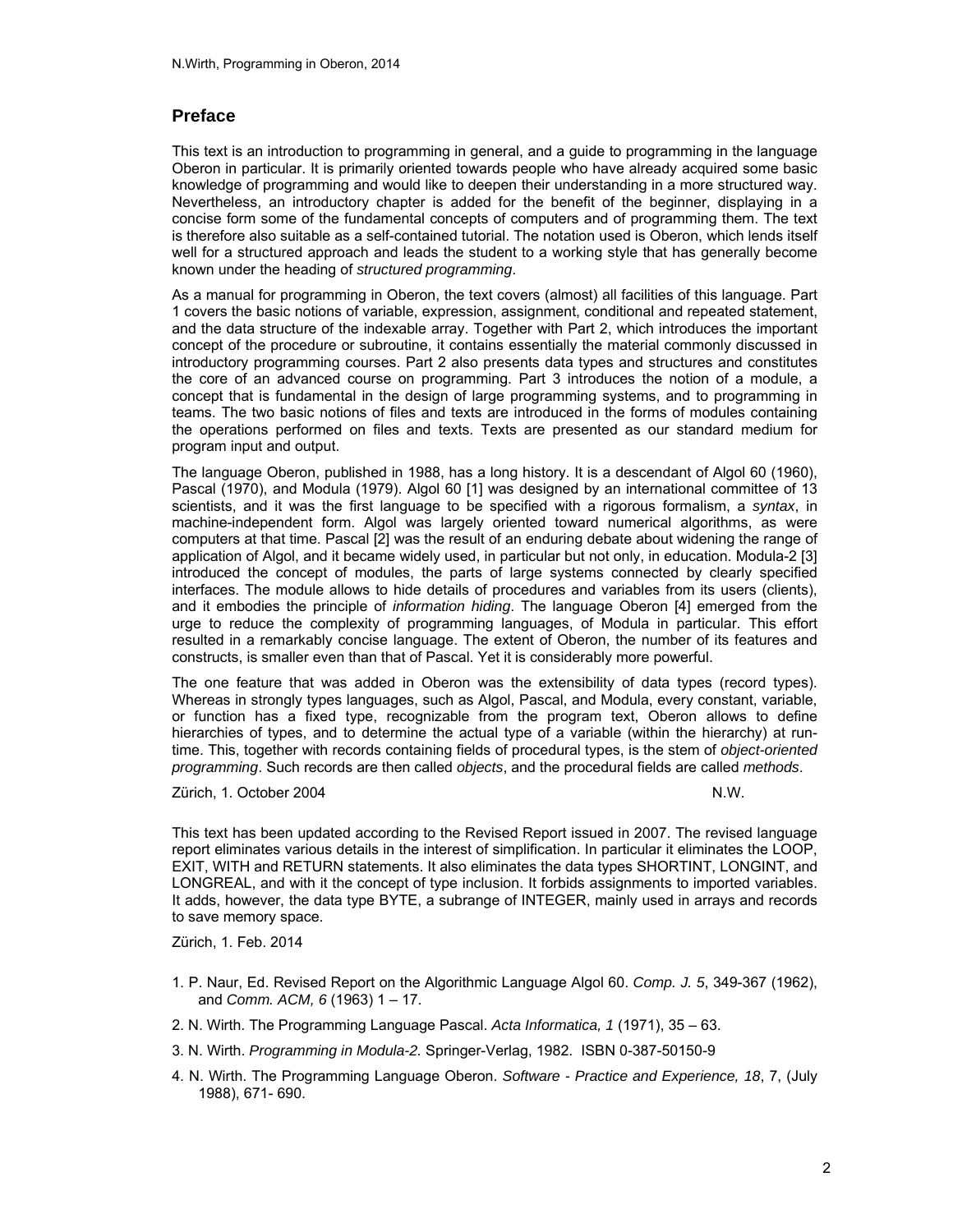### **Table of Contents**

| <b>Preface</b>                                                                                                                                                                                                                                                                                                                                                                                                                                                         | 2                                                                                        |
|------------------------------------------------------------------------------------------------------------------------------------------------------------------------------------------------------------------------------------------------------------------------------------------------------------------------------------------------------------------------------------------------------------------------------------------------------------------------|------------------------------------------------------------------------------------------|
| Part 1                                                                                                                                                                                                                                                                                                                                                                                                                                                                 |                                                                                          |
| 1. Introduction<br>2. A first example<br>3. A notation to describe the syntax of Oberon<br>4. Representation of Oberon programs<br>5. Statements and expressions<br>6. Control structures<br>6.1 Repetitive statements<br>6.2 Conditional statements<br>7. Elementary data types<br>7.1 The type INTEGER<br>7.2 The type REAL<br>7.3 The type BOOLEAN<br>7.4 The type CHAR<br>7.5 The type SET<br>8. Constant and variable declarations<br>9. The data structure Array | 4<br>5<br>7<br>8<br>10<br>12<br>12<br>13<br>16<br>16<br>17<br>18<br>19<br>20<br>20<br>21 |
| Part 2                                                                                                                                                                                                                                                                                                                                                                                                                                                                 |                                                                                          |
| 10. Procedures<br>11. The concept of locality<br>12. Parameters<br>12.1 Variable parameters<br>12.2 Value parameters<br>12.3 Open array parameters<br>13. Function procedures<br>14. Recursion<br>15. Type declarations<br>16. Record types<br>17. Dynamic data structures and pointers<br>18. Procedure types                                                                                                                                                         | 28<br>29<br>30<br>30<br>31<br>31<br>32<br>33<br>37<br>37<br>38<br>41                     |
| Part 3<br>19. Modules<br>20. Definitions and implementations<br>21. Program decomposition into modules<br>22. The concept of sequence<br>22.1. About input and output<br>22.2. Files and Riders<br>22.3. Texts, Readers and Writers<br>22.4. Standard ilnput and output                                                                                                                                                                                                | 43<br>44<br>46<br>50<br>50<br>51<br>52<br>54                                             |
| Part 4<br>23. Object-oriented programming<br>23.1. The origins of object-oriented programming<br>23.2. Type extensions and inhomogeneous data structures<br>23.3. Methods<br>23.4. Handlers and messages                                                                                                                                                                                                                                                               | 57<br>57<br>58<br>59<br>60                                                               |
| Appendix: Syntax, Keywords, Standard functions                                                                                                                                                                                                                                                                                                                                                                                                                         | 63                                                                                       |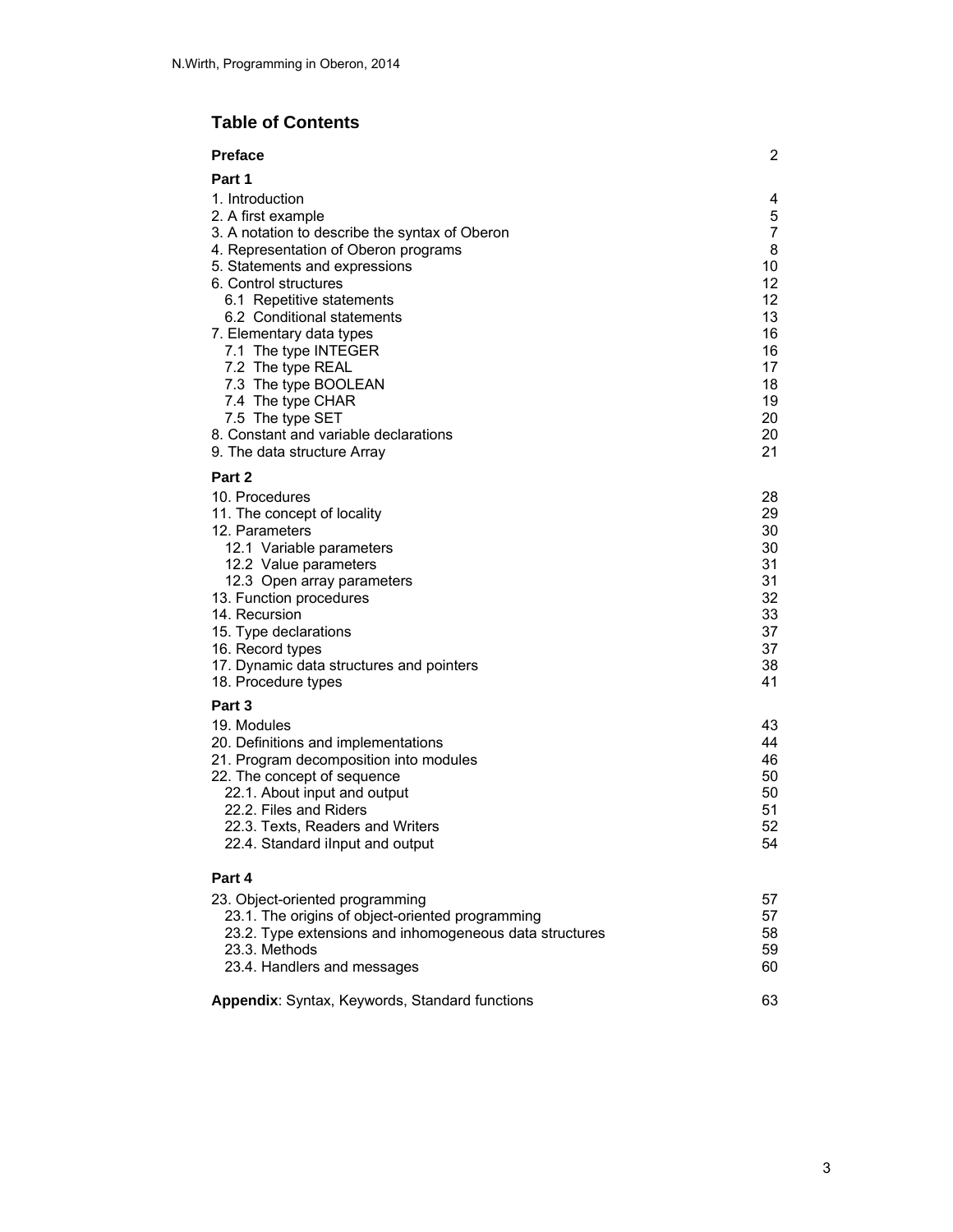## **Part 1**

### **1. Introduction**

Although this manual assumes that its reader is already familiar with the basic notions of computer and programming, it may be appropriate to start out with the explanation of some concepts and their terminology. We recognize that - with rare exceptions - programs are written - more appropriately: designed - with the purpose of being interpreted by a computer. The computer then performs a process, i.e. a sequence of actions, according to the specifications given by that program. The process is also called a *computation*.

The program itself is a *text*. Since it specifies a usually fairly complex process, and must do so with utmost precision and care for all details, the meaning of this text must be specified very precisely. Such precision requires an exact formalism. This formalism has become known as a *language*. We adopt this name, although a language is normally spoken and much less precisely defined. Our purpose here is to learn the formalism or language *Oberon*. It has a long tradition among programming languages. Its ancestor was Algol 60, followed by Pascal and Modula-2.

A program usually specifies a process that causes its interpreter, i.e. the computer, to read data (the so-called *input*) from some sources and to vary its subsequent actions according to the accepted data. This implies that a program does not only specify a (single) process, but an entire usually unbounded - class of computations. We have to ensure that these processes act according to the given specifications (or should we say expectations?) in all cases of this class. Whereas we could verify that this specification is met in the case of a single computation, this is impossible in the general case, because the class of all permitted processes is much too large. The conscientious programmer ensures the correctness of his program by careful design and analysis. Careful design is the essence of professional programming.

The task of designing a program is further complicated by the fact that the program not only must describe an entire class of computations, but often should also be interpreted (executed) by different interpreters (computers). At earlier times, this required the manual transcription of the program from its source form into different computer codes, taking into account their various characteristics and limitations. The difficulties have been drastically reduced, albeit not eliminated, by the creation of high level languages with formal definitions and the construction of automatic translators converting the program into the codes of the various computers.

In principle, the formal language should be defined in an abstract, perhaps axiomatic fashion without reference to an actual computer or interpretation mechanism. If this were achieved, the programmer would have to understand the formal language only. However, such generality is costly and often restrictive, and in many cases the programmer should still know the principal characteristics of his computer(s). Nevertheless, the qualified programmer will make as little reference to specific computer characteristics as possible and rely exclusively on the rules of the formal language in order to keep his program general and portable. The language Oberon assists in this task by confining computer dependencies to specific objects, by allowing to encapsulate them in specific, small parts of a program text.

From the foregoing it follows that a translation process lies between the program's formulation and its interpretation. This process is called a *compilation*, because it condenses the program's source text into a cryptic computer code. The quality of this compilation may be crucial to the efficiency of the program's ultimate interpretation. We stress the fact that there may be many compilers for a given language (even for the same computer). Some may be more efficient than others. We recognize that efficiency is a characteristic of implementations rather than the language. It therefore is important to distinguish between the concepts of language and implementation.

We summarize:

- A program is a piece of *text*.
- The program specifies *computations* or processes.
- A process is performed by an interpreter, usually a *computer*, interpreting (executing) the program.
- The meaning of the program is specified by a formalism called *programming language*.
- A program specifies a class of computations, the *input data* acting as parameter of each individual process.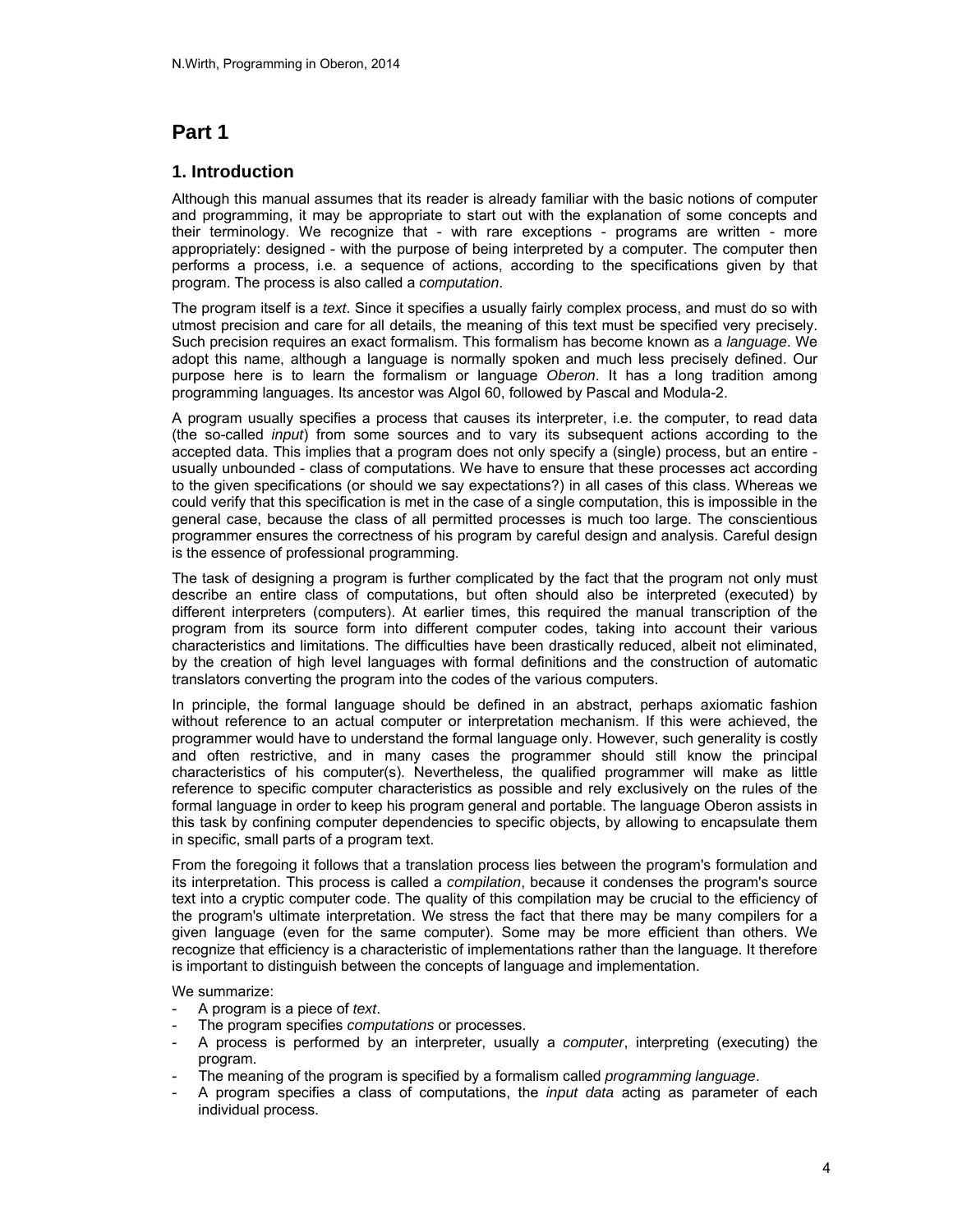Prior to its execution, a program text is translated into computer code by a compiler. This process is called a *compilation*.

Program design includes ensuring that all members of this class of computations act according to specification. This is done by careful analytic *verification* and by selective empirical testing of characteristic cases.

Programs should refrain from making reference to characteristics of specific interpreters (computers) whenever possible. Only the lack of such reference ensures that their meaning can be derived from rules of the language.

A compiler is a program translating programs from their source form to specific computer codes. Programs need to be compiled before they are executed. Programming in the wider sense not only includes the formulation of the program, but also the concrete preparation of the text, its compilation, correction of errors, so-called *debugging*, and the planning of tests. The modern programmer uses many tools for these tasks, including text editors, compilers, and debuggers. He also has to be familiar with the environment of these components. We shall not describe these aspects, but concentrate on the *language Oberon*.

### **2. A First Example**

Let us follow the steps of development of a simple program and thereby explain some of the fundamental concepts of programming and of the basic facilities of Oberon. The task shall be, given two natural numbers x and y, to compute their greatest common divisor (gcd). The mathematical knowledge needed for this problem is the following:

1. if x equals  $y$ , x (or  $y$ ) is the desired result

2. the gcd of two numbers remains unchanged, if we replace the larger number by the difference of the numbers, i.e. subtract the smaller number from the larger one.

Expressed in mathematical terms, these rules take the form

- 1.  $qcd(x, x) = x$
- 2. if  $x > y$ , gcd $(x, y) = \gcd(x-y, y)$

The basic recipe, the so-called *algorithm*, is then the following: Change the numbers x and y according to rule 2 such that their difference decreases. Repeat this until they are equal. Rule 2 guarantees that the changes are such that  $gcd(x, y)$  always remains the same, and rule 1 guarantees that we finally find the result.

Now we must put these recommendations into terms of Oberon. A first attempt leads to the following sketch. Note that the symbol # means "unequal".

WHILE x # y DO "apply rule 2, reducing the difference and maintaining  $x > 0$  and  $y > 0$ " END

The sentence within quotes is plain English. The second version refines the first version by replacing the English by formal terms:

WHILE x # y DO IF  $x > y$  THEN  $x := x-y$  ELSE  $y := y-x$  END END

This piece of text is not yet a complete program, but it shows already the essential characteristic of a structured programming language. Version 1 is a statement, and this statement contains another, subordinate statement (within quotes). In version 2 this is elaborated, and yet further subordinate statements emerge (expressing the replacement of a value x by another value x-y). This hierarchy of statements expresses the underlying structure of the algorithm. It becomes explicit due to the structure of the language, allowing the nesting of components of a program. It is therefore important to know the language's structure (syntax) in full detail. Textually we express nesting or subordination by appropriate indentation. Although this is not required by the rules of the language, it helps in the understanding of a text very considerably.

Reflecting an algorithm's inherent structure by the textual structure of the program is a key idea of structured programming. It is virtually impossible to recognise the meaning of a program when its structure is removed, such as done by a compiler when producing computer code. And we should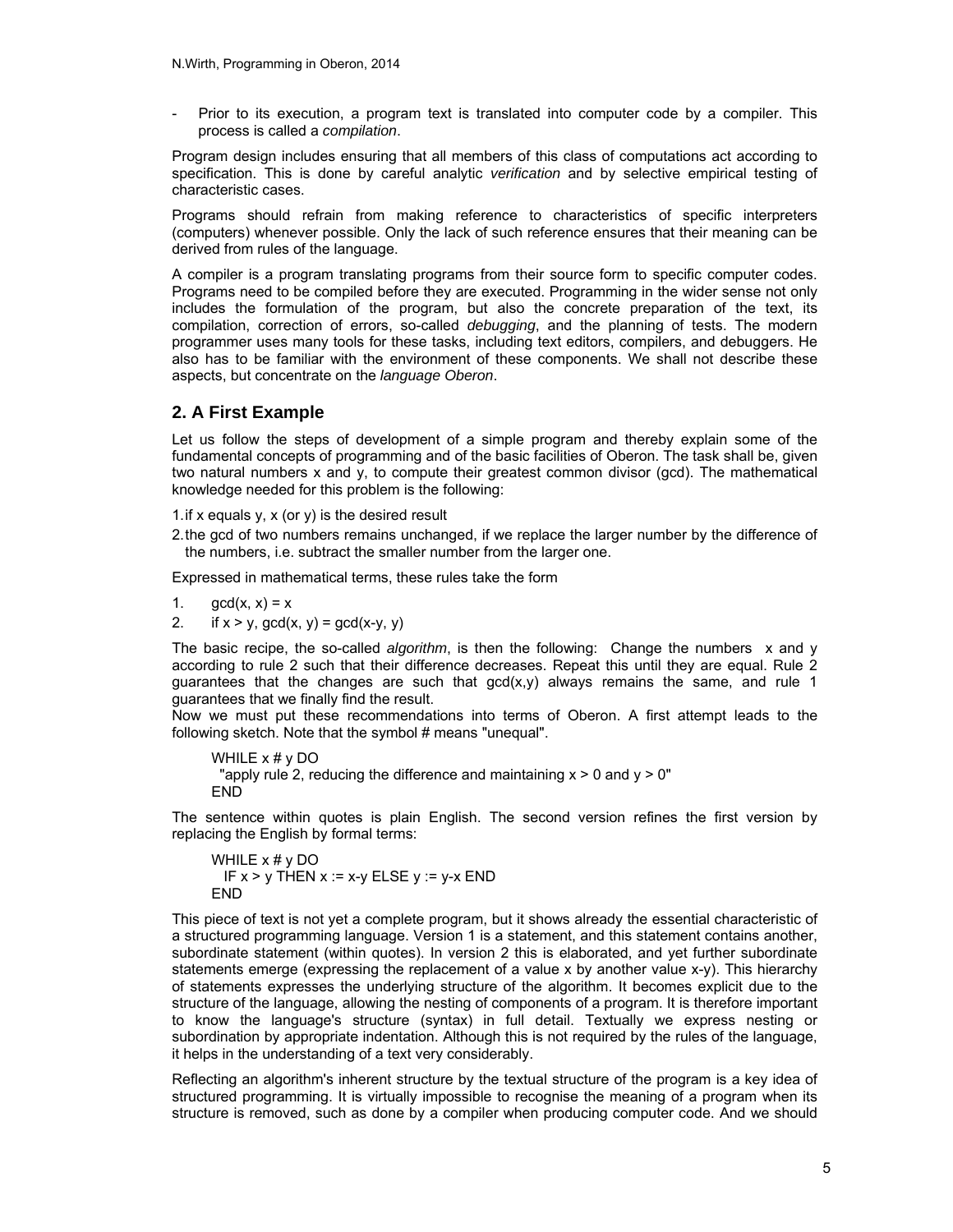keep in mind that a program is worthless, unless it exists in some form in which a human can understand it and gain confidence in its design.

We now proceed towards the goal of producing a complete program from the above fragment. We realize that we need to specify an action that assigns initial values to the variables x and y, as well as an action that makes the result visible. For this purpose we should actually know about a computer's facilities to communicate with its user. Since we do not wish to refer to a specific machinery, and particularly not in such a frequent and important case as the generation of output, we introduce abstractions of such communication facilities. These facilities are not directly part of the language, but are procedures declared in some (library) modules, to which all programs have access. We postulate read and write procedures as shown in the following example, and will assume that data are thus read from a keyboard and written on a display.

```
Texts.Scan(S); x := S.i;
Texts.Scan(S); y := S.i; 
WHILE x # y DO
  IF x > y THEN x := x-y ELSE y := y-x END
END; 
Texts.WriteInt(W, x, 6)
```
The procedure *Scan* scans an input text and reads a (non-negative) integer (S.i). The procedure *WriteInt* outputs an integer as specified by its second parameter (x). The third parameter (6) indicates the number of digits available for the representation of this value in the output text. Both procedures are taken from the imported (library) module *Texts*, and they use a locally declared scanner S and a globally declared writer W, connecting to an input source (the text following the command) and output sink (the Log text) imported from the environment *Oberon*. Details are explained in Chapter 22 of this tutorial.

In the next and final version we complete our text such that it becomes a genuine Oberon text:

```
PROCEDURE Gcd*; 
  VAR x, y: INTEGER; S: Texts.Scanner; 
BEGIN Texts.OpenScanner(S, Oberon.Par.text, Oberon.Par.pos); 
 Texts.Scan(S); x := S.i; Texts.WriteString(W, " x ="); Texts.WriteInt(W, x, 6);
 Texts.Scan(S); y := S.i; Texts.WriteString(W, " y ="); Texts.WriteInt(W, y, 6);
 WHILE x # y DO
   IF x > y THEN x := x-y ELSE y := y-x END
  END; 
  Texts.WriteString(W, " gcd ="); Texts.WriteInt(W, x, 6); Texts.WriteLn(W); 
  Texts.Append(Oberon.Log, W.buf) 
END Gcd;
```
The essential additions in this step are *declarations*. In Oberon, all names of objects occurring in a program, such as variables and constants, have to be declared. A declaration introduces the object's identifier (name), specifies the kind of the object (whether it is a variable, a constant, or something else) and indicates general, invariant properties, such as the type of a variable or the value of a constant.

The entire piece of text is called a *procedure*, given a name, and has the following format (see also Ch. 10):

PROCEDURE name; <declarations> BEGIN <statements> END name;

In this and the following examples, a particular property of the Oberon system becomes apparent. Whereas in older languages, the notions of program and executable unit were identical, we distinguish carefully between them in Oberon terminology: What used to be called a *program* is now called a *module*, a system unit typically incorporating variables and executable statements resident in a system (see also Ch. 19). Compilers accept a module as a *compilable unit* of text. An *executable unit* of program we call a *procedure*. In the Oberon system, any parameterless procedure can be used as a *command*, if its name is marked with an asterisk. It can be activated by clicking on its name visible anywhere on the display. A module may contain one or several commands. As a consequence, the preceding and following examples of "programs" appear in the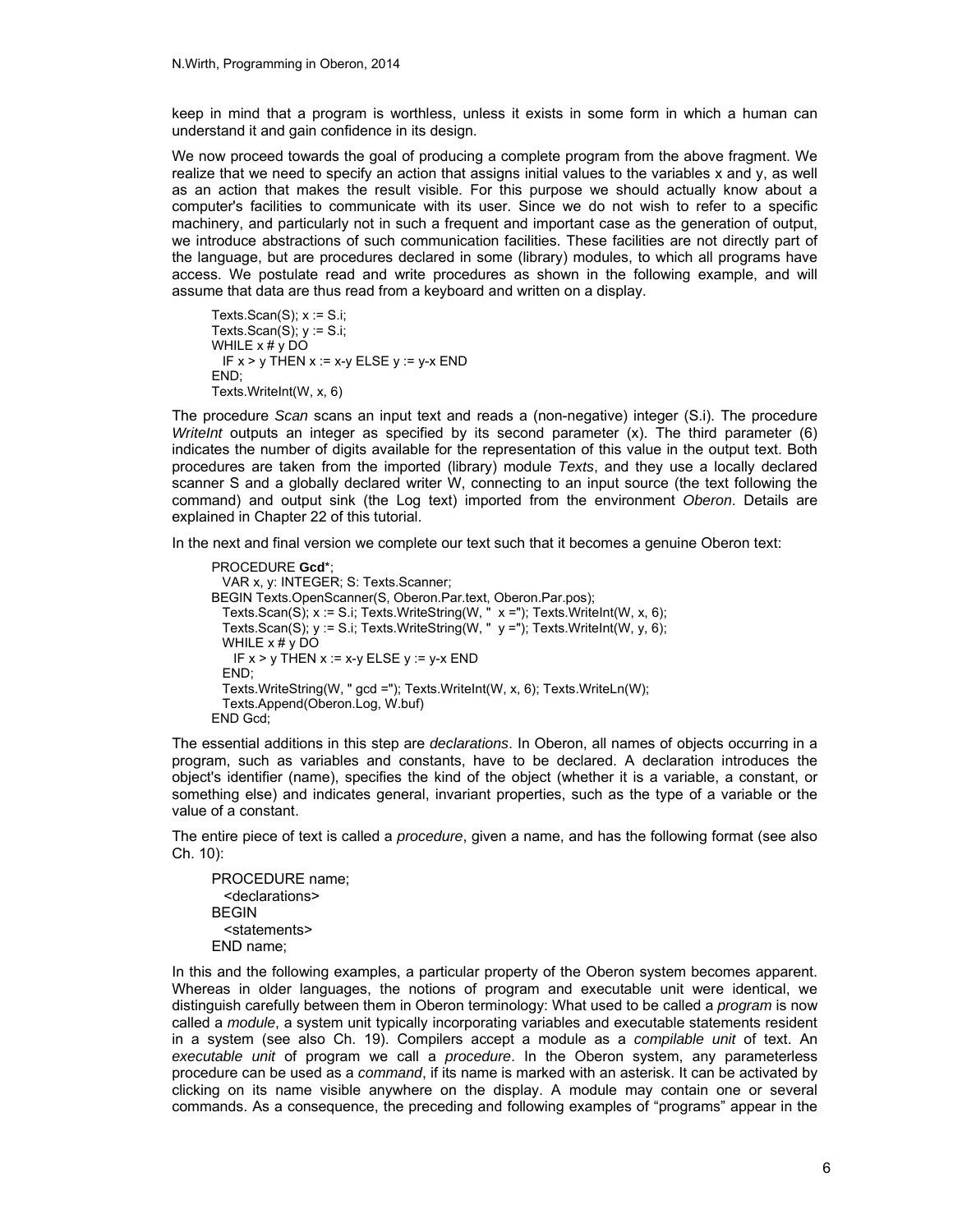form of procedures (commands), and we will always assume that they are embedded in a module importing two service modules *Texts* and *Oberon* and containing the declaration of a writer *W* for output:

MODULE Pattern; IMPORT Texts, Oberon; VAR W: Texts.Writer; PROCEDURE command\*; (\*such as Gcd\*) BEGIN … (\*using W for output\*) … Texts.Append(Oberon.Log, W.buf) END command; BEGIN Texts,OpenWriter(W) END Pattern.

A few more comments concerning our *Gcd* example are in order. As already mentioned, the procedures *WriteLn, WriteString, WriteInt* and *Scan* are not part of the language Oberon itself. They are defined in a module called *Texts* which is presumed to be available. The often encountered modules *Texts*, *Files* and *Oberon* will be defined and explained in Chapter 22 of this book. Here we merely point out that they need to be imported in order to be known in a program. This is done by including the names of these modules in the import list in the importing module's heading.

The procedure *WriteString* outputs a string, i.e. a sequence of characters (enclosed in quotes). The procedure *WriteLn* inserts a line break in the output text. For further explanations we refer to chapters 22.3 and 22.4 of this book:

And this concludes the discussion of our first example. It has been kept quite informal. This is admissible because the goal was to explain an existing program. However, programming is designing, creating new programs. For this purpose, only a precise, formal description of our tool is adequate. In the next chapter, we introduce a formalism for the precise description of correct, "legal" program texts. This formalism makes it possible to determine in a rigorous manner whether a written text meets the language's rules.

### **3. A Notation to Describe the Syntax of Oberon**

A formal language is an infinite set of sequences of symbols. The members of this set are called sentences, and in the case of a programming language these sentences are programs. The symbols are taken from a finite set called the vocabulary. Since the set of programs is infinite, it cannot be enumerated, but is instead defined by rules for their composition. Sequences of symbols that are composed according to these rules are said to be syntactically correct programs; the set of rules is the syntax of the language.

Programs in a formal language then correspond to grammatically correct sentences of spoken languages. Every sentence has a structure and consists of distinct parts, such as subject, object, and predicate. Similarly, a program consists of parts, called syntactic entities, such as statements, expressions, or declarations. If a construct A consists of B followed by C, i.e. the concatenation BC, then we call B and C syntactic factors and describe A by the syntactic formula

 $A = BC$ .

If, on the other hand, an A consists of a B or, alternatively, of a C, we call B and C syntactic terms and express A as

 $A = B | C$ .

Parentheses may be used to group terms and factors. It is noteworthy that here A, B, and C denote syntactic entities of the formal language to be described, whereas the symbols =, | , parentheses, and the period are symbols of the meta-notation describing syntax. The latter are called metasymbols, and the meta-notation introduced here is called Extended Backus-Naur Formalism (EBNF).

In addition to concatenation and choice, EBNF also allows to express option and repetition. If a construct A may be either a B or nothing (empty), this is expressed as

 $A = [B]$ .

and if an A consists of the concatenation of any number of Bs (including none), this is denoted by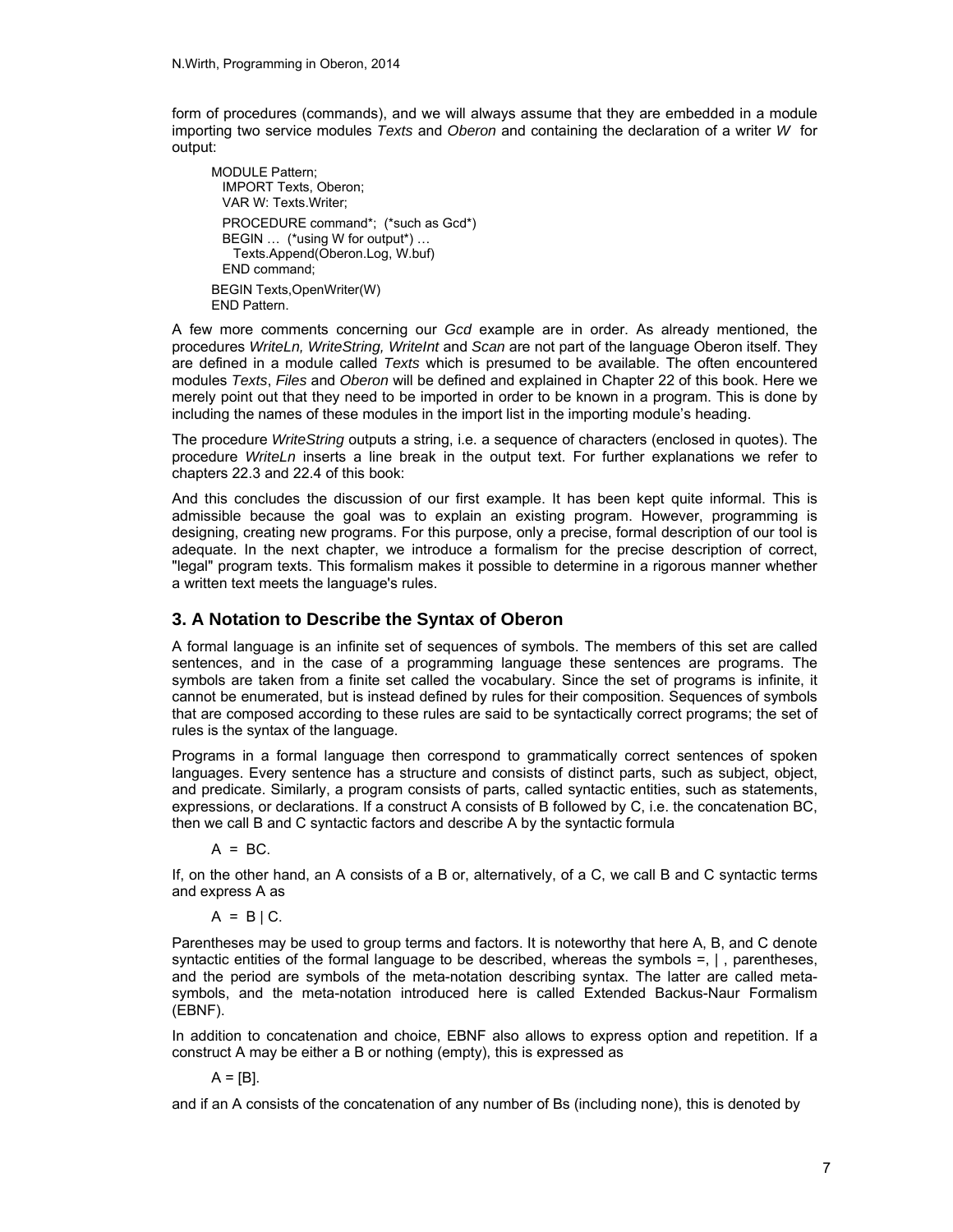#### $A = {B}.$

This is all there is to EBNF! A few examples show how sets of sentences are defined by EBNF formulas:

| (A B)(C D) | AC AD BC BD             |
|------------|-------------------------|
| A[B]C      | ABC AC                  |
| $A\{BA\}$  | A ABA ABABA ABABABA     |
| {A B}C     | C AC BC AAC ABC BBC BAC |

Evidently, EBNF is itself a formal language. If it suits its purpose, it must at least be able to describe itself! In the following definition of EBNF in EBNF, we use the following names for entities:

| statement:  | a syntactic equation                                    |
|-------------|---------------------------------------------------------|
| expression: | a list of alternative terms                             |
| term:       | a concatenation of factors                              |
| factor:     | a single syntactic entity or a parenthesized expression |

The formal definition of EBNF is now given as follows:

| syntax = | {statement}.                                                                        |
|----------|-------------------------------------------------------------------------------------|
|          | statement = identifier "=" expression ".".                                          |
|          | expression = $term$ {" " term}.                                                     |
| term =   | factor {factor}.                                                                    |
| factor = | identifier   string   "(" expression ")"   "[" expression "]"   "{" expression "}". |

Identifiers denote syntactic entities; strings are sequences of symbols taken from the defined language's vocabulary. For the denotation of identifiers we adopt the widely used conventions for programming languages, namely:

*An identifier consists of a sequence of letters and digits, where the first character must be a letter. A string consists of any sequence of characters enclosed by quote marks (or apostrophes).* 

A formal statement of these rules in terms of EBNF is given in the subsequent chapter.

### **4. Representation of Oberon Programs**

The preceding chapter has introduced a formalism, by which the structures of well-formed programs will subsequently be defined. It defines, however, merely the way in which programs are composed as sequences of symbols, in contrast to sequences of characters. This "shortcoming" is quite intentional: the representation of symbols (and thereby programs) in terms of characters is considered too much dependent on individual implementations for the general level of abstraction appropriate for a language definition. The creation of an intermediate level of representation by symbol sequences provides a useful decoupling between language and ultimate program representation. The latter depends on the available character set. As a consequence, we need to postulate a set of rules governing the representation of symbols as character sequences. The symbols of the Oberon vocabulary are divided into the following classes:

identifiers, numbers, strings, operators and delimiters, and comments.

The rules governing their representation in terms of the standard ISO character set are the following:

1. *Identifiers* are sequences of letters and digits. The first character must be a letter. Capital and lower-case letters are considered as distinct.

identifier = letter {letter|digit}.

Examples of well-formed identifiers are

Alice likely jump BlackBird SR71

Examples of words which are no identifiers are

| sound proof | (blank space is not allowed)       |
|-------------|------------------------------------|
| sound-proof | (neither is a hyphen)              |
| 2N          | (first character must be a letter) |
| Miller's    | (no apostrophe allowed)            |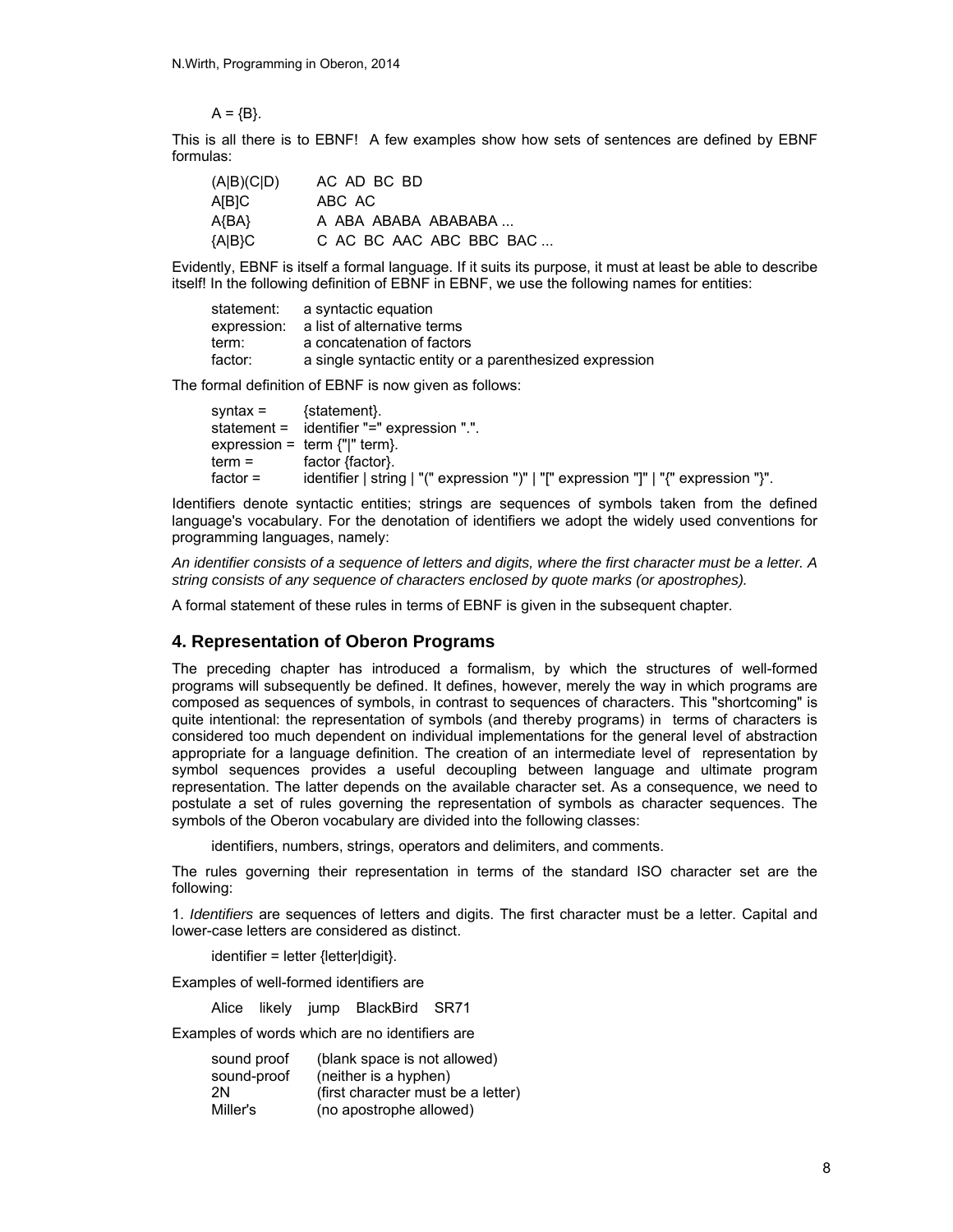Sometimes an identifier has to be qualified by another identifier; this is expressed by prefixing i with j and a period (j.i); the combined identifier is called a *qualified identifier* (abbreviated as *qualident*). Its syntax is

qualident =  $\{$ identifier "." $\}$  identifier.

2. *Numbers* are either integers or real numbers. The former are denoted by sequences of digits. Numbers must not include any spaces. Real numbers contain a decimal point and a fractional part. In addition, a scale factor may be appended. It is specified by the letter E and an integer which is possibly preceded by a sign. The E is pronounced as "times 10 to the power of".

Examples of well-formed numbers are

1981 1 3.25 5.1E3 4.0E-10

Examples of character sequences that are not recognized as numbers are

| 1.5       | no comma may appear               |
|-----------|-----------------------------------|
| 1'000'000 | neither may apostrophs            |
| 3.5En     | no letters allowed (except the E) |

The exact rules for forming numbers are given by the following syntax:

 $number = integer | real.$  $integer = digit$  {digit}. real = digit {digit} "." {digit} [ScaleFactor]. ScaleFactor = "E"  $["+"]$ -"] digit {digit}.

Note: Integers are taken as hexadecimal numbers if followed by the letter H. (10H = 16)

3. *Strings* are sequences of any characters enclosed in quote marks. In order that the closing quote is recognized unambiguously, the string itself evidently cannot contain a quote mark.

Examples of strings are

"no comment" "Buck's Corner"

4. *Operators and delimiters* are either special characters or reserved words. These latter are written in capital letters and must not be used as identifiers. Hence is it advantageous to memorize this short list of words. The operators and delimiters composed of special characters are

| +                     | addition, set union                |
|-----------------------|------------------------------------|
|                       | subtraction, set difference        |
| $\star$               | multiplication, set intersection   |
|                       | division, symmetric set difference |
| :=                    | assignment                         |
| &                     | logical AND                        |
| $\tilde{\phantom{a}}$ | logical NOT                        |
| $=$                   | equal                              |
| #                     | unequal                            |
| <                     | less than                          |
| ⋗                     | greater than                       |
| <=                    | less than or equal                 |
| $>=$                  | greater than or equal              |
| ( )                   | parentheses                        |
| I l                   | index brackets                     |
| {}                    | set braces                         |
| *)                    | comment brackets                   |
| ۸                     | dereferencing operator             |
|                       | punctuation symbols                |

The reserved words are enumerated in the following list; their meaning will be explained throughout the subsequent chapters:

| <b>ARRAY</b> | <b>BEGIN</b> | BY           | CASE        |
|--------------|--------------|--------------|-------------|
| <b>CONST</b> | DIV          | DO           | <b>ELSE</b> |
| <b>ELSIF</b> | FND          | <b>FALSE</b> | FOR         |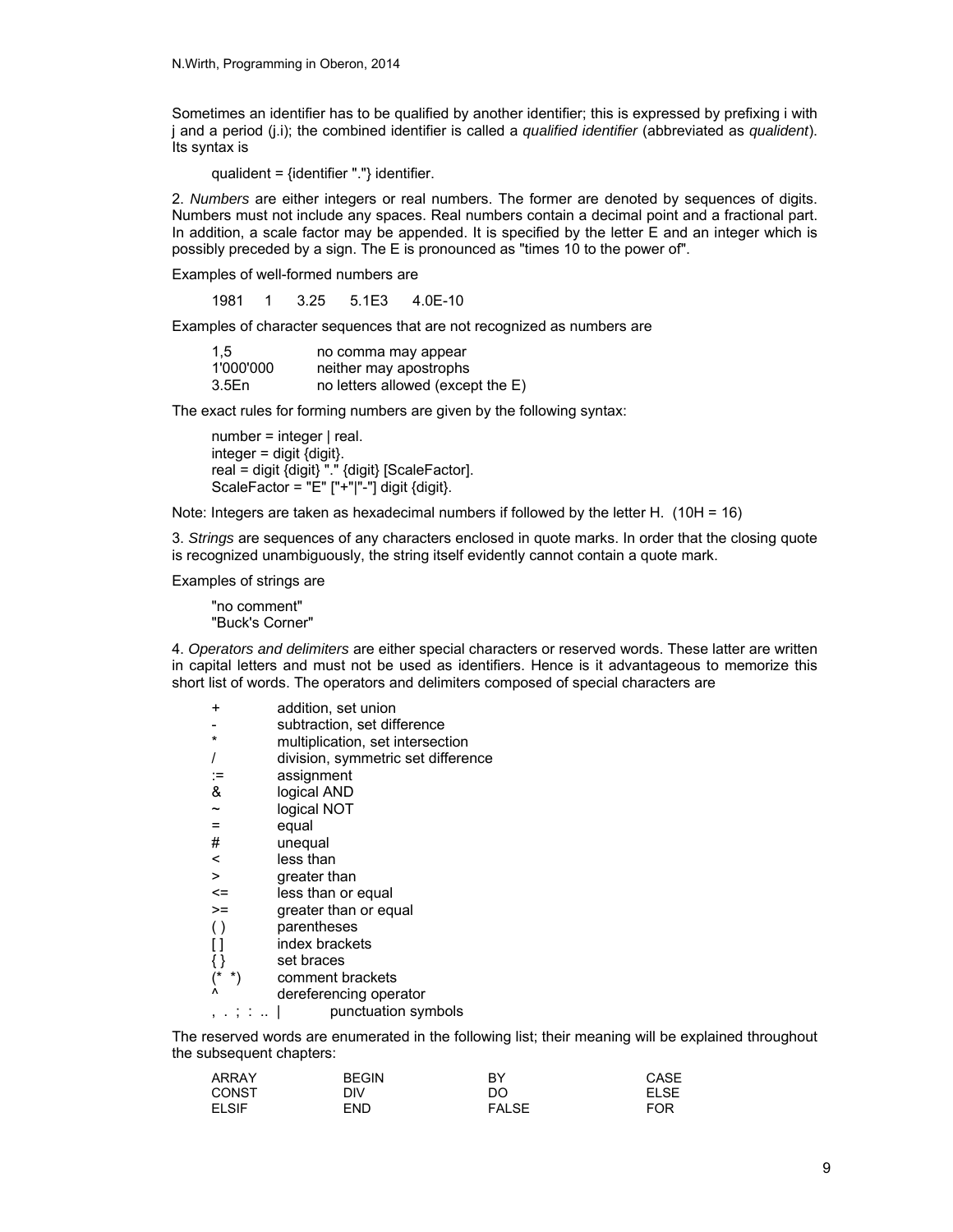| IF            | <b>IMPORT</b>  | ΙN               | IS            |
|---------------|----------------|------------------|---------------|
| <b>MOD</b>    | MODULE         | NII              | OF.           |
| 0R            | <b>POINTER</b> | <b>PROCEDURE</b> | <b>RECORD</b> |
| <b>REPEAT</b> | <b>RETURN</b>  | <b>THEN</b>      | TΩ            |
| <b>TRUE</b>   | TYPF           | UNTIL            | VAR           |
| <b>WHILE</b>  |                |                  |               |

It is customary to separate consecutive symbols by a space, i.e. one or several blanks. However, this is mandatory only in those cases where the lack of such a space would merge the two symbols into one. For example, in "IF  $x = y$  THEN" spaces are necessary in front of  $x$  and after  $y$ , but could be omitted around the equal sign.

5. Comments may be inserted between any two symbols. They are arbitrary sequences of characters enclosed in the comment brackets (\* and \*). Comments are skipped by compilers and serve as additional information to the human reader. They may also serve to signal instructions (options) to the compiler.

### **5. Statements and Expressions**

The specification of an action is called a *statement.* Statements can be interpreted (executed), and that interpretation (execution) has an effect. The effect is a transformation of the state of the computation, the state being represented by the collective values of the program's variables. The most elementary action is the assignment of a value to a variable. The assignment statement has the form

assignment = designator ":=" expression.

and its corresponding action consists of three parts in this sequence:

- 1. Evaluate the designator designating a variable.
- 2. Evaluate the expression yielding a value.

3. Replace the value of the variable identified in 1. by the value obtained in 2.

Simple examples of assignments are

 $i := 1$   $x := y + z$ 

Here i obtains the value 1, and x the sum of y and z, and the previous values are lost. Evidently, every variable in an expression must previously have been assigned a value. Observe that the following pairs of statements, executed in sequence, do not have the same effect:

$$
i := i+1; j := 2^*i
$$
  

$$
j := 2^*i; i := i+1
$$

Assuming the initial value  $i = 0$ , the first pair yields  $i = 1$ ,  $j = 2$ , whereas the second pair yields  $j = 0$ . If we wish to exchange the values of variables i and j, the statement sequence

 $i := j$ ;  $j := i$ 

will not have the desired effect. We must introduce a temporary value holder, say k, and specify the three consecutive assignments

 $k := i; i := j; j := k$ 

An *expression* is in general composed of several operands and operators. Its evaluation consists of applying the operators to the operands in a prescribed sequence, in general taking the operators from left to right. The operands may be constants, or variables, or functions. (The latter will be explained in a later chapter.) The identification of a variable will, in general, again require the evaluation of a designator. Here we shall confine our presentation to simple variables designated by an identifier. Arithmetic expressions (there exist other expressions too) involve numbers, numeric variables, and arithmetic operators. These include the basic operations of addition (+), subtraction (-), multiplication (\*), and division. They will be discussed in detail in the chapter on basic data types. Here it may suffice to mention that the slash (/) is reserved for dividing real numbers, and that for integers we use the operator DIV which yields the largest integer not larger than the quotient.

An expression consists of consecutive terms. The expression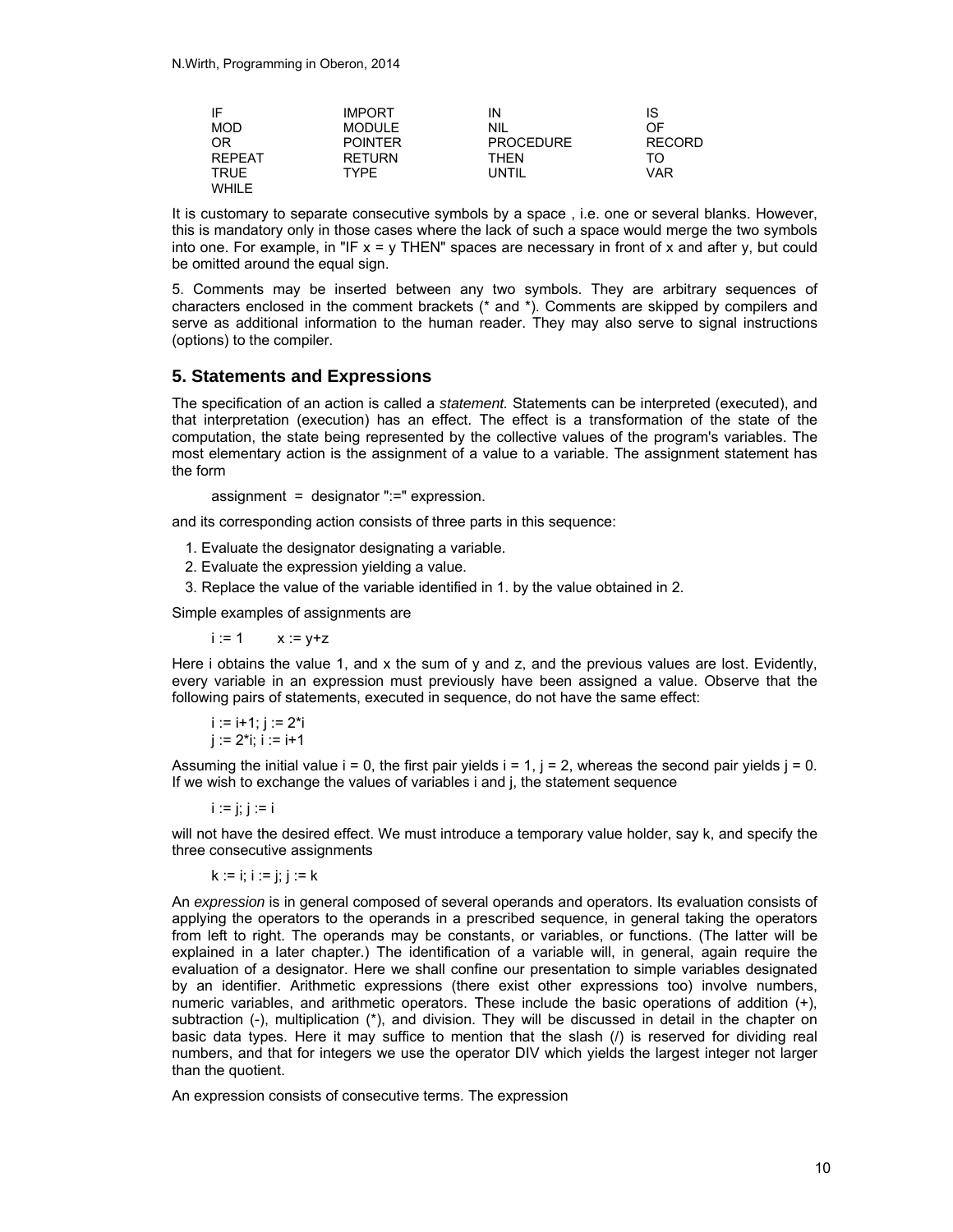$T0 + T1 + ... + Tn$ 

is equivalent to

 $((T0 + T1) + ...) + Tn$ 

and is syntactically defined by the rules

SimpleExpression = ["+"|"-"] term {AddOperator term}.<br>AddOperator = "+" | "-" | "OR". AddOperator =

Note: for the time being, the reader may consider the syntactic entities *expression* and *SimpleExpression* as equivalent. Their difference and the operators OR, &, and ~ will be explained in the chapter on the data type BOOLEAN.

Each term similarly consists of factors. The term

F0 \* F1 \* ... \* Fn

is equivalent to

 $((F0 * F1) * ...) * Fn$ 

and is syntactically defined by the rules

term = factor {MulOperator factor}. MulOperator = "\*" | "/" | "DIV" | "MOD" | "&".

Each factor is either a constant, a variable, a function, or an expression itself enclosed by parentheses.

Examples of (arithmetic) expressions are

| $= (2*3)+(4*5)$            | $= 26$  |
|----------------------------|---------|
| $= (15 \text{ DIV } 4)^*4$ | $= 12$  |
| $= 15$ DIV 16              | $= 0$   |
| $= 2 + (3*4) - 5$          | $= 9$   |
| $= 5.0 + 1.5$              | $= 6.5$ |
|                            |         |

The syntax of factors, implying that a factor may itself be an expression, is evidently recursive. The general form of designators will be explained later; here it suffices to know that an identifier denoting a variable or a constant is a designator.

factor = number | string | set | NIL | designator [ActualParameters] | "(" expression ")" | "~" factor.

The rules governing expressions are actually quite simple, and complicated expressions are rarely used. Nevertheless, we must point out a few basic rules that are well worth remembering.

- 1. Every variable in an expression must previously have been assigned a value.
- 2. Two operators must never be written side by side. For instance a \* -b is illegal and must be written as a\*(-b).
- 3. The multiplication sign must never be omitted when a multiplication is required. For example, 2n is illegal and must be written as 2\*n.
- 4. MulOperators are binding more strongly than AddOperators.
- 5. When in doubt about evaluation rules (i.e. precedence of operators), use additional parentheses to clarify. For example,  $a + b * c$  may just as well be written as  $a+(b * c)$ .

The assignment is but one of the possible forms of statements. Other forms will be introduced in the following chapters. We enumerate these forms by the following syntactic definition

statement = [ assignment | ProcedureCall | IfStatement | CaseStatement | WhileStatement | RepeatStatement | ForStatement ].

Several of these forms are structured statements, i.e. some of their components may be statements again. Hence, the definition of statement is, like that of expressions, recursive.

The most basic structure is the sequence. A computation is a sequence of actions, where each action is specified by a statement, and is executed after the preceding action is completed. This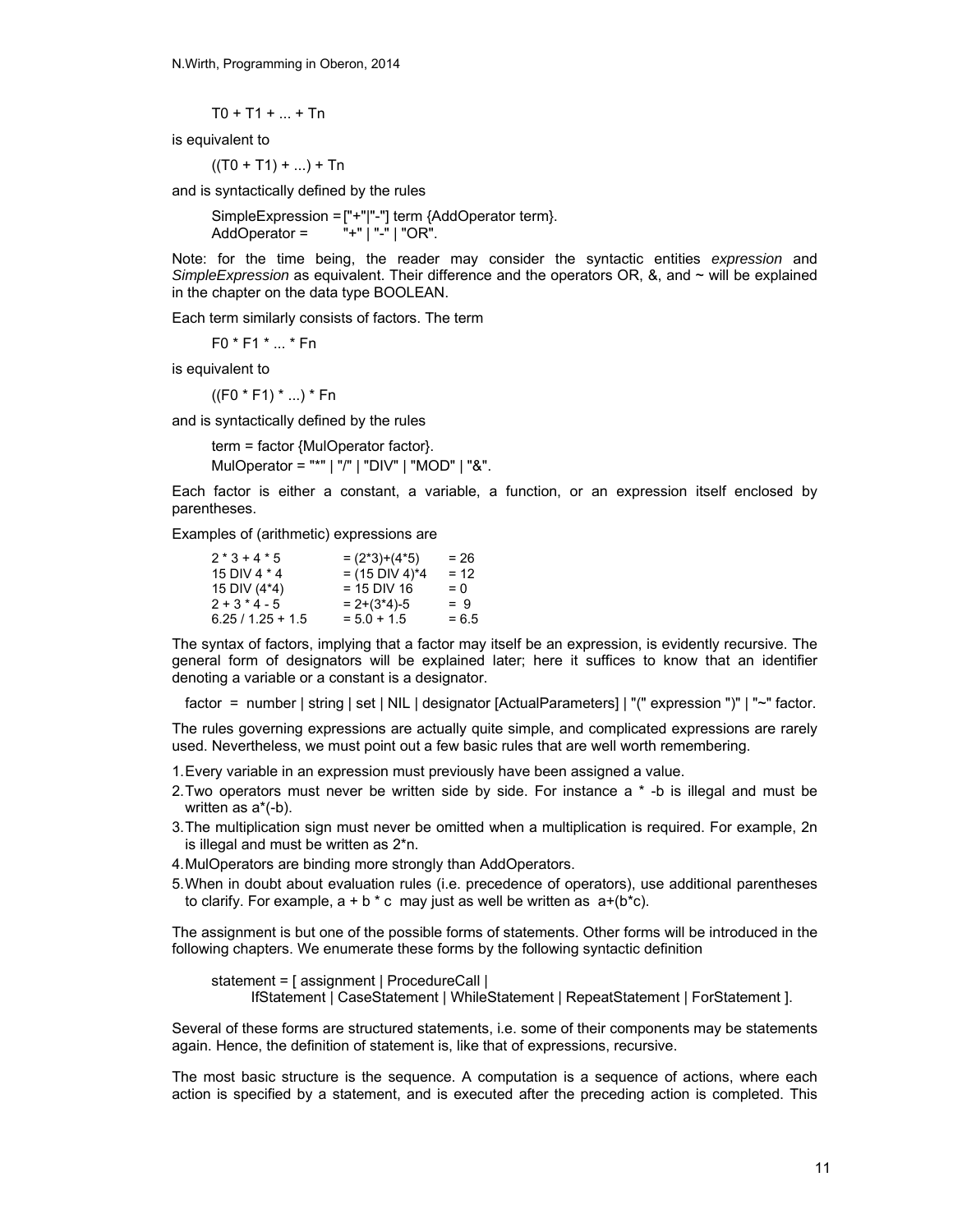strict sequentiality in time is an essential assumption of sequential programming. If a statement S1 follows S0, then we indicate this sequentiality by a semicolon

S0; S1

This statement separator (not terminator) indicates that the action specified by S0 is to be followed immediately by the action corresponding to S1. A sequence of statements is syntactically defined as

StatementSequence = statement {";" statement}.

The syntax of statements implies that a statement may consist of no symbols at all. In this case, the statement is said to be empty and evidently denotes the null action. This curiosity among statements has a definite reason: it allows semicolons to be inserted at places where they are actually superfluous, such as at the end of a statement sequence.

### **6. Control Structures**

It is a prime characteristic of computers that individual actions can be selected, repeated, or performed conditionally depending on some previously computed results. Hence the sequence of actions performed is not always identical with the sequence of their corresponding statements. The sequence of actions is determined by control structures indicating repetition, selection, or conditional execution of given statements.

#### **6.1 Repetitive Statements**

The most common situation is the repetition of a statement or statement sequence under control of a condition: the repetition continues as long as the condition is met. This is expressed by the while statement. Its syntax is

WhileStatement = "WHILE" expression "DO" StatementSequence "END".

and its corresponding action is

- 1. Evaluate the condition which takes the form of an expression yielding the value TRUE or FALSE,
- 2. If the value is TRUE, execute the statement sequence and then repeat with step 1; if the value is FALSE, terminate.

The expression is of type BOOLEAN. This will be further discussed in the chapter on data types. Here it suffices to know that a simple comparison is a Boolean expression. An example was given in the introductory example, where repetition terminates when the two comparands have become equal. Further examples involving while statements are:

1. Initially, let  $q = 0$  and  $r = x$ ; then count the number of times y can be subtracted from x, i.e. compute the quotient  $q = x$  DIV y, and remainder  $r = x$  MOD y, if x and y are natural numbers.

WHILE  $r > = y$  DO  $r := r-y$ ;  $q := q+1$  END

2. Initially, let  $z = 1$  and  $i = k$ ; then multiply z k times by x, i.e. compute  $z = x^k$ , if z and k are natural numbers:

WHILE  $i > 0$  DO  $z := z^*x$ ;  $i := i-1$  END

When dealing with repetitions, it is important to remember the following points:

1. During each repetition, progress must be made towards meeting the goal, namely "getting closer" to satisfying the termination condition. An obvious corollary is that the condition must be somehow affected from within the repeated computation. The following statements are either incorrect or dependent on some critical precondition as stated.

```
WHILE i > 0 DO 
 k := 2^k (*i is not changed*)
END 
WHILE i # 0 DO 
i := i-2 (*i must be even and positive*)
END
```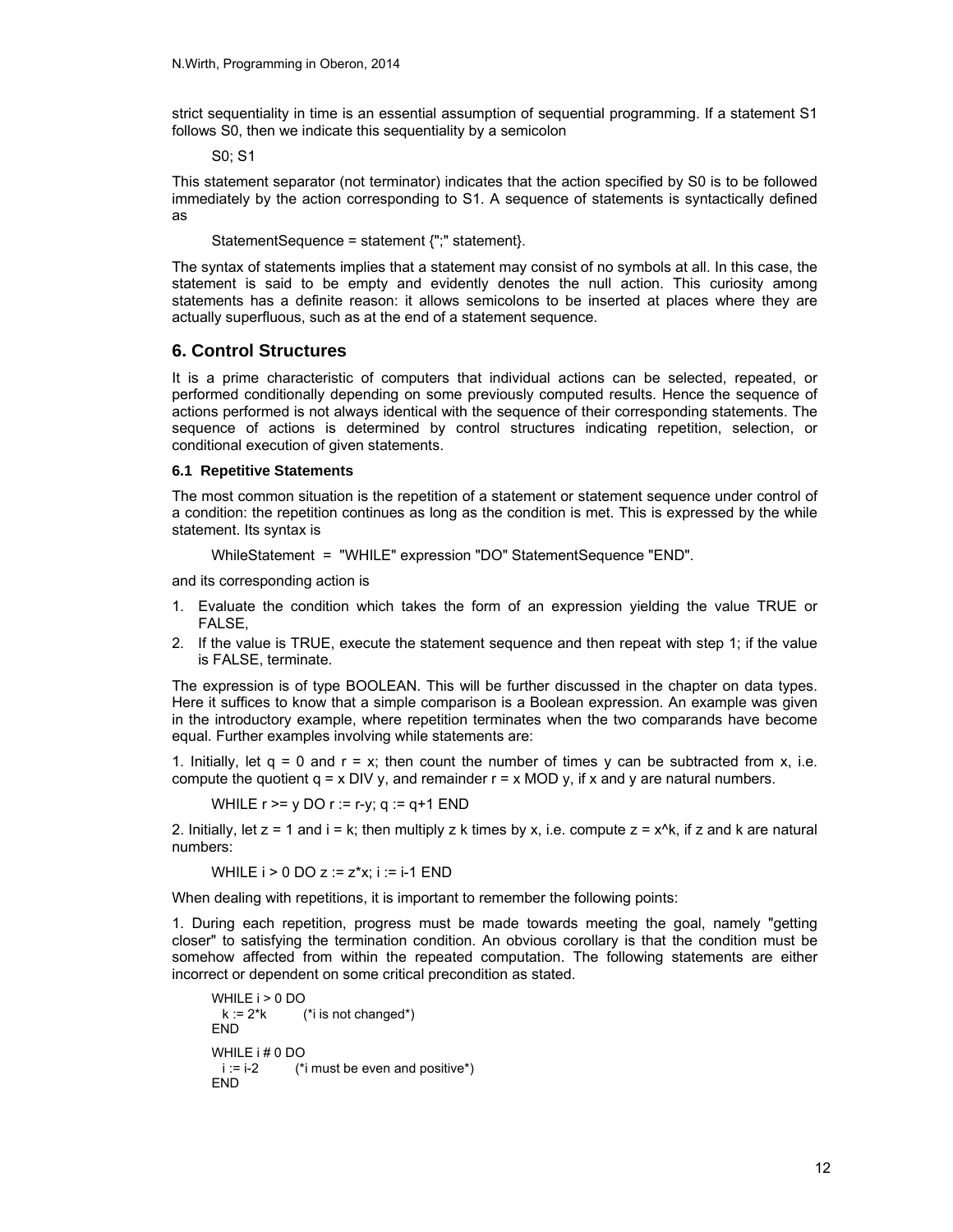WHILE n # i DO  $n := n^*i$ ; i := i+1 END

2. If the condition is not satisfied initially, the statement is vacuous, i.e. no action is performed.

3. In order to obtain a grasp of the effect of the repetition, we need to establish a relationship that is stable, called an invariant. In the division example above, this is the equation  $q^*y + r = x$  holding each time the repetition is started. In the exponentiation example it is  $z * x^i = x^k$  which, together with the termination condition  $i = 0$  yields the desired result  $z = x<sup>k</sup>$ .

4. The repetition of identical computations should be avoided (although a computer has infinite patience and will not complain). A simple rule is to avoid expressions within repetitive statements, in which no variable changes its value. For example, the statement

WHILE  $i < 3^{\ast}N$  DO tablil :=  $x + y^{\ast}z + z^{\ast}i$ ;  $i := i + 1$  END

should be formulated more effectively as

 $n := 3*N$ ;  $u := x + y^*z$ ; WHILE  $i < n$  DO tab[i] :=  $u + z^*i$ ;  $i := i + 1$  END

The extended form of the while statement allows for several conditions for continuation.

WhileStatement = "WHILE" expression "DO" StatementSequence {"ELSIF" expression "DO" StatementSequence} "END"

The statement ends, when all expressions yield the value FALSE.

In addition to the while statement, there is the repeat statement, syntactically defined as

RepeatStatement = "REPEAT" StatementSequence "UNTIL" expression.

The essential difference to the while statement is that the termination condition is checked each time after (instead of before) execution of the statement sequence. As a result, the sequence is executed at least once. An advantage is that the condition may involve variables that are undefined when the repetition is started.

REPEAT i := i+5; j := j+7; k := i DIV j UNTIL k > 23

REPEAT  $r := r-y$ ;  $q := q+1$  UNTIL  $r < y$ 

The third form of repetitive statement, the for statement, will be introduced in conjunction with arrays.

#### **6.2 Conditional Statements**

The conditional statement, also called if statement, has the form

IfStatement = "IF" expression "THEN" StatementSequence {"ELSIF" expression "THEN" StatementSequence} ["ELSE" StatementSequence] "END".

The following example illustrates its general form.

IF R1 THEN S1 ELSIF R2 THEN S2 ELSIF R3 THEN S3 ELSE S4 END

The meaning is obvious from the wording. However, it must be remembered that the expressions R1 ... R3 are evaluated one after the other, and that as soon as one yields the value TRUE, its corresponding statement sequence is executed, whereafter the IF statement is considered as completed. No further conditions are tested. Examples are:

IF  $x = 0$  THEN  $s := 0$ ELSIF  $x < 0$  THEN  $s = -1$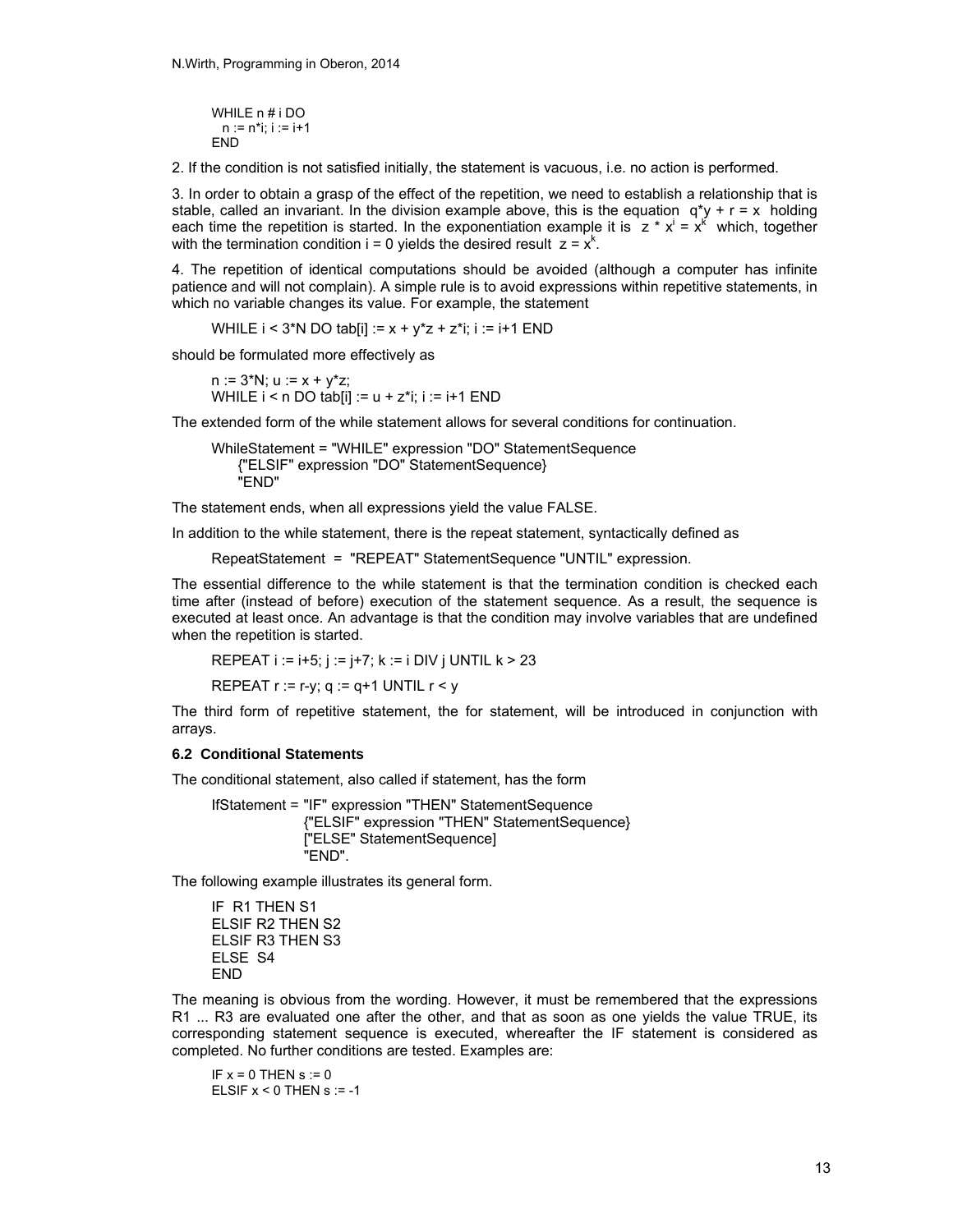```
ELSE s := 1END 
IF ODD(k) THEN z := z^*x END
IF k > 10 THEN k := k-10; d := 1 ELSE d := 0 END
```
The constructs discussed so far enable us to develop a few simple, complete programs as subsequently described. The first example is an extension of our introductory example computing the greatest common divisor *gcd* of two natural numbers x and y. The extension consists in the addition of two variables u and v, and statements which lead to the computation of the least common multiple (lcm) of x and y. The *lcm* and the *gcd* are related by the equation

 $lcm(x,y)$  \* gcd(x,y) =  $x^*y$ 

As explained earlier, this and following examples will be formulated as command procedures and are assumed to be embedded in module *Pattern* defined in Chap. 2 which imports modules *Texts* and *Oberon*.

```
PROCEDURE gcdlcm*; 
   VAR x, y, u, v: INTEGER; S: Texts.Scanner; 
BEGIN Texts.OpenScanner(S, Oberon.Par.text, Oberon.Par.pos); 
 Texts.Scan(S); x = S.i; Texts.WriteString(W, " x ="); Texts.WriteInt(W, x, 6);
  Texts.Scan(S); y := S.i; Texts.WriteString(W, " y ="); Texts.WriteInt(W, y, 6);
 u := x; v := y;
   WHILE x # y DO 
   (*gcd(x,y) = gcd(x0,y0), x^*v + y^*u = 2^*x0^*y0^*)IF x > y THEN x := x - y; u := u + vELSE y := y - x; v := v + u END 
  END ; 
   Texts.WriteInt(W, x, 6); Texts.WriteInt(W, (u+v) DIV 2, 6); Texts.WriteLn(W); 
   Texts.Append(Oberon.Log, W.buf) 
END gcdlcm;
```
This example again shows the nesting of control structures. The repetition expressed by a while statement includes a conditional structure expressed by an if statement, which in turn includes two statement sequences, each consisting of two assignments. This hierarchical structure is made transparent by appropriate indentation of the "inner" parts.

The while statement in this procedure may be expressed more elegantly by using the extended form:

WHILE  $x > y$  DO  $x := x - y$ ;  $u := u + v$ ELSIF  $x < y$  DO  $y := y - x$ ;  $v := v + u$ END

Another example demonstrating a hierarchical structure computes the real number x raised to the power i, where i is a non-negative integer.

```
PROCEDURE Power*; 
   VAR i: INTEGER; x, z: REAL; S: Texts.Scanner; 
BEGIN Texts.OpenScanner(S, Oberon.Par.text, Oberon.Par.pos); Texts.Scan(S); 
   WHILE S.class = Texts.Real DO 
   x := S.x; Texts. WriteString(W, "x ="); Texts. WriteReal(W, x, 16);
    Texts.Scan(S); i := S.i; Texts.WriteString(W, " i ="); Texts.WriteInt(W, i, 4); 
   z := 1.0;
    WHILE i > 0 DO 
     (* z * x^i = x0^i0^*)z := z^*x; i := i-1
    END ; 
    Texts.WriteReal(W, z, 16); Texts.WriteLn(W); Texts.Scan(S) 
   END ; 
   Texts.Append(Oberon.Log, W.buf) 
END Power;
```
Here we subject the computation to yet another repetition: Each time a result has been computed, another value pair x, i is requested. This outermost repetition is controlled by the relation *S.class =*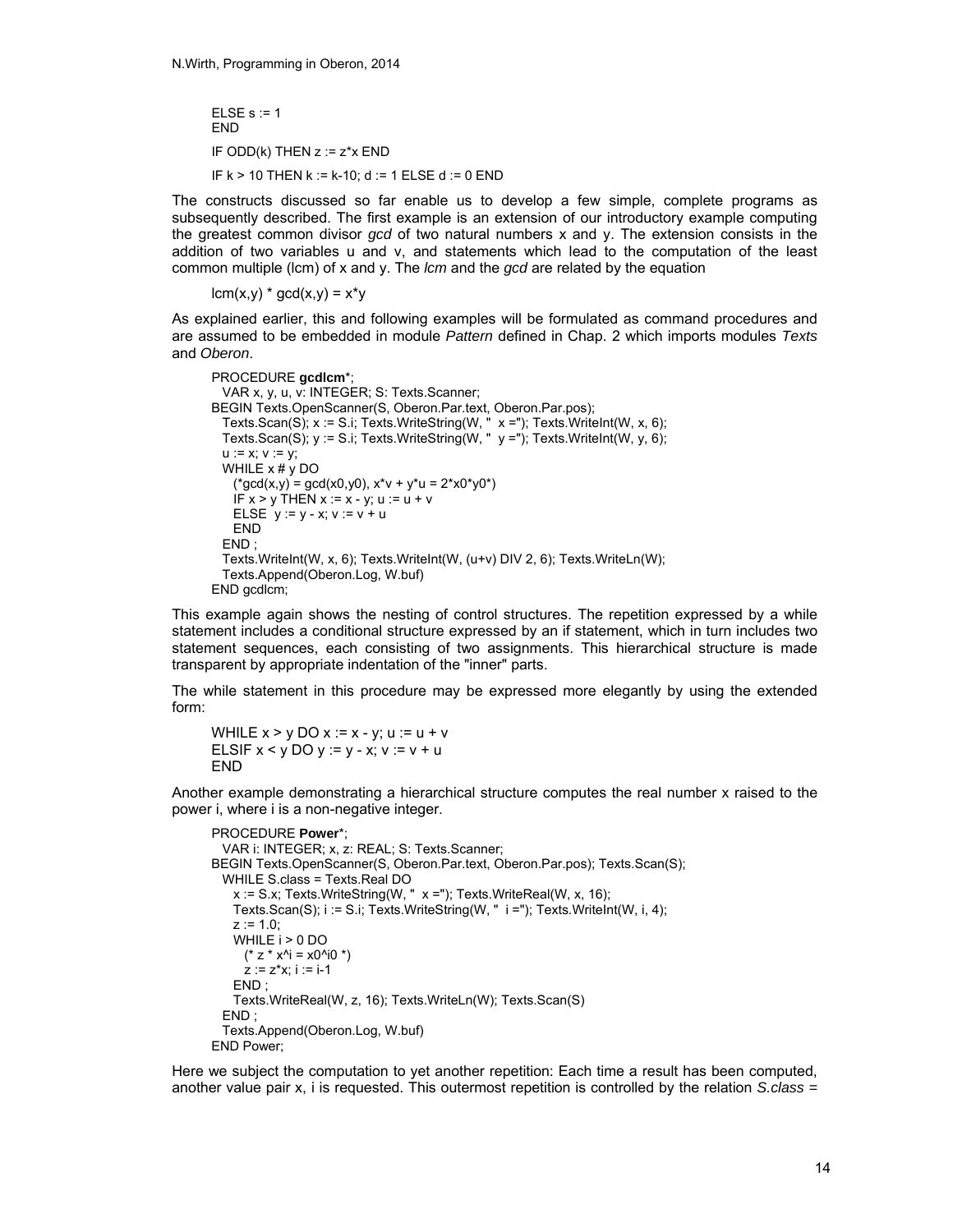*Texts.Real*, which indicates whether a real number x had actually been read. As an example, activation of the command

M. Power 5.0 2 2.0 5 3.0 3 ~

will generate the results 25.0, 32.0, 27.0.

The straight-forward computation of a power by repeated multiplication is, although obviously correct, not the most economical. We now present a more sophisticated and more efficient solution. It is based on the following consideration: The goal of the repetition is to reach the value i = 0. This is done by successively reducing i, while maintaining the invariant  $z * x^{i} = x0^{i0}$ , where x0 and i0 denote the initial values of x and i. A faster algorithm therefore must rely on decreasing i in larger steps. The solution given here halves i. But this is only possible, if i is even. Hence, if i is odd, it is first decremented by 1. Of course, each change of i must be accompanied by a corrective action on z in order to maintain the invariant. A detail: the subtraction of 1 from i is not expressed by an explicit statement, because it is performed implicitly by the subsequent division by 2. Two further details are noteworthy: The function ODD(i) is TRUE, if i is an odd number, FALSE otherwise. x and z denote real values, as opposed to integer values. Hence, they can represent fractions, too.

```
PROCEDURE Power*; 
   VAR i: INTEGER; x, z: REAL; S: Texts.Scanner; 
BEGIN Texts.OpenScanner(S, Oberon.Par.text, Oberon.Par.pos); Texts.Scan(S); 
   WHILE S.class = Texts.Real DO 
   x := S.x; Texts. WriteString(W, " x ="); Texts. WriteReal(W, x, 16);
    Texts.Scan(S); i := S.i; Texts.WriteString(W, " i ="); Texts.WriteInt(W, i, 4); 
   z := 1.0;
    WHILE i > 0 DO 
     (* z * x^i = x0^i0^*)IF ODD(i) THEN z := z^*x END;
     x := x^*x; i := i DIV 2
    END ; 
    Texts.WriteReal(W, z, 16); Texts.WriteLn(W); Texts.Scan(S) 
   END ; 
   Texts.Append(Oberon.Log, W.buf) 
END Power;
```
The next sample command has a structure that is almost identical to the preceding program. It computes the logarithm of a real number x whose value lies between 1 and 2. The invariant in conjunction with the termination condition ( $b = 0$ ) implies the desired result sum =  $log<sub>2</sub>(x)$ .

```
PROCEDURE Log2*; 
   VAR x, a, b, sum: REAL; S: Texts.Scanner; 
BEGIN Texts.OpenScanner(S, Oberon.Par.text, Oberon.Par.pos); Texts.Scan(S); 
   WHILE S.class = Texts.Real DO 
   x := S.x; Texts. WriteReal(W, x, 15); (*1.0 <= x < 2.0*)
   a := x; b := 1.0; sum := 0.0;
    REPEAT 
      (*log2(x) = sum + b*log2(a)*)a := a^*a; b := 0.5^*b;
       IF a >= 2.0 THEN 
       sum := sum + b; a = 0.5<sup>*</sup>a END 
    UNTIL b < 1.0E-7; 
    Texts.WriteReal(W, sum, 16); Texts.WriteLn(W); Texts.Scan(S) 
   END ; 
   Texts.Append(Oberon.Log, W.buf) 
END Log2;
```
Normally, routines for computing standard mathematical functions need not be programmed in detail, because they are available from a collection of modules similar to those for input and output. Such a collection is, somewhat inappropriately, called a library. In the following example, again exhibiting the use of a repetitive statement, we use routines for computing the cosine and the exponential function from a library called *Math* and generate a table of values for a damped oscillation. Typically, the available standard routines include the sin, cos, exp, ln (logarithm), sqrt (square root), and the arctan functions.

PROCEDURE **Oscillation**\*; CONST dx = 0.19634953; (\*pi/16\*)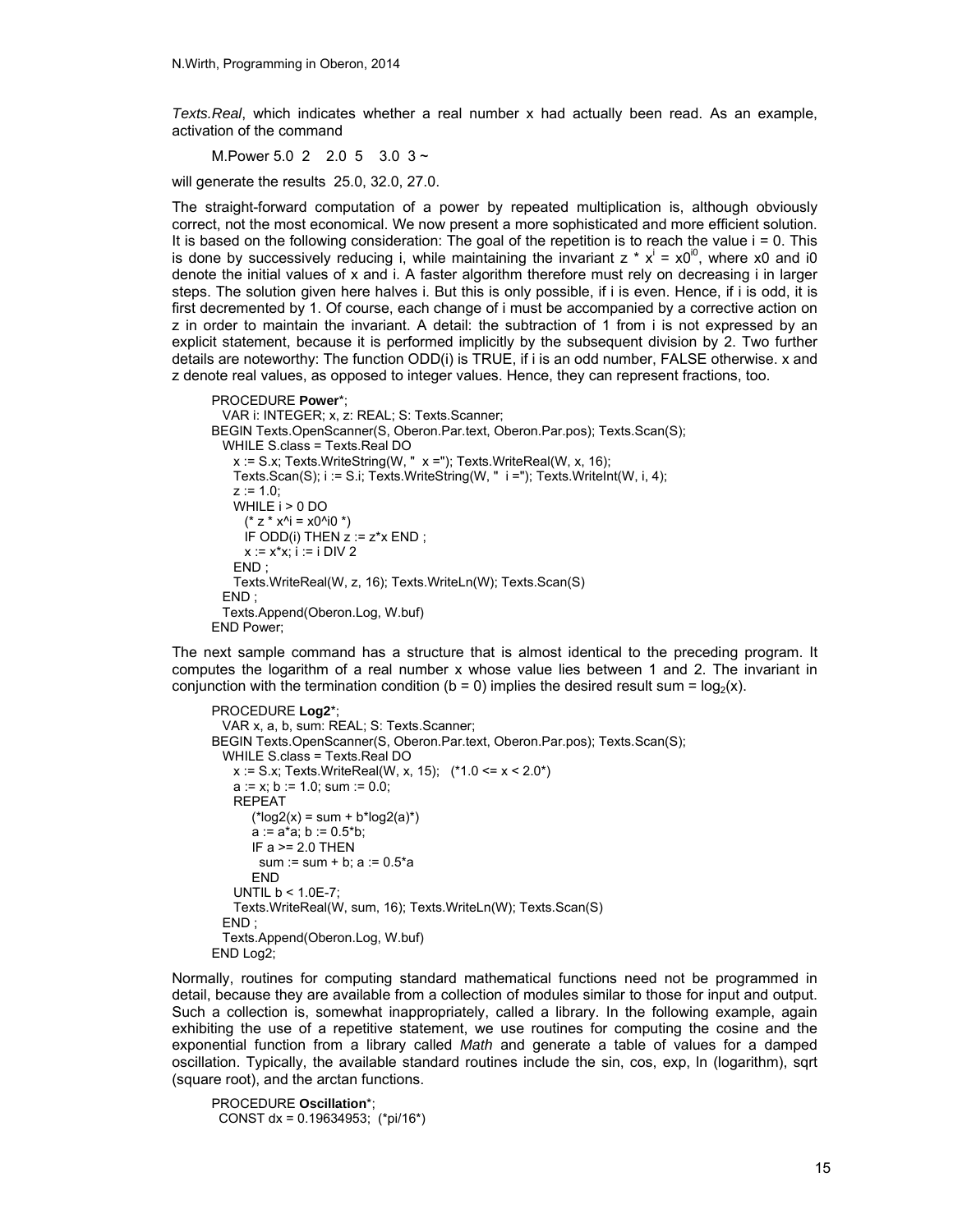```
 VAR i, n: INTEGER; 
    x, y, r: REAL; S: Texts.Scanner; 
BEGIN Texts.OpenScanner(S, Oberon.Par.text, Oberon.Par.pos); 
 Texts.Scan(S); n := S.i; Texts.WriteInt(W, n, 6);
  Texts.Scan(S); r := S.x; Texts.WriteReal(W, r, 15); Texts.WriteLn(W); 
 i := 0; x := 0.0;REPEAT x := x + dx; i := i+1;
  y := \text{Math}.\text{exp}(-r^*x) * \text{Math}.\text{cos}(x); Texts.WriteReal(W, x, 15); Texts.WriteReal(W, y, 15); Texts.WriteLn(W) 
 UNTIL i \geq n;
  Texts.Append(Oberon.Log, W.buf) 
END Oscillation;
```
### **7. Elementary Data Types**

We have previously stated that all variables need be declared. This means that their names are introduced in the heading of the program. In addition to introducing the name (and thereby enabling a compiler to detect and indicate misspelled identifiers), declarations have the purpose of associating a data type with each variable. This data type represents information about the variable which is permanent in contrast, for example, to its value. This information may again aid in detecting inconsistencies in an erroneous program, inconsistencies that are detectable by mere inspection of the program text without requiring its interpretation.

The type of a variable determines its set of possible values and the operations which may be applied to it. Each variable has a single type that may be deduced from its declaration. Each operator requires operands of a specific type and produces a result of a specific type. It is therefore visible from the program text, whether or not a given operator is applicable to a given variable.

Data types may be declared in the program. Such constructed types are usually based on composition of basic types. There exist a number of most frequently used, elementary types that are basic to the language and need not be declared. They are called standard types and will be introduced in this chapter, although some have already appeared in previous examples.

In fact, not only variables have a type, but so do constants, functions, operands and (results of) operators. In the case of a constant, the type is usually deducible from the constant's notation, otherwise from its explicit declaration.

First we describe the standard data types of Oberon, and thereafter elaborate on the form of declarations of variables and constants. Further kinds of data types and declarations are deferred to later chapters.

### **7.1 The Type INTEGER**

This type represents the whole numbers, and any value of type INTEGER is therefore an integer. Operators applicable to integers include the basic arithmetic operations

| +   | addition            |
|-----|---------------------|
|     | subtraction         |
| ÷   | multiplication      |
| DIV | division            |
| MOD | modulus (remainder) |

Integer division is denoted by DIV. If we define the integer quotient and the modulus of x and y by

 $q = x$  DIV y,  $r = x$  MOD y

then q and r are related by the equation  $x = q^2y + r$  and by the constraint  $0 \le r \le y$ . For example

 $15 \text{ DIV } 4 = 3$   $15 \text{ MOD } 4 = 3$   $15 = 3*4+3$  $(-15)$  DIV 4 = -4  $(-15)$  MOD 4 = 1  $-15 = (-4)^{4} + 1$ 

Sign inversion is denoted by the monadic minus sign. Furthermore, there exist the operators  $ABS(x)$  and  $ODD(x)$ , the former yielding the absolute value of x, the latter the Boolean result "x is odd".

For convenience, there are the predefined procedures INC and DEC with the following meanings:

 $INC(m)$  m := m + 1 DEC(m) m := m - 1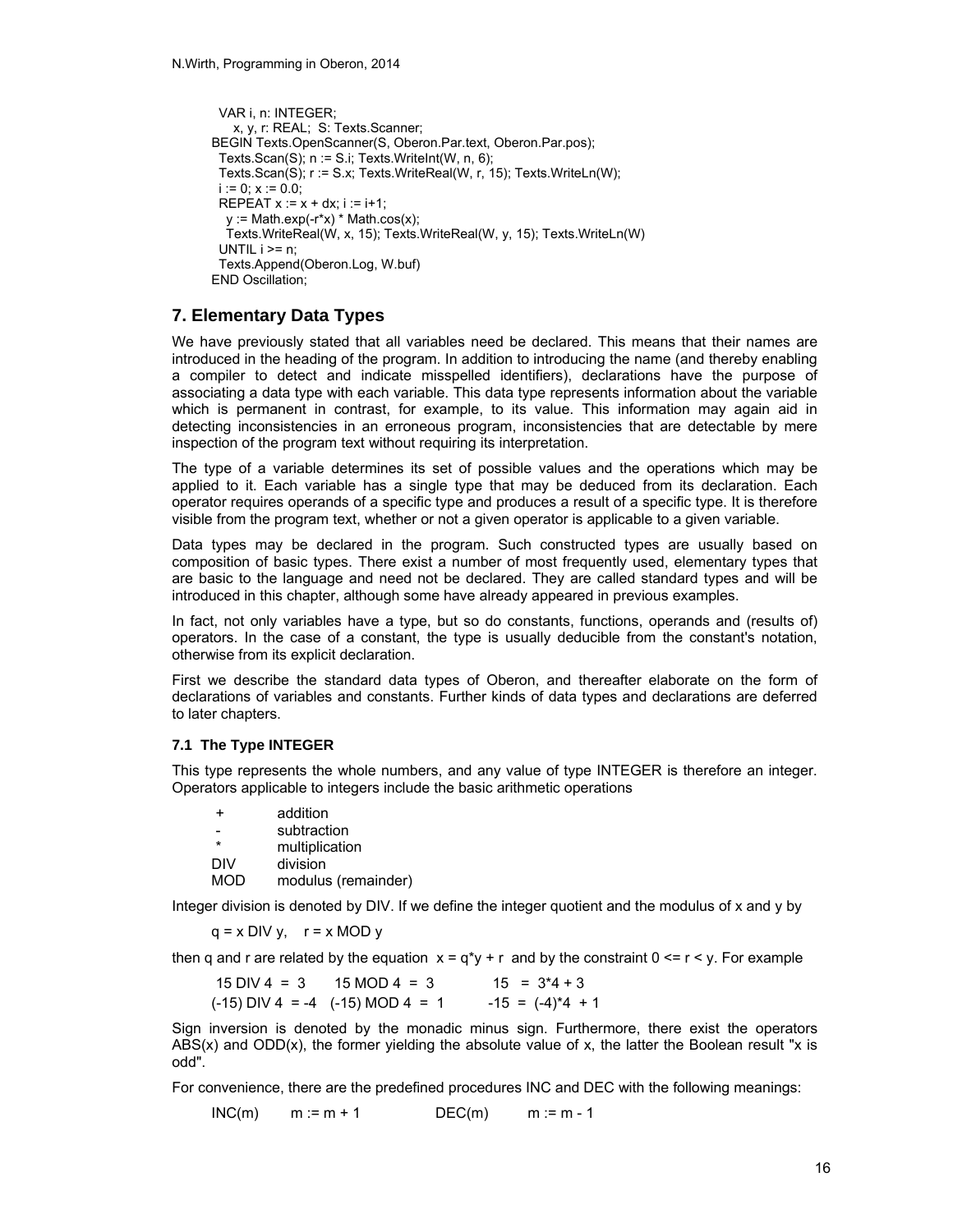$INC(m, n)$  m := m + n DEC(m, n) m := m - n

Every computer will restrict the set of values of type INTEGER to a finite set of integers, usually the interval -2<sup>N-1</sup> ... 2<sup>N-1</sup>-1, where N is a small integer, often 16 or 32, depending on the number of bits a computer uses to represent an integer. If an arithmetic operation produces a result that lies outside that interval, then overflow is said to have occured. The computer will give an appropriate indication and, usually, terminate the computation. The programmer should ensure that overflows will not result during execution of the program.

#### **7.2 The Type REAL**

Values of type REAL are real numbers. The available operators are again the basic arithmetic operations and ABS. Division is denoted by / (instead of DIV). Constants of type REAL are characterized by having a decimal point and possibly a decimal scale factor. Examples of real number denotations are

1.5 1.50 1.5E2 2.34E-2 0.0

The scale factor consists of the capital letter E followed by an integer. It means that the preceding real number is to be multiplied by 10 raised to the scale factor. Hence

 $1.5E2 = 150.0$ ,  $2.34E-2 = 0.0234$ 

The important point to remember is that real values are internally represented as pairs consisting of a fractional number and a scale factor. This is called *floating-point* representation. Of course, both parts consist of a finite number of digits. As a consequence, the representation is inherently inexact, and computations involving real values are inexact because each operation may be subject to truncation or rounding.

The following program makes that inherent imprecision of computations involving operands of type REAL apparent. It computes the harmonic function

 $H(n) = 1 + 1/2 + 1/3 + ... + 1/n$ 

in two different ways, namely once by summing terms from left to right, once from right to left. According to the rules of arithmetic, the two sums ought to be equal. However, if values are truncated (or even rounded), the sums will differ for sufficiently large n. The correct way is evidently to start with the small terms.

```
PROCEDURE Harmonic*; 
   VAR i, n: INTEGER; 
      x, d, s1, s2: REAL; S: Texts.Scanner; 
BEGIN Texts.OpenScanner(S, Oberon.Par.text, Oberon.Par.pos); Texts.Scan(S); 
   WHILE S.class = Texts.Int DO 
    n := S.i; Texts.WriteString(W, "n = "); Texts.WriteInt(W, n, 6); 
   s1 := 0.0; d := 0.0; i := 0;
    REPEAT 
       d := d + 1.0; INC(i);
      s1 := s1 + 1.0/d;
    UNTIL i >= n; 
    Texts.WriteReal(W, s1, 16); 
   s2 := 0.0;
    REPEAT 
      s2 := s2 + 1.0/d;d := d - 1.0; DEC(i)
   UNTIL i = 0:
    Texts.WriteReal(W, s2, 16); Texts.WriteLn(W); Texts.Scan(S) 
   END ; 
   Texts.Append(Oberon.Log, W.buf) 
END Harmonic;
```
The major reason for strictly distinguishing between real numbers and integers lies in the different representation used internally. Hence, also the arithmetic operations are implemented by instructions which are distinct for each type. Oberon prohibits expressions with mixed operands.

A real number x is transformed into an integer by the standard function  $FLOOR(x)$ . It yields the largest integer not greater than x. Conversely, an integer is transferred into a REAL value by the standard function FLT.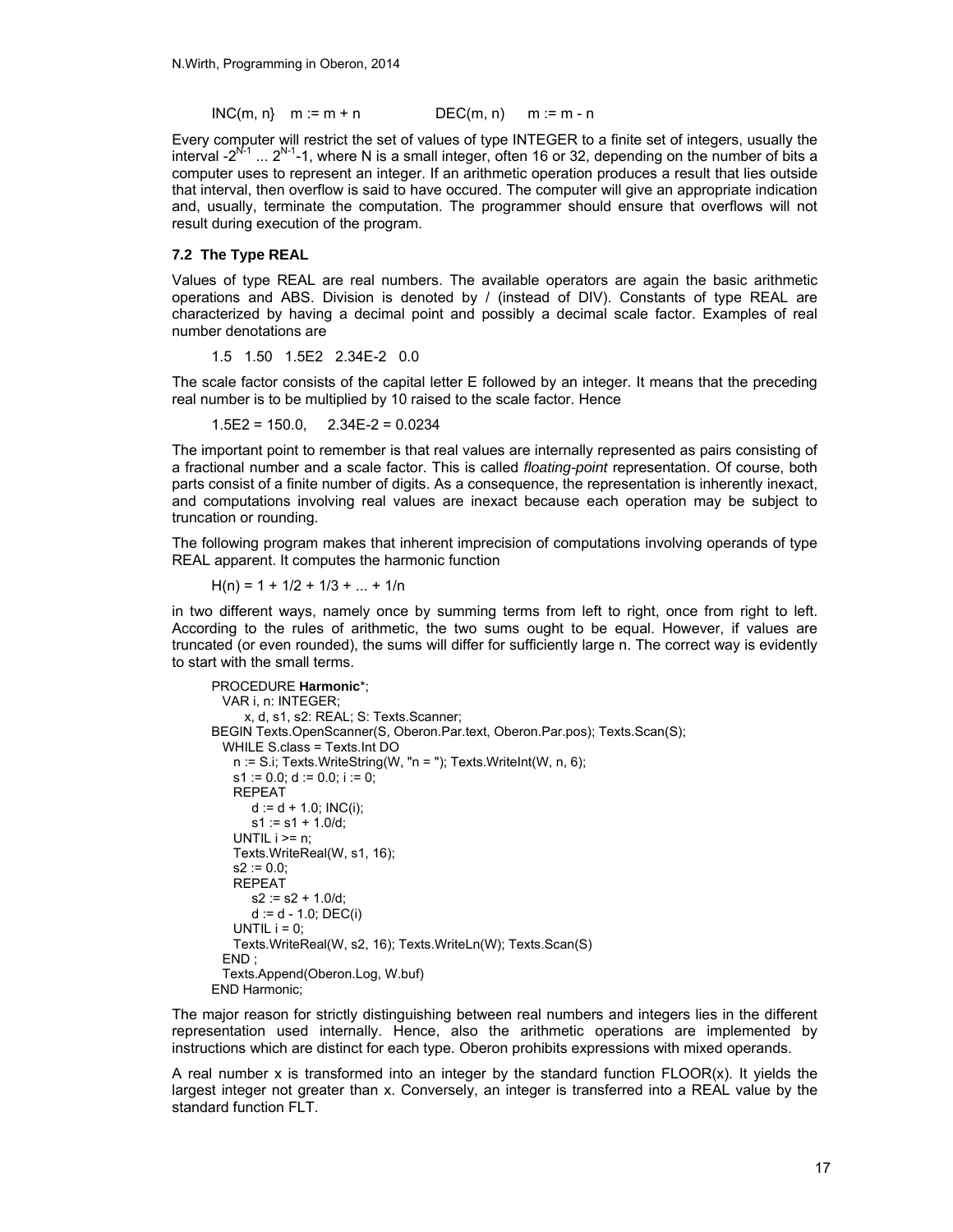$FLOOR(3.1416) = 3$   $FLOOR(-2.7) = -3$   $FLOOR(-5.0) = -5$   $FLT(1) = 1.0$ 

#### **7.3 The Type BOOLEAN**

A BOOLEAN value is one of the two logical truth values denoted by the symbols TRUE and FALSE. Boolean variables are usually denoted by identifiers which are adjectives, the value TRUE implying the presence, FALSE the absence of the indicated property. A set of logical operators is provided which, together with BOOLEAN variables, form BOOLEAN expressions. These operators are & (and), OR, and  $\sim$  (not). Their results are explained as follows

 $p & q$  = "both p and q are TRUE"  $p$  OR  $q =$  "either p or q or both are TRUE"  $~\sim$ p = "p is FALSE"

The operators' exact definition, however, is slightly different, although the results are identical:

 $p & q =$  IF  $p$  THEN  $q$  ELSE FALSE  $p$  OR  $q =$  IF  $p$  THEN TRUE ELSE  $q$ 

This definition implies that the second operand need not be evaluated, if the result is already known from the evaluation of the first operand. The notable property of this definition of Boolean connectives is that their result may be well-defined even in cases where the second operand is undefined. As a consequence, the order of the operands may be significant.

Sometimes it is possible to simplify Boolean expressions by application of simple transformation rules. A particularly useful rule is de Morgan's law stating the equivalences

 $\neg p \& \neg q = \neg (p \text{ OR } q)$  $\neg p$  OR  $\neg q = \neg (p \& q)$ 

Relations produce a result of type BOOLEAN, i.e. TRUE if the relation is satisfied, FALSE if not. For example

7 = 12 FALSE 7 < 12 TRUE 1.5 >= 1.6 FALSE

Relations are syntactically classified as expressions, and the two comparands are so-called SimpleExpressions (see also chapter on expressions and statements). The result of a comparison is of type BOOLEAN and can be used in control structures such as if, while, and repeat statements. The symbol # stands for unequal.

```
expression = SimpleExpression [relation SimpleExpression]. 
relation = "=" | "#" | "<" | "<=" | ">" | ">=" | "|N".
```
It should be noted that, similar to arithmetic operators, there exists a precedence hierarchy among the Boolean operators.  $\sim$  has the highest precedence, then follows &, then OR, and last are the relations. As with arithmetic expressions, parentheses may be used freely to make the association of operators explicit. Examples of Boolean expressions are

 $x = y$  $(x \le y)$  &  $(y \le z)$  $(x > y)$  OR  $(y > = z)$ ~p OR q

Note that a construct such as  $x < y$  &  $z < w$  is illegal.

The example above draws attention to the rule that the operands of an operator (including relational operators) must be of the same type. The following relations are therefore illegal:

```
1 = TRUE5 = 5.0i+j = p OR q
```
Also incorrect is e.g.  $x \le y \le z$ , which must be expanded into  $(x \le y)$  &  $(y \le z)$ .

The standard functin ORD maps Boolean values onto integers:

 $ORD(FALSE) = 0$   $ORD(TRUE) = 1$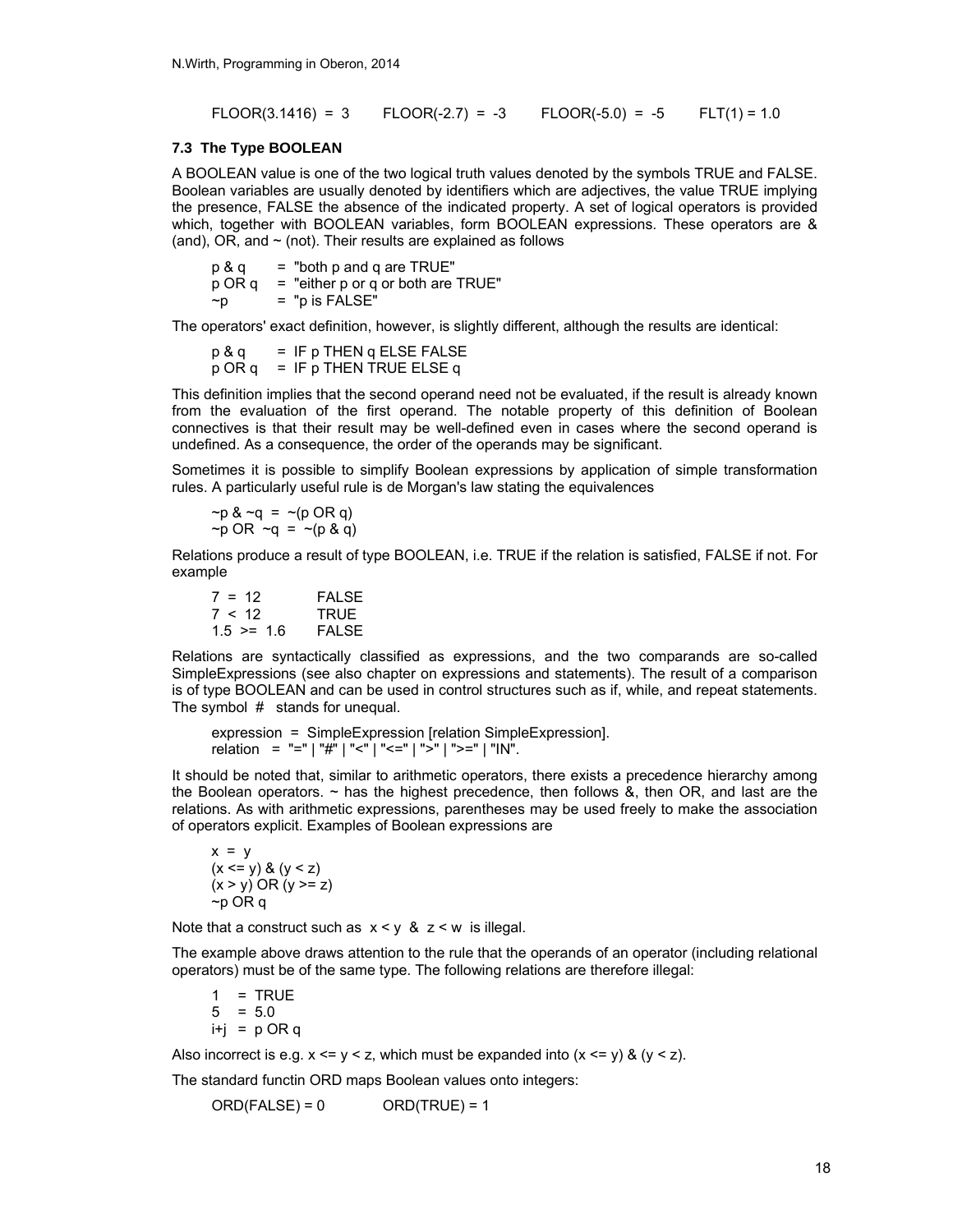A final hint: although "p = TRUE" is legal, it is considered poor style and better expressed as "p". Similarly, replace "p = FALSE" by "~p".

### **7.4 The Type CHAR**

Every computer system communicates with its environment via some input and output devices. They read, write, or print elements taken from a fixed set of characters. This set constitutes the value range of the type CHAR. Unfortunately, different brands of computers may use different character sets, which makes communication between them (i.e. the exchange of programs and data) difficult and often tedious. However, there exist internationally standardised sets. Here we refer to ISO's Latin-1 set.

The Latin-1 standard defines a set of 128 characters, 33 of which are so-called (non-printing) *control characters*. The remaining 95 elements are visible printing characters shown in the following table. The set is ordered, and each character has a fixed position or ordinal number. For example, A is the 66th character and has the ordinal number 65. The ISO standard, however, leaves a few places open, and they can be filled with different characters according to national desires to establish national standards. Most widely used is the American standard, also called ASCII (American Standard Code for Information Interchange). Here we tabulate the ASCII set. The ordinal number of a character is obtained by taking its row number and adding its column number. These numbers are customarily given in hexadecimal form, and we follow this habit here too. The first two columns contain the control characters; they are customarily denoted by abbreviations hinting at their intended meaning. However, this meaning is not inherent in the character code, but only defined by its interpretation. At this point it suffices to remember that these characters are (usually) not printable.

|   | 0   | 10              | 20      | 30 | 40 | 50 | 60 | 70  |
|---|-----|-----------------|---------|----|----|----|----|-----|
| 0 | nul | dle             |         | 0  | @  | P  | ۰  | р   |
| 1 | soh | dc <sub>1</sub> |         | 1  | Α  | Q  | а  | q   |
| 2 | stx | dc2             |         | 2  | В  | R  | b  | r   |
| 3 | etx | dc3             | #       | 3  | С  | S  | C  | S   |
| 4 | eot | dc4             | \$      | 4  | D  | Τ  | d  |     |
| 5 | eng | nak             | $\%$    | 5  | E  | U  | e  | u   |
| 6 | ack | syn             | &       | 6  | F  | V  | f  | ٧   |
| 7 | bel | etb             |         | 7  | G  | W  | g  | W   |
| 8 | bs  | can             |         | 8  | Н  | Х  | h  | x   |
| 9 | ht  | em              |         | 9  |    | Y  |    | у   |
| Α | lf  | sub             | $\star$ |    | J  | Z  |    | Z   |
| В | vt  | esc             | +       |    | Κ  |    | k  |     |
| C | ff  | fs              |         | <  |    |    |    |     |
| D | cr  | gs              |         |    | М  |    | m  |     |
| E | SO  | rs              |         | >  | Ν  | Λ  | n  |     |
| F | si  | us              |         | ?  | O  |    | o  | del |
|   |     |                 |         |    |    |    |    |     |

Table of ASCII characters

Constants of type CHAR are denoted by the character being enclosed in quote marks. They are single-element strings. They can be assigned to variables of type CHAR. These values cannot be used in arithmetic operations. Arithmetic operators can be applied, however, to their ordinal numbers obtained from the transfer function ORD(ch). Inversely the character with the ordinal number n is obtained with the transfer function CHR(n). These two complementary functions are related by the equations

 $CHR(ORD(ch)) = ch$  and  $ORD(CHR(n)) = n$ 

for  $0 \leq n \leq 128$ . They permit to compute the numeric value represented by the digit ch as

ORD(ch) - ORD("0")

and to compute the digit representing the numeric value n as

CHR(n + ORD("0"))

These two formulas depend on the adiacency of the 10 digits in the ISO character set, where  $ORD("0") = 30H = 48$ . They are typically used in routines converting sequences of digits into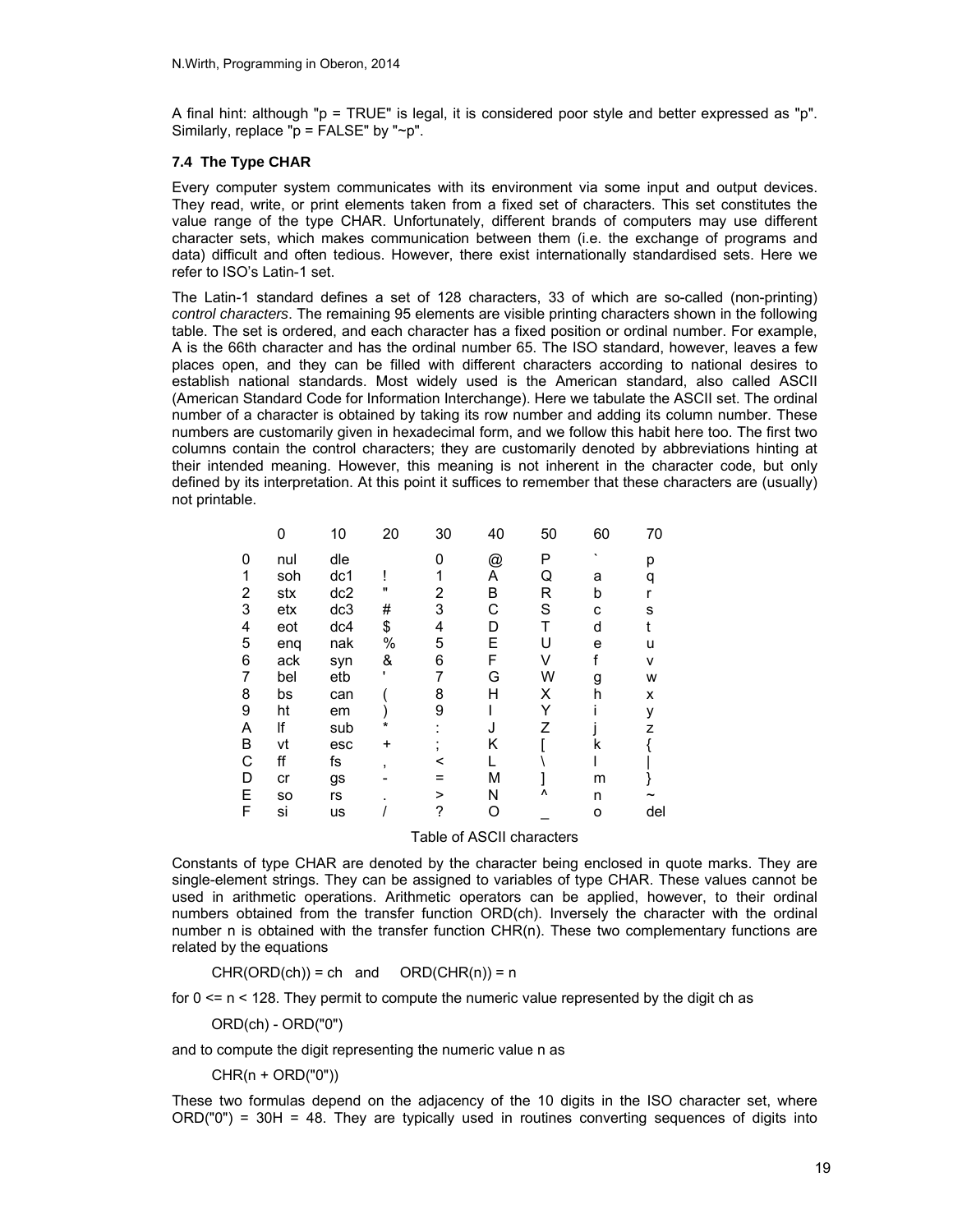numbers and vice-versa. The following program piece reads digits and assigns the decimally represented number to a variable x.

```
x := 0; Texts. Read(R, ch);
WHILE ("0" <= ch) & (ch <= "9") DO 
  x := 10^*x + (ORD(ch) - ORD("0")); Texts.Read(R, ch)
END
```
Control characters are used for various purposes, mainly to control the functions of devices, but also to delineate and structure text. An important role of control characters is to specify the end of a line or of a page of text. There is no universally accepted standard for this purpose. We shall denote the control character signifying a line end by the identifier EOL (end of line); its actual value depends on the system used.

In order to be able to denote non-printable characters, Oberon uses their hexadecimal ordinal number followed by the capital letter X. For example, 0DX is the value of type CHAR denoting the control character *cr* (carriage return, line end) with ordinal number 13.

#### **7.5 The Type SET**

The values which belong to the type SET are sets of integers between 0 and N-1, where N is a constant defined by the computer system used. It is usually the computer's wordlength or a small multiple of it, typically 32. Constants of this type are denoted as sets. Examples are

 $\{2, 3, 5, 7, 11\}$   $\{0\}$   $\{8..15\}$   $\{\}$ 

The notation  $m \dots n$  is a shorthand for  $m \dots m+1, \dots n-1, n$ .

set = "{" [element {"," element}] "}". element = expression [".." expression].

Operations on sets are:

- + set union
- set difference
- set intersection
- / symmetric set difference

The union u+v is the set of elements that are in either u or v. The difference u-v is the set of elements that are in u, but not in v. The intersection u\*v is the set of elements that are in u and in v. The symmetric difference u/v is the set of elements that are either in u or v, but not in both.

The membership operator IN is regarded as a relational operator. The expression i IN u is of type BOOLEAN. It is TRUE, if i is a member of the set u. Sets are represented in computer systems as sets of bits, i.e. by the characteristic function of the set. The i'th bit of u, for example, is 1, if i is a member of u, 0 otherwise. Hence, the set operators are implemented as logical operations applied to the N members of the set variable. They are therefore very efficient and their execution time is usually even less than that of an addition of integers.

For convenience, there are the predefined procedures INCL and EXCL with the following meanings:

 $INCL(s, n)$   $s := s + {n}$  $EXCL(s, n)$   $s := s - {n}$ 

### **8. Constant and Variable Declarations**

It has been mentioned previously that all identifiers used in a program must be declared in the program's heading, unless they are standard identifiers known in every program.

If an identifier is to denote a constant value, it must be introduced by a constant declaration which indicates the value for which the constant identifier stands. A constant declaration has the form

ConstantDeclaration = identifier "=" ConstExpression. ConstExpression = expression

A ConstExpression is an expression containing constants only. More precisely, its evaluation must be possible by a mere textual scan without execution of the program A sequence of constant declarations is preceded by the symbol CONST. Example: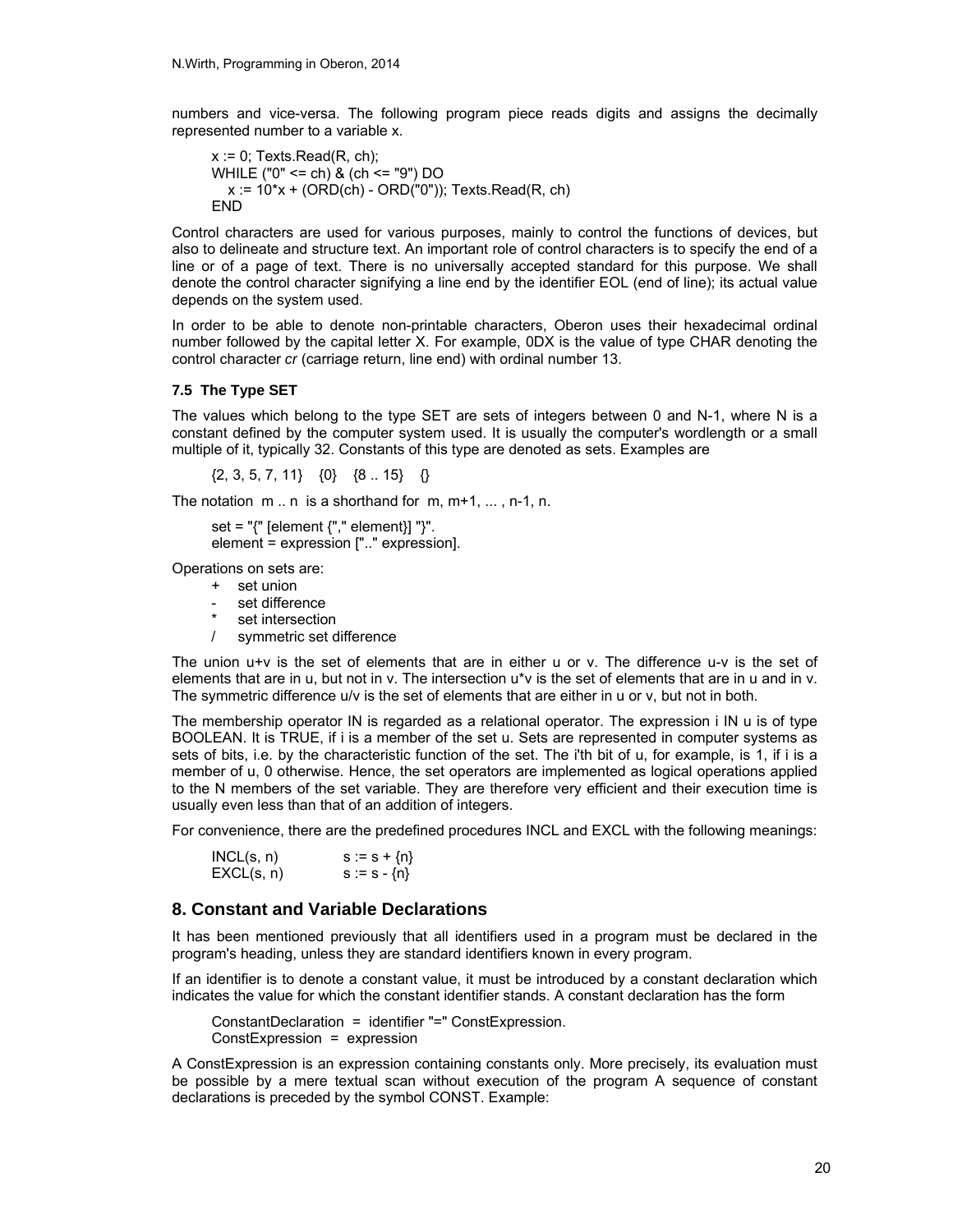CONST  $N = 16$ ;  $EOL = 0DX$ : empty =  $\{\}$ ;  $M = N-1$ ;

Constants with explicit names aid in making a program readable, provided that the constants are given suggestive names. If, e.g., the identifier N is used instead of its value throughout a program, a change of that constant can be achieved by changing the program in a single place only, namely in the declaration of N. This avoids the common mistake that some instances of the constant, spread over the entire program text, remain undetected and therefore are not updated, leading to inconsistencies.

A variable declaration looks similar to a constant declaration. The place of the constant's value is taken by the variable's type which, in a sense, can be regarded as the variable's constant property. Instead of an equal sign, a colon is used.

VariableDeclaration = IdentList ":" type. IdentList = identifier {"," identifier}.

Variables of the same type may be listed in the same declaration, and a sequence of declarations is preceded by the symbol VAR. Example:

VAR i, j, k: INTEGER; x, y, z: REAL; ch: CHAR

#### **9. The Data Structure Array**

So far, we have given each variable an individual name. This is impractical, if many variables are necessary that are treated in the same way and are of the same type, such as, for example, if a table of data is to be constructed. In this case, we wish to give the entire set of data a name and to denote individual elements with an identifying number, a so-called *index*. The data type is then said to be structured - more precisely: array structured. In the following example, the variable *a* consists of *N* elements, each being of type INTEGER, and the indices range from 0 to N-1. *N* is called the *length* of the array.

VAR a: ARRAY N OF INTEGER

An element is then designated by the array's identifier followed by its selecting index, e.g. a[i], where i is an expression whose value must lie within the index range specified in the array's declaration. Syntactically, a[i] is a designator, and the expression i is the selector. If, for example, all N elements of *a* are to be given the value 0, this can be expressed conveniently by a repetitive statement, where the index is given a new value each time.

 $i := 0$ : REPEAT  $a[i] := 0$ ; INC(i) UNTIL  $i = N$ 

 $INC(i)$  is synonymous with  $i := i+1$ . This example illustrates a situation that occurs so frequently that Oberon provides a special control structure which expresses it more concisely. It is called the *for statement*:

FOR i := 0 TO N-1 DO a[i] := 0 END

Its general form is

```
ForStatement = 
   "FOR" identifier ":=" expression "TO" expression ["BY" ConstExpression] "DO" 
     StatementSequence
  "END".
```
The expressions before and after the symbol TO define the range through which the so-called *control variable* (i) progresses. An optional parameter determines the incrementing (decrementing) value. If it is omitted, 1 is assumed as default value.

It is recommended that the for statement be used in simple cases only; in particular, no components of the expressions determining the range must be affected by the repeated statements, and, above all, the control variable itself must not be changed by the repeated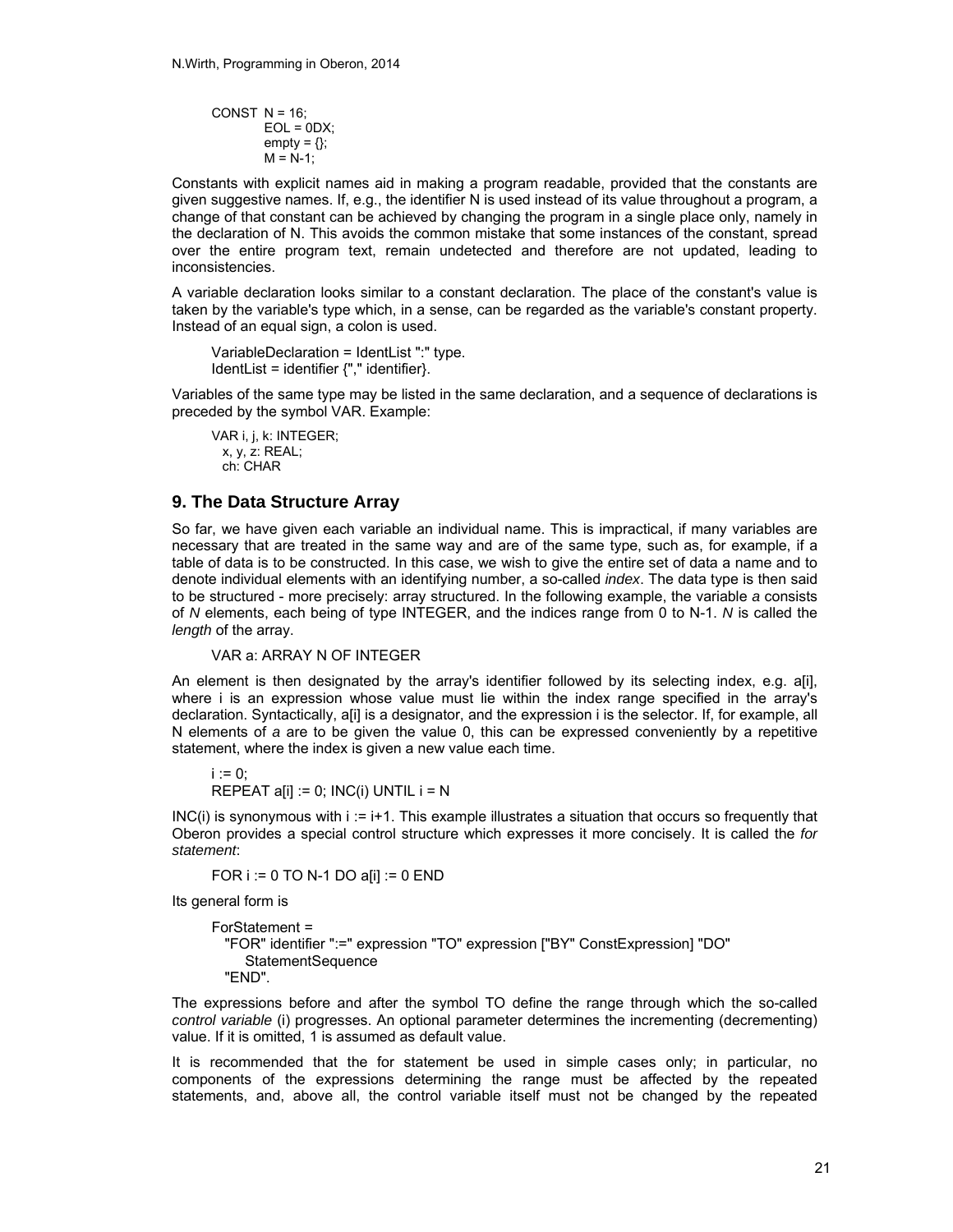statements. The value of the control variable must be considered as undefined after the for statement is terminated.

Some additional examples should demonstrate the use of array structures and the for statement. In the first one, the sum of the N elements of array *a* is to be computed:

```
sum = 0;
FOR i = 0 TO N-1 DO sum := a[i] + sum END
```
In the second example, the minimum value is to be found, and also its index. The repetition's invariant is  $min = minimum(a[0], ..., a[i-1]).$ 

min :=  $a[0]$ ;  $k := 0$ ; FOR  $i = 1$  TO N-1 DO IF a[i] < min THEN k := i; min := a[k] END END

In the third example, we make use of the second to sort the array in ascending order:

```
FOR i := 0 TO N-2 DO
  min := a[i]; k := i;
  FOR j := i TO N-1 DO
     IF a[i] < min THEN k = j; min := a[k] END
   END; 
  a[k] := a[i]; a[i] := minFND
```
The for statement is evidently appropriate, if all elements within a given index range are to be processed. It is inappropriate in most other cases. If, for example, we wish to find the index of an element equal to a given value x, we have no advance knowledge how many elements have to be inspected. Hence, the use of a while (or repeat) statement is recommended. This algorithm is known as linear search.

```
i := 0WHILE (i < N) & (a[i] # x) DO INC(i) END
```
From the negation of the continuation condition, applying de Morgan's law, we infer that upon termination of the while statement the condition  $(i = N)$  OR (a[i] = x) holds. If the latter term is TRUE, the desired element is found and i is its index; if  $i = N$ , no a[i] equals x.

We draw attention to the fact that the termination condition is a composite one, and that it is possible to simplify this condition by a common technique. Remember, that repetition must terminate, either if the desired element is found, or if the array's end is reached. The "trick" now consists in marking the end by a sentinel, namely the value x itself, which will automatically stop the search. All that is required is the addition of a dummy element a[N] at the array's end, serving as sentinel:

a: ARRAY N+1 OF INTEGER;  $a[N] := x; i := 0:$ WHILE a[i] # x DO INC(i) END

If upon termination  $i = N$ , no original element has the value x, otherwise i is the desired index.

A more challenging problem is the search for a desired element with value x in an array that is ordered, i.e. a[i-1] <= a[i] for all i = 1 ... N-1. The best technique is the so-called *binary search*: inspect the middle element, then apply the same method to either the left or right half. This is expressed by the following piece of program, assuming  $N > 0$ . The repetition's invariant is

```
a[k] < x for all k = 0 ... i-1 and a[k] > x for all k = i+1 ... N-1i := 0; j = N-1; found := FALSE;
REPEAT mid := (i+i) DIV 2:
  IF x < a[mid] THEN i := mid -1ELSIF x > a[mid] THEN i := mid+1
   ELSE found := TRUE 
UNTIL (i > j) OR found
```
Because each step halves the interval in which x is searched, the number of needed comparisons is only  $log_2 N$ . A somewhat more efficient version which avoids the composite termination condition is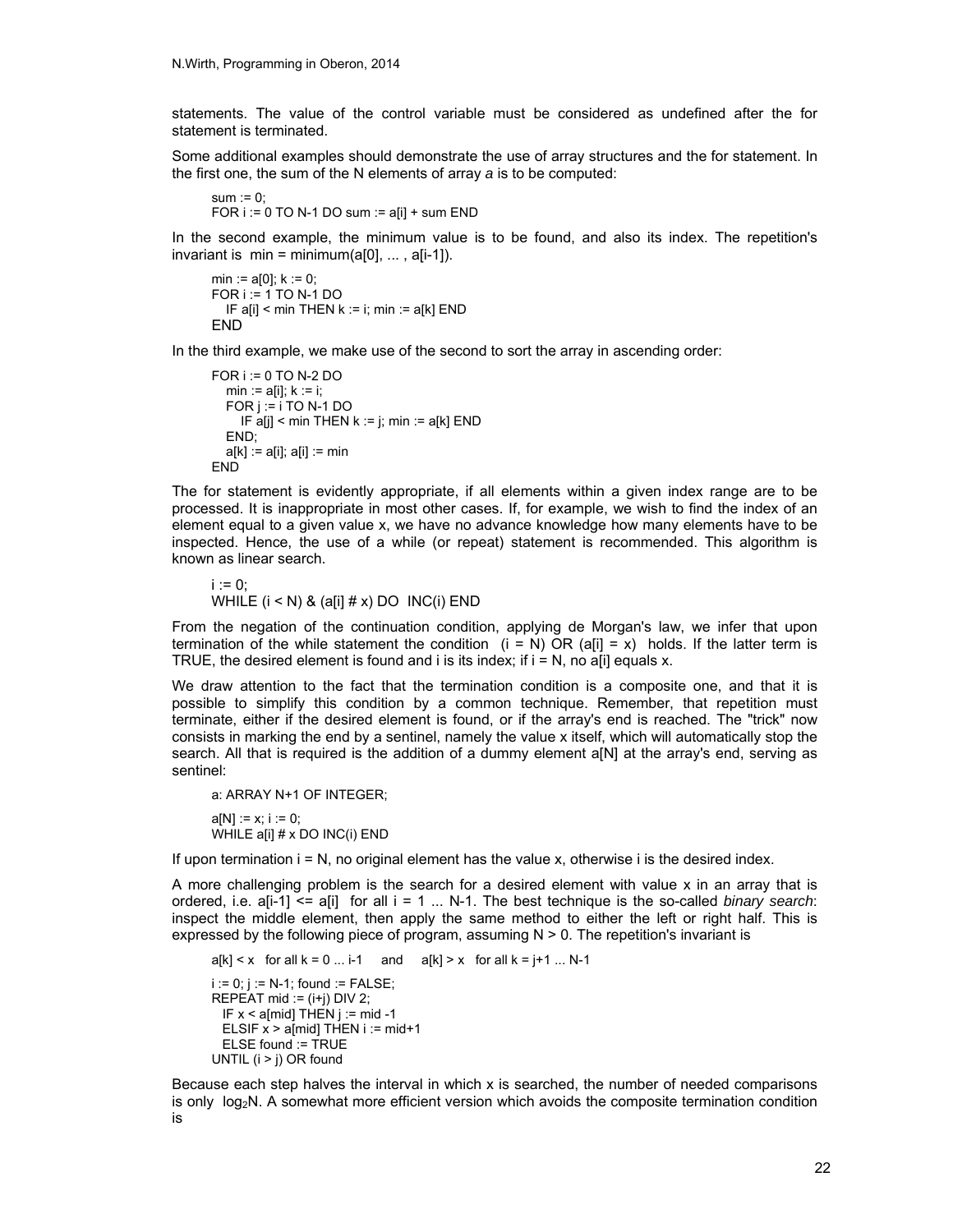```
i = 0; j = N-1;
REPEAT mid := (i+j) DIV 2;
  IF x \leq a[mid] THEN j := mid-1 END;
  IF x \ge a[mid] THEN i := mid+1 END
UNTIL i > j; 
IF i > j+1 THEN found ELSE not found END
```
An even more sophisticated version is given below. Its ingenious idea is not to terminate immediately when the element is found, which is rare compared to the number of unsuccessful comparisons.

 $i := 0$ ;  $i := N$ ; REPEAT mid :=  $(i+j)$  DIV 2; IF  $x < a$ [mid] THEN  $j := mid$  ELSE  $i := mid + 1$  END UNTIL  $i \ge i$ ; IF  $j < N$ ) & (a[j] = x) THEN (\*found\*) ... END

This ends our list of examples of typical uses of simple arrays.

The elements of an array are all of the same type, but this type may again be an array (in fact, it may be any structure, as will be seen later). An array of arrays is called a multidimensional array or *matrix*, because each index may be considered as spanning a dimension in a Cartesian space. Examples of two-dimensional arrays are

a: ARRAY N, N OF REAL T: ARRAY M, N OF CHAR

These are actually abbreviations of the full forms

a: ARRAY N OF ARRAY N OF REAL T: ARRAY M OF ARRAY N OF CHAR

The general syntax of an array type is

ArrayType = "ARRAY" ConstExpression {"," ConstExpression } "OF" type.

where the expression denotes the length of the array.

The syntax of designators allows for a similar abbreviation as used in declarations, namely a[i, j] in place of a[i][j]. The latter form expresses more clearly that j is the selector on the array a[i]. The syntax for the array element designator is

```
designator = qualident {"[" ExpList "]"}. 
ExpList = expression {"," expression}.
```
In uses of matrices, the for statement comes to its full bloom, particularly in numeric applications. The canonical example is the multiplication of two matrices, where each element of the product  $c =$ a\*b is defined as

c[i, j] = a[i, 0] \* b[0, j] + a[i, 1] \* b[1, j] + ... + a[i, K-1] \* b[K-1, j]

Given the declarations

a: ARRAY M, K OF REAL; b: ARRAY K, N OF REAL; c: ARRAY M, N OF REAL

the multiplication algorithm consists of three nested repetitions as follows:

```
FOR i := 0 TO M-1 DO 
   FOR j := 01 TO N-1 DO 
     sum := 0.0;
      FOR k := 0 TO K-1 DO 
       sum := a[i, k]^*b[k, j] + sum END; 
     c[i,j] := sumEND
END
```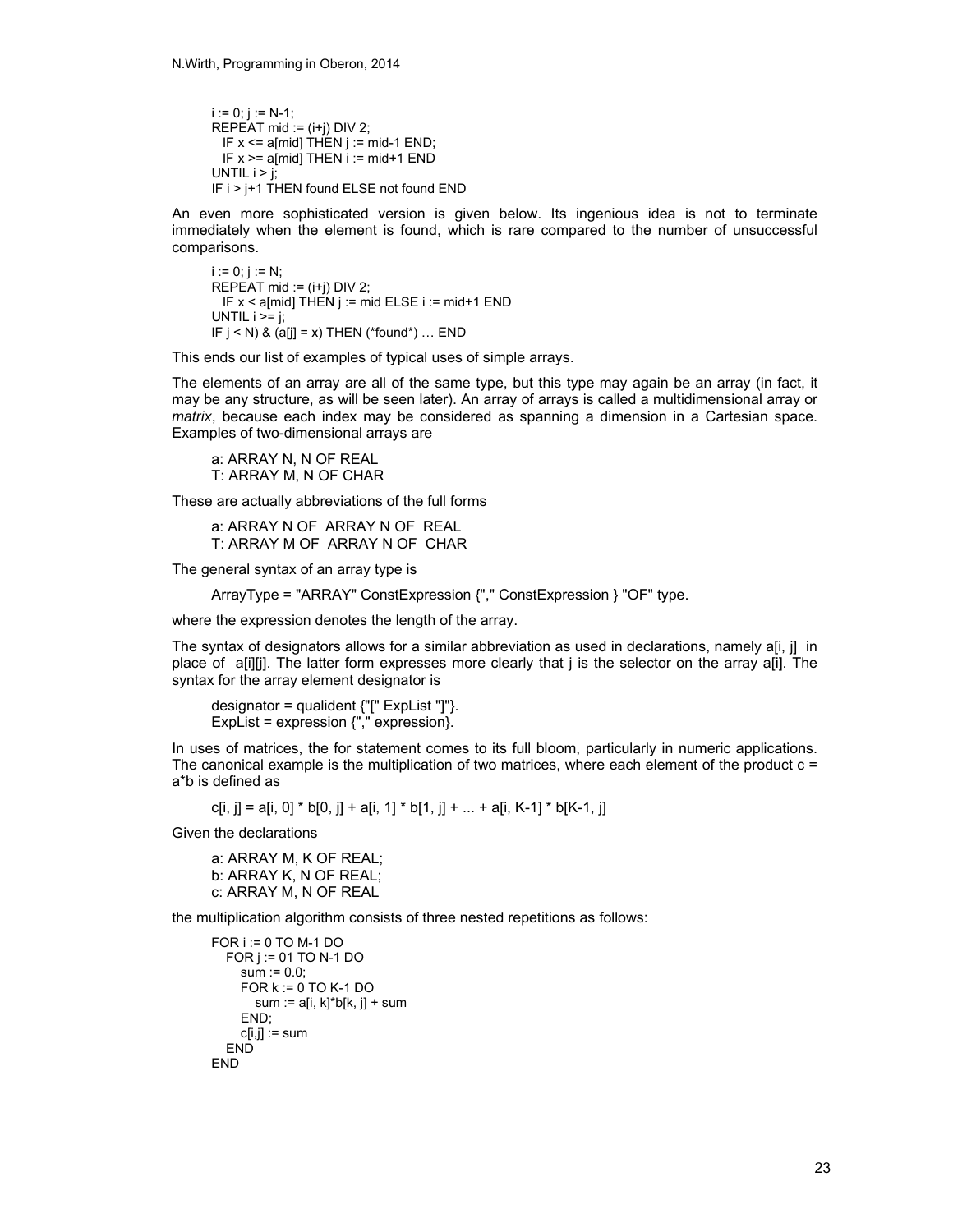In a second example we demonstrate the search of a word in a table, so-called *table search*, where each word is an array of characters. We assume the table is declared by the T given in the example above, and that x is given as

x: ARRAY N OF CHAR

Our solution employs the typical linear search

 $i := 0$ : found := FALSE: WHILE ~found & (i < M) DO found :=  $T[i] = x$ ; INC(i) END

If we define equality between two words x and y as  $x[j] = y[j]$  for all  $j = 0 ... N-1$ , then the "inner" search can be expressed as

```
i := 0; equal := TRUE;
WHILE equal & (j < N) DO 
  equal := T[i, j] = x[j]; INC(j)END; 
found := equal
```
This solution appears to be somewhat cumbersome. It is transformable into a simpler form, if  $M > 0$ and N > 0. The complete table search is then expressible as

```
i := 0:
REPEAT j := 0;
  REPEAT b := T[i, j] \# x[j]; INC(j)
  UNTIL b OR (j = N);
   INC(i) 
UNTIL ~b OR (i = M)
```
The result *b* means "the word x has not been found".

We have now laid enough ground work to develop meaningful, entire programs and shall present three examples, all of them involving arrays.

In the first example, the goal is to generate a list of powers of 2, each line showing the values  $2^i$ , i, and  $2<sup>-1</sup>$ . This task is quite simple, if the type REAL is used. The program then contains the core

```
d := 1; f := 1.0;
FOR i := 1 TO N DO 
  d := 2 * d; write(d); (* d = 2^i * ) write(i); 
  f := f/2.0; write(f) (* f = 2^(-i)")END
```
However, our task shall be to generate exact results with as many decimal digits as needed. For this reason, we present both the whole number  $d = 2<sup>i</sup>$  and the fraction  $f = 2<sup>i</sup>$  by arrays of digits, each in the range 0 ... 9. For f we require N, for d only log<sub>10</sub>N digits. Note that the doubling of *d* proceeds from right to left, the halving of *f* from left to right. The table of results is shown below.

```
PROCEDURE PowersOf2*; 
  CONST M = 11; N = 32; (*M \sim N^{*}log(2) * ) VAR i, j, k, exp, c, r, t: INTEGER; 
     d: ARRAY M OF INTEGER; 
     f: ARRAY N OF INTEGER; 
BEGIN d[0] := 1; k := 1;
   FOR exp := 1 TO N-1 DO 
   (* compute d = 2^{\circ}exp *) c := 0; (*carry*)
   FOR i = 0 TO k-1 DO
     t = 2 * d[i] + c; IF t >= 10 THEN d[i] := t - 10; c := 1 ELSE d[i] := t; c := 0 END 
    END ; 
   IF c > 0 THEN d[k] := 1; INC(k) END;
   (*output d[k-1] ... d[0]^*) i := M;
   REPEAT DEC(i); Texts. Write(W, " ") UNTIL i = k;
    REPEAT DEC(i); Texts.Write(W, CHR(d[i]+ORD("0"))) UNTIL i = 0; 
    Texts.WriteInt(W, exp, 4);
```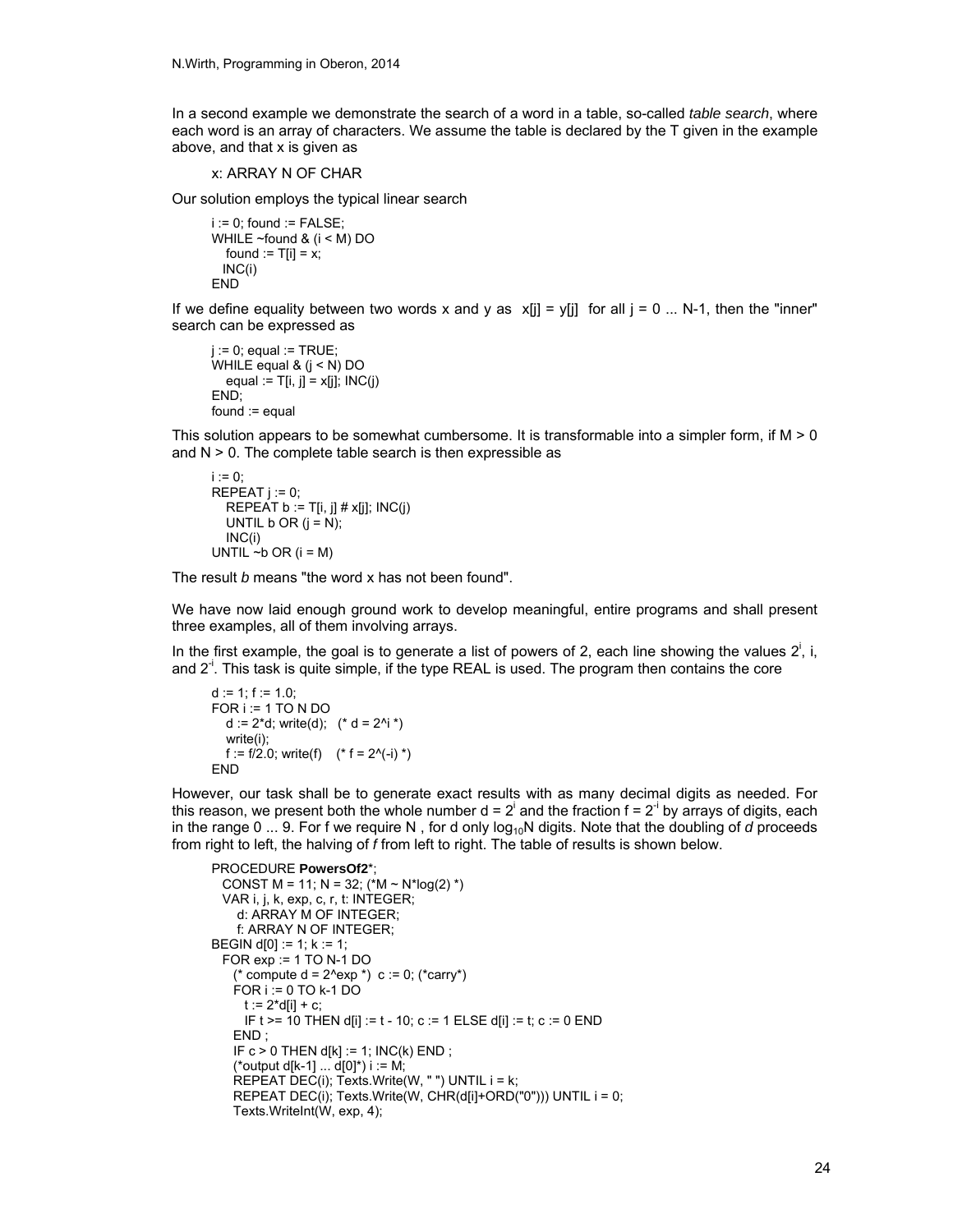```
(*compute and output f = 2(-exp) *)
   Texts.WriteString(W, " 0."); r = 0; (*remainder*)
   FOR j := 1 TO exp-1 DO
     r := 10^{*}r + ff[j]; ff[j] := r DIV 2;
     r := r MOD 2; Texts. Write (W, CHR(f[j]+ORD("0")))
    END ; 
    f[exp] := 5; Texts.Write(W, "5"); Texts.WriteLn(W) 
   END ; 
   Texts.Append(Oberon.Log, W.buf) 
END PowersOf2;
```
Output of program PowersOf2:

| 2          | 1              | 0.5                                |
|------------|----------------|------------------------------------|
| 4          | $\overline{a}$ | 0.25                               |
| 8          | 3              | 0.125                              |
| 16         | 4              | 0.0625                             |
| 32         | 5              | 0.03125                            |
| 64         | 6              | 0.015625                           |
| 128        | 7              | 0.0078125                          |
| 256        | 8              | 0.00390625                         |
| 512        | 9              | 0.001953125                        |
| 1024       | 10             | 0.0009765625                       |
| 2048       | 11             | 0.00048828125                      |
| 4096       | 12             | 0.000244140625                     |
| 8192       | 13             | 0.0001220703125                    |
| 16384      | 14             | 0.00006103515625                   |
| 32768      | 15             | 0.000030517578125                  |
| 65536      | 16             | 0.0000152587890625                 |
| 131072     | 17             | 0.00000762939453125                |
| 262144     | 18             | 0.000003814697265625               |
| 524288     | 19             | 0.0000019073486328125              |
| 1048576    | 20             | 0.00000095367431640625             |
| 2097152    | 21             | 0.000000476837158203125            |
| 4194304    | 22             | 0.0000002384185791015625           |
| 8388608    | 23             | 0.00000011920928955078125          |
| 16777216   | 24             | 0.000000059604644775390625         |
| 33554432   | 25             | 0.0000000298023223876953125        |
| 67108864   | 26             | 0.00000001490116119384765625       |
| 134217728  | 27             | 0.000000007450580596923828125      |
| 268435456  | 28             | 0.0000000037252902984619140625     |
| 536870912  | 29             | 0.00000000186264514923095703125    |
| 1073741824 | 30             | 0.000000000931322574615478515625   |
| 2147483648 | 31             | 0.0000000004656612873077392578125  |
| 4294967296 | 32             | 0.00000000023283064365386962890625 |

Our second example is similar in nature. Its task is to compute the fractions d = 1/i exactly. The difficulty lies, of course, in the representation of those fractions that are infinite sequences of digits, e.g. 1/3 = 0.333.... Fortunately, all fractions have a repeating period, and a reasonable and useful solution is to mark the beginning of the period and to terminate at its end. How do we find the beginning and the end of the period? Let us first consider the algorithm for computing the digits of the fraction.

Starting out with *rem* = 1, we repeat multiplying by 10 and dividing the product by i. The integer quotient is the next digit and the remainder is the new value of *rem*. This is precisely the conventional method of division, as illustrated by the following piece of program and the example with  $i = 7$ :

```
1.000000 / 7 = 0.1428571 0 
          30 
            20 
             60 
              40 
                50 
                 1 
rem := 1; 
REPEAT rem := 10 * rem; nextDigit := rem DIV i; rem := rem MOD i UNTIL ...
```
We know that the period has ended as soon as a remainder occurs which had been encountered previously. Hence, our recipe is to remember all remainders and their indices. The latter designate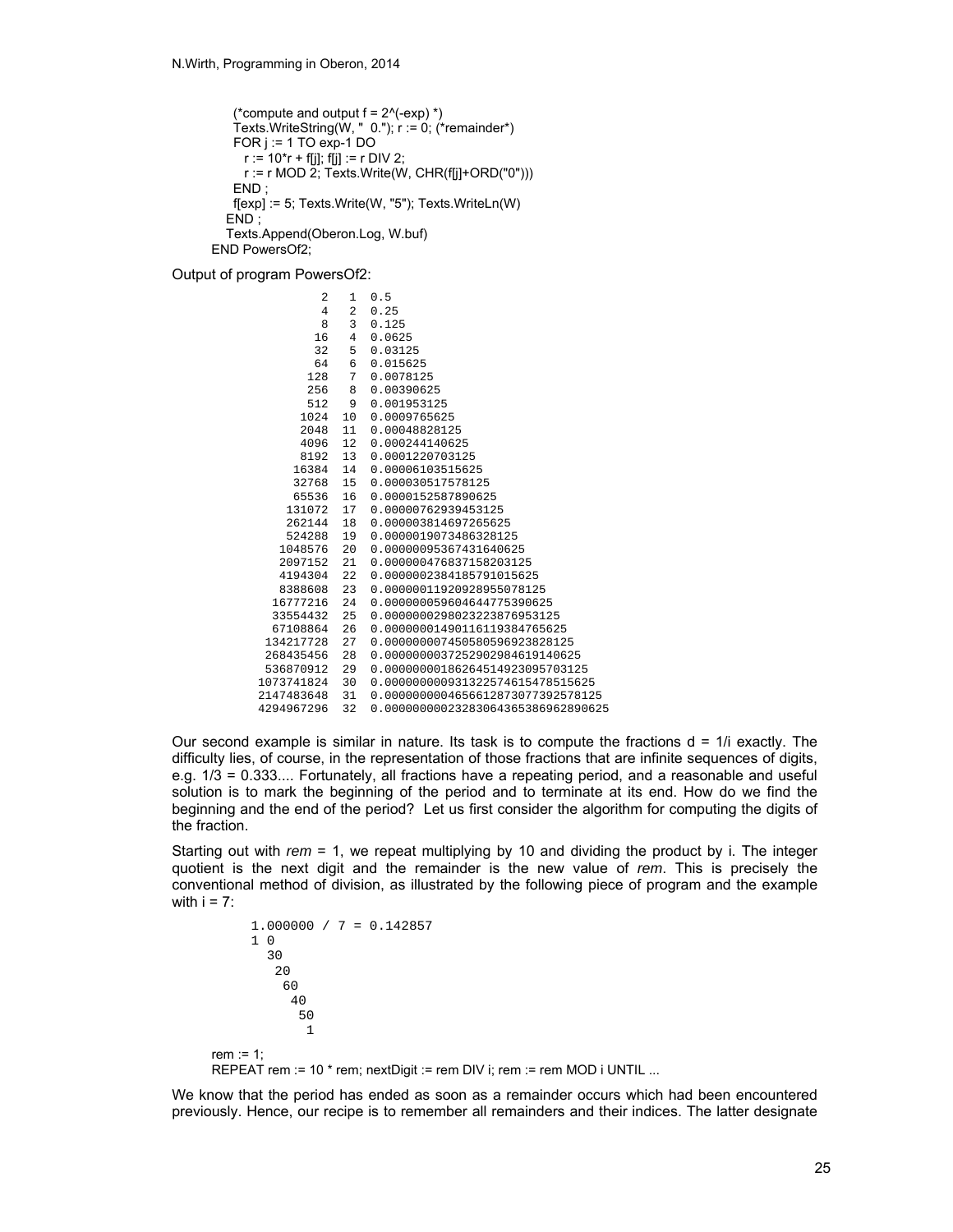the place where the period had started. We denote these indices by x and give elements of x initial value 0. In the above explained division by 7, the values of x are

```
x[1] = 1, x[2] = 3, x[3] = 2, x[4] = 6, x[5] = 4, x[6] = 5PROCEDURE Fractions*; 
 CONST Base = 10; N = 32;
  VAR i, j, m, rem: INTEGER; 
    d: ARRAY N OF INTEGER; (*digits*) 
    x: ARRAY N+1 OF INTEGER; (*index*) 
BEGIN 
  FOR i := 2 TO N DO 
  FOR j = 0 TO i-1 DO x[j] = 0 END;
  m := 0; rem := 1;
  REPEAT m := m+1; x[rem] := m;
   rem := Base * rem; d[m] := rem DIV i; rem := rem MOD i
   UNTIL x[rem] # 0; 
   Texts.WriteInt(W, i, 6); Texts.WriteString(W, " 0."); 
  FOR j = 1 TO x[rem]-1 DO Texts. Write(W, CHR(d[j]+ORD("0"))) END;
   Texts.Write(W, "'"); 
  FOR j := x[rem] TO m DO Texts. Write(W, CHR(d[i]+ORD("0"))) END;
   Texts.WriteLn(W) 
  END ; 
  Texts.Append(Oberon.Log, W.buf) 
END Fractions;
```
Output of program Fractions:

```
 2 0.5'0 
 3 0.'3 
 4 0.25'0 
 5 0.2'0 
 6 0.1'6 
 7 0.'142857 
 8 0.125'0 
 9 0.'1 
 10 0.1'0 
 11 0.'09 
 12 0.08'3 
 13 0.'076923 
 14 0.0'714285 
 15 0.0'6 
 16 0.0625'0 
 17 0.'0588235294117647 
 18 0.0'5 
 19 0.'052631578947368421 
 20 0.05'0 
 21 0.'047619 
 22 0.0'45 
 23 0.'0434782608695652173913 
 24 0.041'6 
 25 0.04'0 
 26 0.0'384615 
 27 0.'037 
 28 0.03'571428 
 29 0.'0344827586206896551724137931 
 30 0.0'3 
 31 0.'032258064516129 
 32 0.03125'0
```
Our last example of a program computes a list of prime numbers. It is based on the idea of inspecting the divisibility of successive integers. The tested integers are obtained by incrementing alternatively by 2 and 4, thereby avoiding multiples of 2 and 3 ab initio. Divisibility needs to be tested for prime divisors only, which are obtained by storing previously computed results.

```
PROCEDURE Primes*; 
 CONST N = 252; M = 16; (*M ~ sqrt(N)*)
   LL = 10; (*no. of primes placed on a line*)
  VAR i, k, x: INTEGER; 
    inc, lim, square, L: INTEGER; 
    prime: BOOLEAN; 
    P,V: ARRAY M+1 OF INTEGER;
```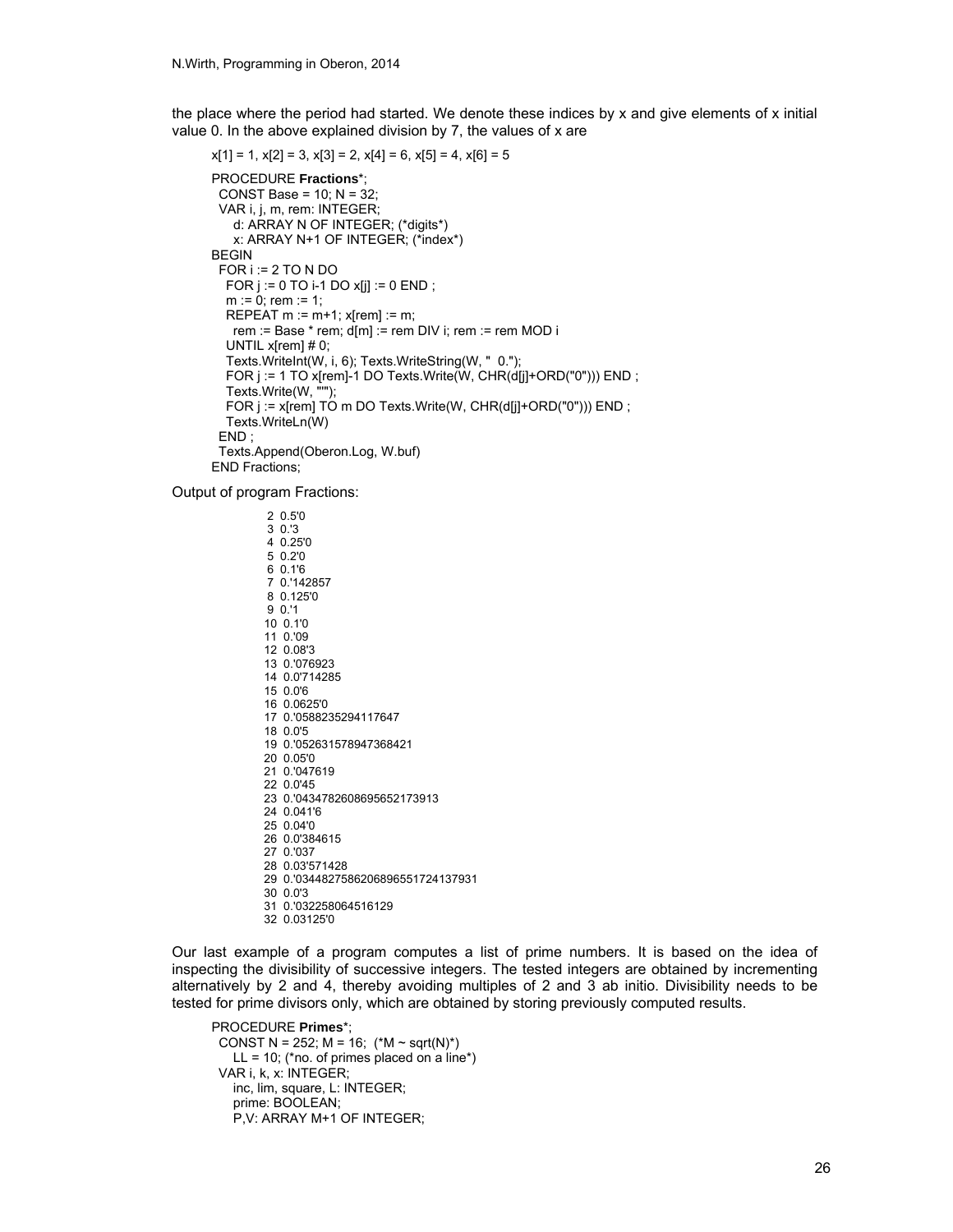```
BEGIN L := 0; x := 1; inc := 4; lim := 1; square := 9; 
  FOR i := 3 TO N DO 
   (* find next prime number p[i] *) 
  REPEAT x := x + inc; inc := 6 - inc;
    IF square <= x THEN 
    INC(lim); V[lim] := square; square := P[lim+1] * P[lim+1] END ; 
   k := 2; prime := TRUE;
   WHILE prime & (k < lim) DO
      INC(k); 
     IF V[k] < x THEN V[k] := V[k] + 2*P[k] END ;
     prime := x # V[k] END 
   UNTIL prime; 
  IF i \leq M THEN P[i] := x END ;
  Texts.WriteInt(W, x, 6); L := L + 1;
   IF L = LL THEN Texts.WriteLn(W); L := 0 END 
  END ; 
  Texts.Append(Oberon.Log, W.buf) 
END Primes;
```
Output of program Primes:

| 5    | 7    | 11   | 13   | 17   | 19   | 23   | 29   | 31   | 37   |
|------|------|------|------|------|------|------|------|------|------|
| 41   | 43   | 47   | 53   | 59   | 61   | 67   | 71   | 73   | 79   |
| 83   | 89   | 97   | 101  | 103  | 107  | 109  | 113  | 127  | 131  |
| 137  | 139  | 149  | 151  | 157  | 163  | 167  | 173  | 179  | 181  |
| 191  | 193  | 197  | 199  | 211  | 223  | 227  | 229  | 233  | 239  |
| 241  | 251  | 257  | 263  | 269  | 271  | 277  | 281  | 283  | 293  |
| 307  | 311  | 313  | 317  | 331  | 337  | 347  | 349  | 353  | 359  |
| 367  | 373  | 379  | 383  | 389  | 397  | 401  | 409  | 419  | 421  |
| 431  | 433  | 439  | 443  | 449  | 457  | 461  | 463  | 467  | 479  |
| 487  | 491  | 499  | 503  | 509  | 521  | 523  | 541  | 547  | 557  |
| 563  | 569  | 571  | 577  | 587  | 593  | 599  | 601  | 607  | 613  |
| 617  | 619  | 631  | 641  | 643  | 647  | 653  | 659  | 661  | 673  |
| 677  | 683  | 691  | 701  | 709  | 719  | 727  | 733  | 739  | 743  |
| 751  | 757  | 761  | 769  | 773  | 787  | 797  | 809  | 811  | 821  |
| 823  | 827  | 829  | 839  | 853  | 857  | 859  | 863  | 877  | 881  |
| 883  | 887  | 907  | 911  | 919  | 929  | 937  | 941  | 947  | 953  |
| 967  | 971  | 977  | 983  | 991  | 997  | 1009 | 1013 | 1019 | 1021 |
| 1031 | 1033 | 1039 | 1049 | 1051 | 1061 | 1063 | 1069 | 1087 | 1091 |
| 1093 | 1097 | 1103 | 1109 | 1117 | 1123 | 1129 | 1151 | 1153 | 1163 |
| 1171 | 1181 | 1187 | 1193 | 1201 | 1213 | 1217 | 1223 | 1229 | 1231 |
| 1237 | 1249 | 1259 | 1277 | 1279 | 1283 | 1289 | 1291 | 1297 | 1301 |
| 1303 | 1307 | 1319 | 1321 | 1327 | 1361 | 1367 | 1373 | 1381 | 1399 |
| 1409 | 1423 | 1427 | 1429 | 1433 | 1439 | 1447 | 1451 | 1453 | 1459 |
| 1471 | 1481 | 1483 | 1487 | 1489 | 1493 | 1499 | 1511 | 1523 | 1531 |
| 1543 | 1549 | 1553 | 1559 | 1567 | 1571 | 1579 | 1583 | 1597 | 1601 |

These examples show that arrays are a fundamental feature used in most programs. There exist hardly any programs of relevance outside the classroom which do not employ repetitions and arrays (or analogous data structures).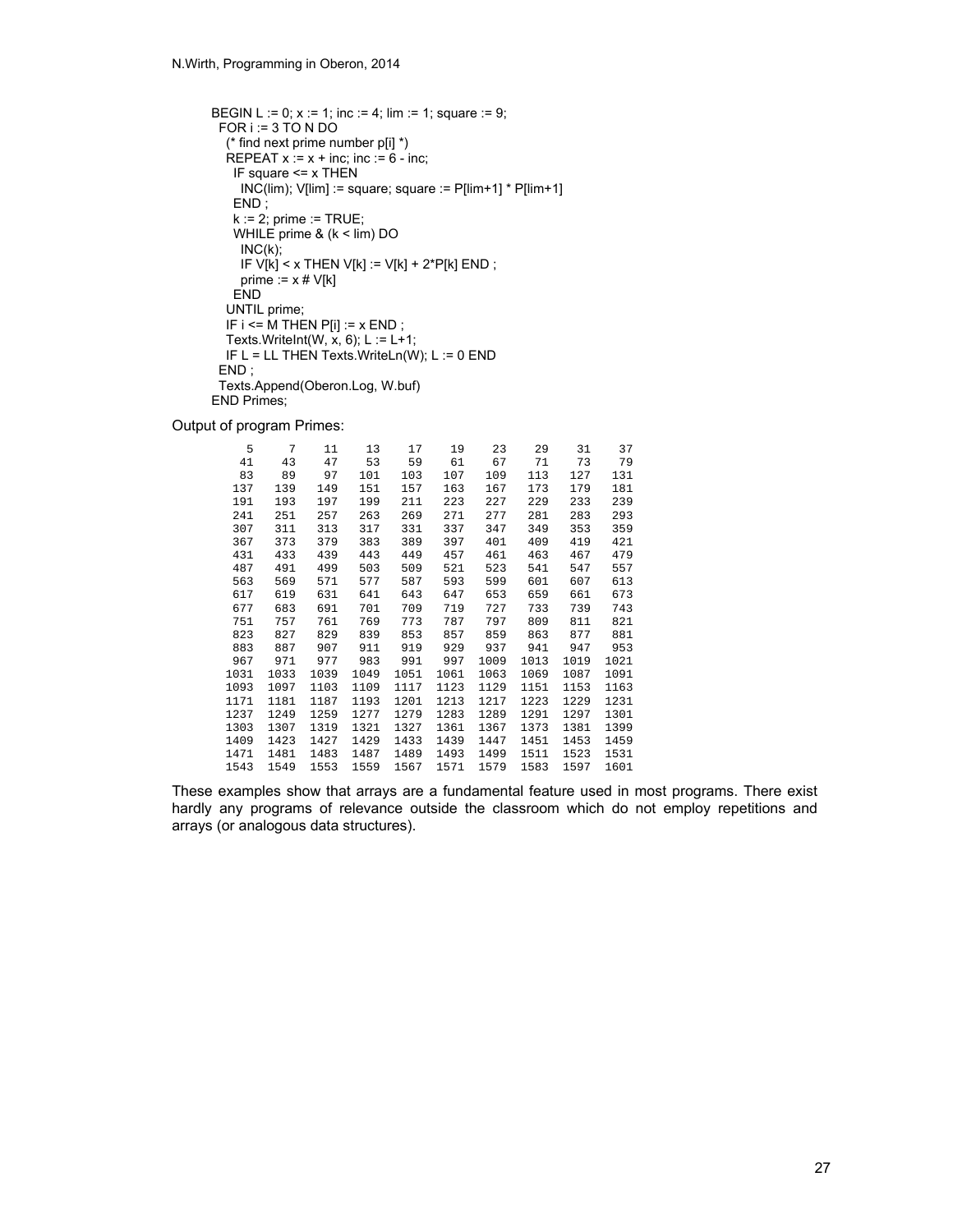## **Part 2**

### **10. Procedures**

Consider the task of processing a set of data consisting of a header and a sequence of N similar individual units. It might be generally described as

ReadHeader; ProcessHeader; WriteHeader: FOR i := 1 TO N DO ReadUnit; ProcessUnit; Write(i); WriteUnit END

Clearly, the description of the original task has been made in terms of subtasks, emphasizing the dominant structure and supressing details. Of course, the subtasks *ReadHeader, ProcessHeader*, etc. must now be further described with all the necessary details. Instead of replacing these descriptive English words with elaborate Oberon programs, we may consider these words as identifiers and define the details of the subtasks by textually separate pieces of program, called *procedures* (or subroutines). These definitions are called *procedure declarations*, because they define the actions of the procedure and give it a name. The identifiers in the main program referring to these declarations are said to be *procedure calls*, and their action is to invoke the procedure. Syntactically, the procedure call is a statement.

Procedures play a fundamental role in program design. They aid in displaying the algorithm's structure and in decomposing a program into logically coherent units. This is particularly important in the case of complex algorithms, i.e. of long programs. In the above example, it might be considered somewhat extravagant to declare separate procedures instead of merely substituting the refined program texts for the identifiers. Nevertheless, the gain in clarity of program structure often recommends the use of explicit procedures even in such a simple case. But of course procedures become particularly useful, if the same procedure is to be invoked at several points of the program.

A procedure declaration consists of the symbol PROCEDURE followed by the identifier (together they form the procedure heading), followed by the symbol BEGIN and the statements for which the procedure identifier stands and which are therefore called the *procedure body*. The declaration is terminated by the symbol END and the repetition of the identifier. The latter enables a compiler to detect mismatched endings of statements and declarations. The general syntax of procedure declarations will be given later. A simple example is the following, which computes the sum of a[0], a[1], ... a[N-1].

PROCEDURE Add; BEGIN sum :=  $0.0$ ; FOR  $i := 0$  TO N-1 DO sum :=  $a[i] +$  sum END END Add;

The procedure concept becomes even much more useful due to two additional features that are coupled with it, namely the concepts of parameters and of locality of names. Parameters make it possible to invoke the same procedures at different points of the program applying the procedure to different values and variables as determined at the point of the call. Locality of names and objects is a concept considerably enhancing the procedure's role in structuring a program and compartmentalizing its parts. We shall first discuss the concept of locality.

Summarizing, we repeat the following essential points:

- 1. The procedure aids in exhibiting the inherent structure of a program and in decomposing a programming task.
- 2. If a procedure is called from two or more points, it reduces the length of the program and therefore the programming task and the potential for programming error. A further economic advantage is the reduction in the size of the compiled code.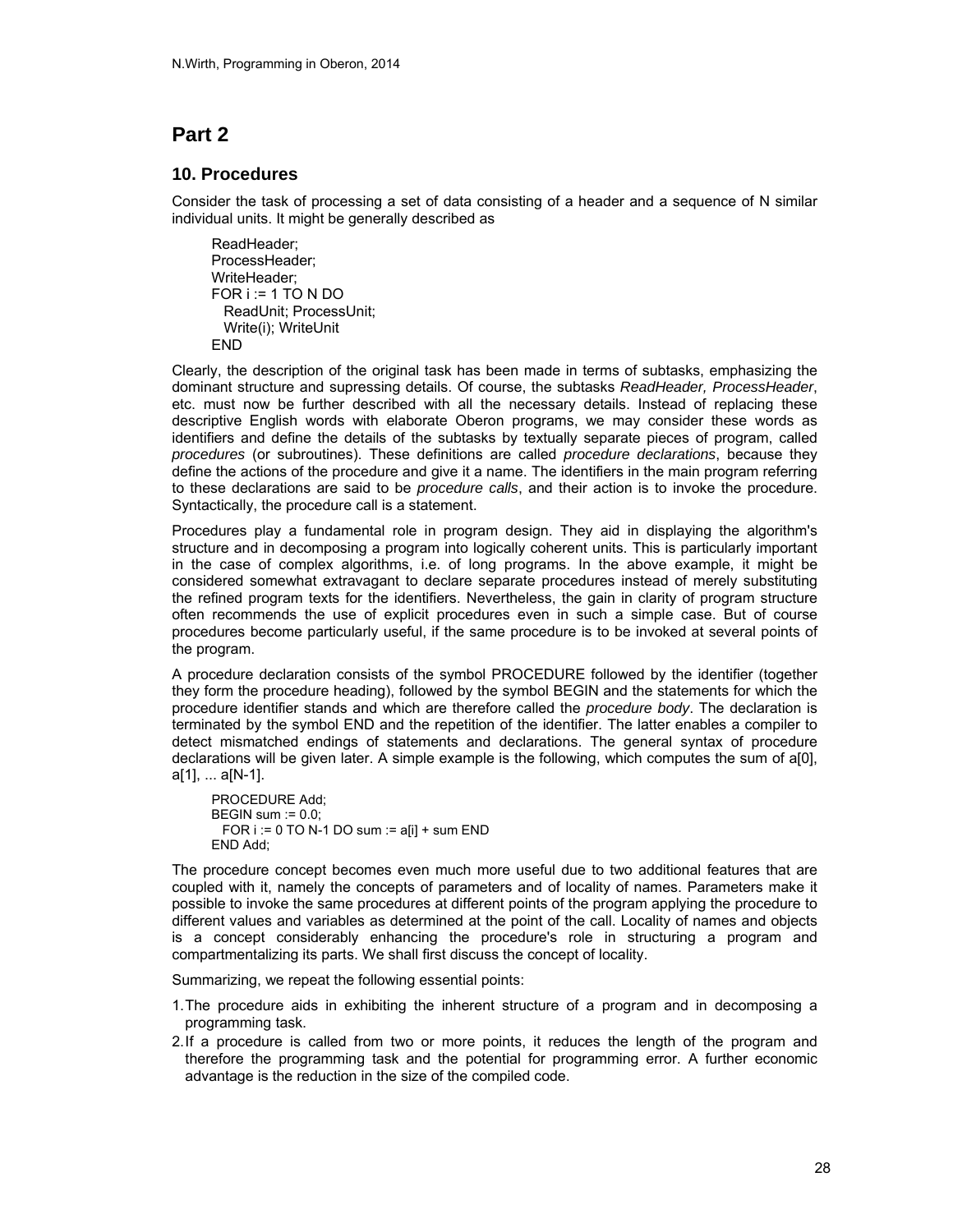### **11. The Concept of Locality**

If we inspect the preceding example of procedure *Add*, we notice that the role of the variable i is strictly confined to the procedure body. This inherent locality should be expressed explicitly, and can be done by declaring i inside the procedure declaration. i thereby becomes a local variable.

```
PROCEDURE Add; 
   VAR i: INTEGER; 
BEGIN sum := 0.0:
  FOR i = 0 TO N-1 DO sum := a[i] + sum END
END Add;
```
In some sense, the procedure declaration assumes the form of a separate program. In fact, any declaration possible in a program, such as constant-, type-, variable-, or procedure declaration, may also occur in a procedure declaration. This implies that procedure declarations may be nested and are defined recursively.

It is good programming practice to declare objects local, i.e. to confine the existence of an object to that procedure in which it has meaning. The procedure, i.e. the section of program text in which a name is declared, is called its *scope*. Since declarations can be nested, scopes are also nestable. The possibility of having objects local to some scope has several consequences. For example, the same name can be used to denote different objects. In fact, this is a most useful consequence, because a programmer is free to choose local identifiers without knowledge of those existing in the surrounding scope, as long as they do not denote objects used in the local scope (in which case he must obviously be aware of them anyhow). This decoupling of knowledge about different program parts is particularly useful and perhaps even vital in the case of large programs.

The rules of scope (validity of identifiers) are as follows:

- 1. The scope of an identifier is the procedure in which its declaration occurs, and all procedures enclosed by that procedure, subject to rule 2.
- 2. If an identifier i declared in a procedure P is redeclared in some inner procedure Q enclosed in P, then procedure Q and all procedures enclosed in Q are excluded from the scope of i declared in P.
- 3. The standard identifiers of Oberon are considered to be declared in an imaginary scope enclosing the program.

These rules may also be remembered by the algorithm in which the declaration of a given identifier i is searched: First, search the declarations of the procedure P in whose body i occurs; if the declaration of i is not among them, continue the search in the procedure surrounding P; then repeat this same rule until the declaration is encountered.

```
VAR a: INTEGER; 
PROCEDURE P; 
   VAR b: INTEGER; 
   PROCEDURE Q; 
     VAR b, c: BOOLEAN; 
   BEGIN 
      (*here a, b (BOOLEAN), c are visible*) 
   END Q; 
BEGIN 
   (*here a, b (INTEGER) are visible*) 
END P
```
A consequence of the locality concept and of the rule that a variable does not exist outside its scope is that its value is lost when its declaring procedure is terminated. This implies that, when the same procedure is later called again, this value is unknown. The values of local variables are undefined when the procedure is (re)entered. Hence, if a variable must retain its value between two calls, it must be declared outside the procedure. The "lifetime" of a variable is the time during which its declaring procedure is active.

The use of local declarations has three significant advantages:

1. It makes clear that an object is confined to a procedure, usually a small part of the entire program.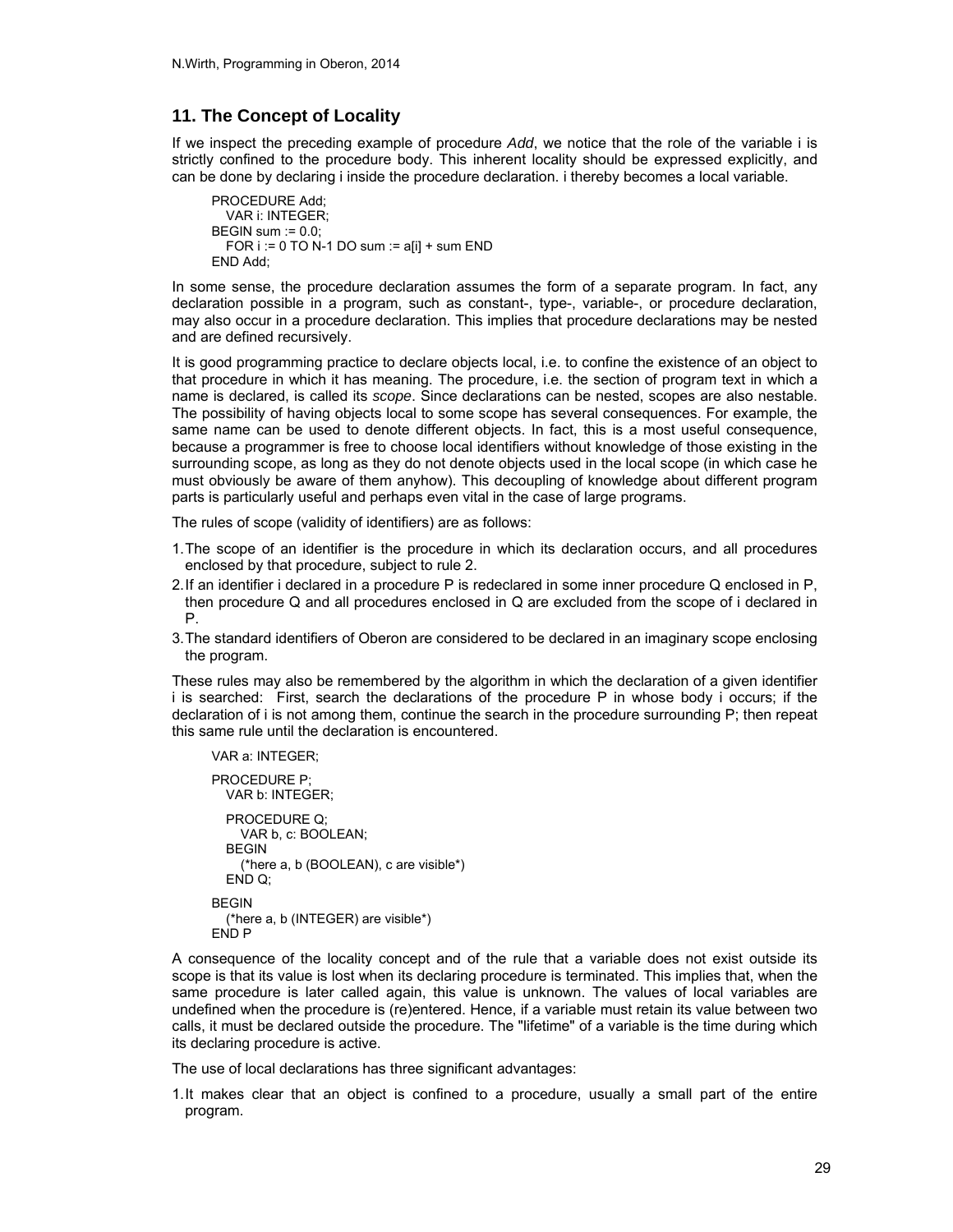- 2. It ensures that inadvertent use of a local object by other parts of the program is detected by the compiler.
- 3. It enables the implementation to minimize storage, because a variable's storage is released when the procedure to which the variable is local is terminated. This storage can then be reused for other variables.

### **12. Parameters**

Procedures may be given parameters. They are the essential feature that make procedures so useful. Consider again the previous example of procedure *Add*. Very likely a program contains several arrays to which the procedure should be applicable. Redefining it for each such array would be cumbersome, inelegant, and can be avoided by introducing its operand as a parameter as follows.

```
PROCEDURE Add (x: Vector); 
   VAR i: INTEGER; 
BEGIN sum := 0:
  FOR i = 0 TO N-1 DO sum := x[i] + sum END
END Add;
```
The parameter x is introduced in the parameter list in the procedure heading. It thereby automatically becomes a local object, in fact is a place-holder for the actual array that is specified in the procedure calls

Add(a); ... ; Add(b)

The arrays a and b are called *actual parameters* which are substituted for x, which is called *formal parameter*. The formal parameter's specification must contain its type. This enables a compiler to check whether or not an appropriate actual parameter is supplied. We say that a and b, the actual parameters, must be compatible with the formal parameter x. In the example above, its type is Vector, presumably declared in the environment of *Add* as

TYPE Vector = ARRAY N OF REAL; VAR a, b: Vector

A better version of Add would include not only the array, but also the result *sum* as a parameter. We shall later return to this example. But first we need explain that there exist two kinds of formal parameters, namely variable and value parameters. The former are characterized by the symbol VAR, the latter by its absence.

We conclude this chapter by giving the syntax of procedure declarations and procedure calls:

```
ProcedureDeclaration = ProcedureHeading ";" ProcedureBody identifier. 
ProcedureHeading = "PROCEDURE" identifier [FormalParameters]. 
ProcedureBody = {declaration} ["BEGIN" StatementSequence] ["RETURN" expression] "END". 
FormalParameters = "(" [FPSection {";" FPSection}] ")" [":" qualident]. 
FPSection = ["VAR"] IdentList ":" FormalType. 
FormalType = ["ARRAY" "OF"] qualident.
```
ProcedureCall = designator [ActualParameters]. ActualParameters = "(" [ExpList] ")".

Apart from the declaration of modules, we now have also encountered all forms of declarations.

```
declaration = "CONST" {ConstantDeclaration ";"} | 
   "TYPE" {TypeDeclaration ";"} | 
   "VAR" {VariableDeclaration ";"} | 
   ProcedureDeclaration ";".
```
#### **12.1 Variable Parameters**

As its name indicates, the actual parameter corresponding to a formal variable parameter (specified by the symbol VAR) must be a variable. The formal identifier then stands for that variable.

```
PROCEDURE exchange(VAR x, y: INTEGER); 
   VAR z: INTEGER;
```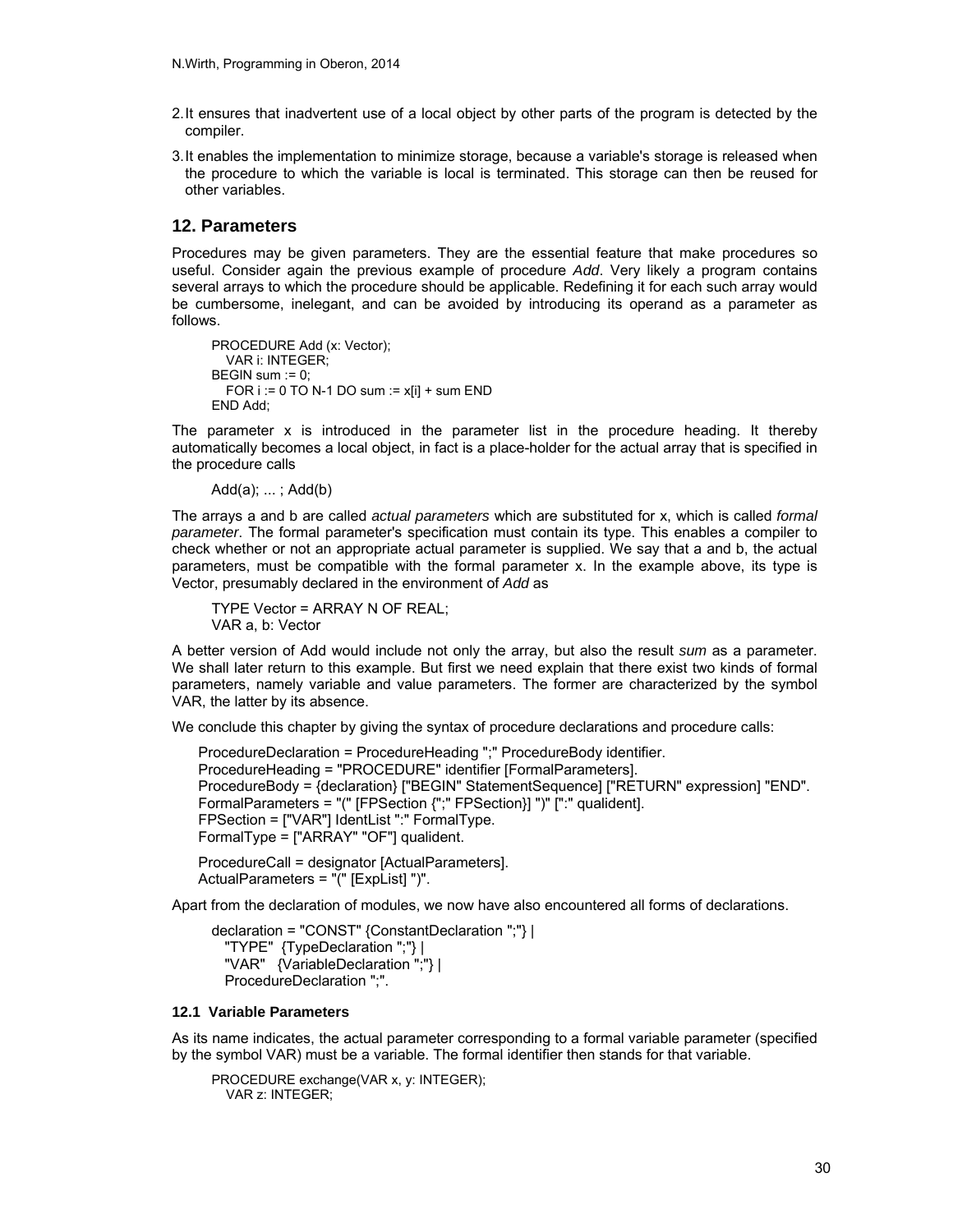BEGIN  $z := x$ ;  $x := y$ ;  $y := z$ END exchange;

The procedure calls

exchange(a, b); exchange(A[i], A[i+1])

then have the effect of the above three assignments, each with appropriate substitutions made upon the call. The following points should be remembered:

- 1. Variable parameters may serve to transmit a computed result outside the procedure.
- 2. The formal parameter acts as a place-holder for the substituted actual parameter.
- 3. The actual parameter cannot be an expression, and therefore not a constant either, even if no assignment to its formal correspondent is made.
- 4. If the actual parameter involves indices, these are evaluated when the formal-actual substitution is made.
- 5. The types of corresponding formal and actual parameters must be the same.

#### **12.2 Value Parameters**

Value parameters serve to pass a value from the calling side into the procedure and constitute the predominant case of parameters. The corresponding actual parameter is an expression, of which a variable or a constant are a particular and simple case. The formal value parameter must be considered as a local variable of the indicated type. Upon call, the actual expression is evaluated and the result is assigned to that local variable. As a consequence, the formal parameter may later be assigned new values without affecting any part of the expression. In a sense, actual expression and formal parameter become decoupled as soon as the procedure is entered. As an illustration, we formulate the previously shown program to compute the power  $z = x^{i}$  as a procedure. Note: Assignments to value parameters are prohibited, if they are structured.

PROCEDURE ComputePower(VAR z: REAL; x: REAL; i: INTEGER);  $BEGIN z := 1.0$ ; WHILE i > 0 DO IF ODD(i) THEN  $z := z^*x$  END;  $x := x^*x$ ; i := i DIV 2 END END ComputePower;

Possible calls are, for example

| ComputePower(u, 2.5, 3)     | for $u := 2.5^3$   |
|-----------------------------|--------------------|
| ComputePower(A[i], B[i], 2) | for $A_i := B_i^2$ |

Note that in this example z and x are declared in different FPSections, because "VAR x, z: REAL" would classify x also as a variable parameter, making it impossible to place a general expression as actual parameter for x.

If a parameter of a structured type is specified without the symbol VAR, it is considered to be "readonly", i.e. no assignments to it are allowed.

#### **12.3 Open Array Parameters**

If a formal parameter type denotes an array structure, its corresponding actual parameter must be an array of the identical type. This implies that it must have elements of identical type and the same bounds of the index range. Often this restriction is rather severe, and more flexibility is highly desirable. It is provided by the facility of the so-called *open array* which requires that the types of the elements of the formal and actual arrays be the same, but leaves the index range of the formal array open. In this case, arrays of any size may be substituted as actual parameters. An open array is specified by the element type preceded by "ARRAY OF". For example, a procedure declared as

PROCEDURE P(s: ARRAY OF CHAR)

allows calls with character arrays of arbitrary length. The actual length (number of elements) is obtained by calling the standard function LEN(s).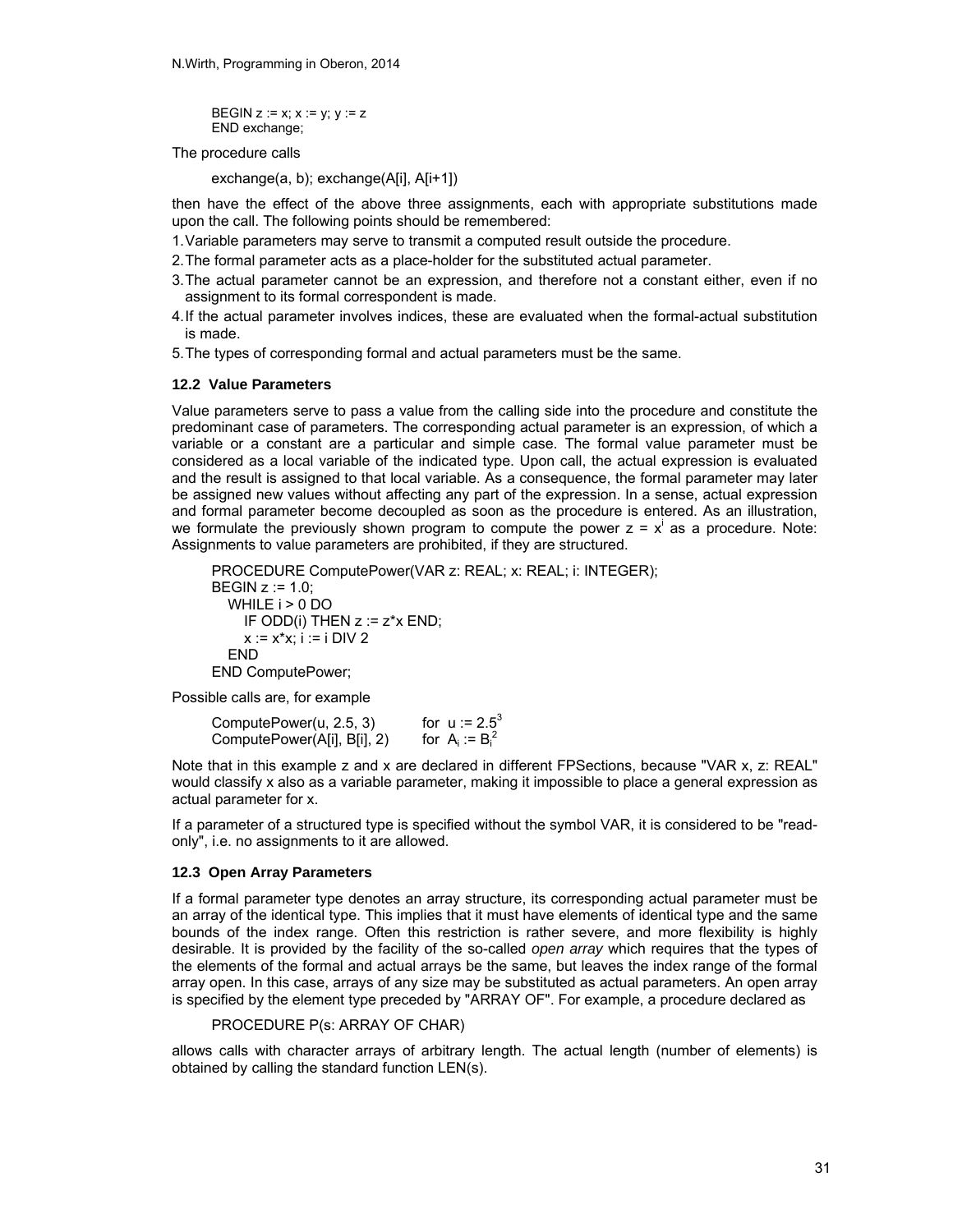### **13. Function Procedures**

So far we have encountered two possibilities to pass a result from a procedure body to its calling place: the result is either assigned to a non-local variable or to a variable parameter. There exists a third method: the function procedure. It permits the use of the computed result (as an intermediate value) in an expression. The function procedure identifier stands for a computation as well as for the computed result. The procedure declaration is characterized by the indication of the type of the result following the parameter list. As an example, we rephrase the power computation given above.

```
PROCEDURE power(x: REAL; i: INTEGER): REAL; 
  VAR z: REAL; 
BEGIN z = 1.0;
  WHILE i > 0 DO 
    IF ODD(i) THEN z := z^*x END:
    x := x^*x; i := i DIV 2
  END; 
  RETURN z 
END power;
```
Possible calls are

 $u := power(2.5, 3)$  $A[i] := power(B[i], 2) + 10$ 

The result is specified by an expression at the end of the procedure body, preceded by the symbol RETURN. Calls within an expression are called *function designators*. Their syntax is the same as that of procedure calls. However, a parameter list is mandatory, although it may be empty.

We now revisit the previous example of adding the elements of an array and formulate it as a function procedure.

```
PROCEDURE sum (a: Vector; n: INTEGER): REAL; 
  VAR i: INTEGER; s: REAL; 
BEGIN s = 0.0;
 FOR i = 0 TO n-1 DO s := a[i] + s END;
  RETURN s 
END sum;
```
This procedure, as previously specified, sums the elements a[0] ... a[n-1], where n is given as a value parameter, and may be different from (but not larger than!) the number of elements N. A more elegant solution specifies *a* as an open array, omitting the explicit indication of the array's size.

```
PROCEDURE sum (x: ARRAY OF REAL): REAL; 
  VAR i: INTEGER; s: REAL; 
BEGIN s = 0.0;
 FOR i = 0 TO LEN(x)-1 DO s := x[i] + s END;
  RETURN s 
END sum;
```
Obviously, procedures are capable of generating more than one result by making assignments to several variables. Only one value, however, can be returned as the result of a function. This value, moreover, cannot be of a structured type. Therefore, the other results must be passed to the caller via VAR parameter or assignment to variables that are not local to the function procedure. Consider for example the following procedure which computes a primary result denoted as the function's value and a secondary result used to count the number of times the procedure is called.

```
PROCEDURE square(x: INTEGER): INTEGER; 
BEGIN INC(n); RETURN x*x 
END square;
```
There is nothing remarkable about this example as long as the secondary result is used for its indicated purpose. However, it might be misused as follows:

 $m := square(m) + n$ 

Here the secondary result occurs as an argument of the expression containing the function designator itself. The consequence is that e.g. the values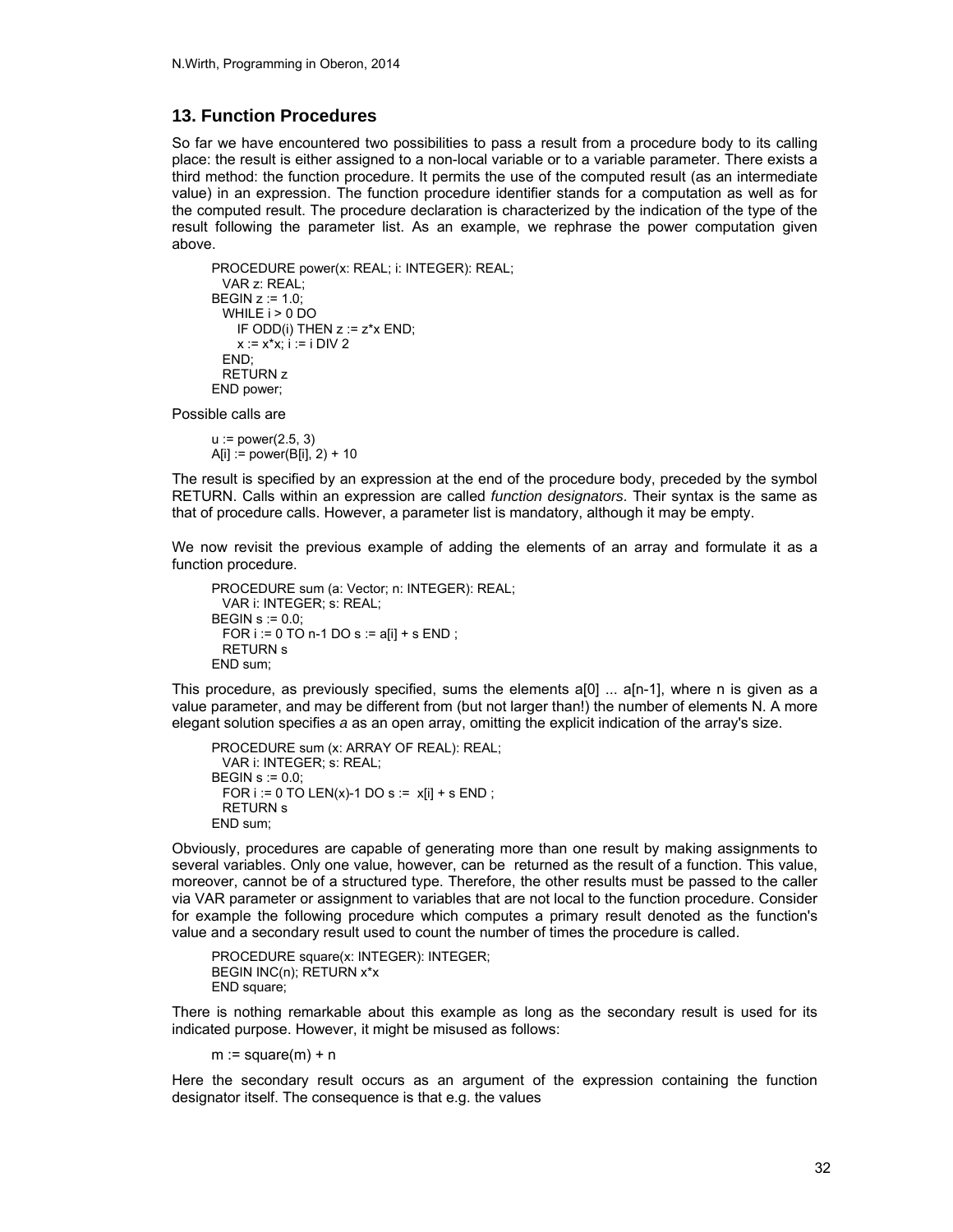square(m)  $+ n$  and  $n + square(m)$ 

differ, seemingly defying the basic law of commutativity of addition.

Assignments of values from within function procedures to non-local variables are called *sideeffects*. The programmer should be fully aware of their capability of producing unexpected results when the function is used inappropriately. We summarize:

- 1. A function procedure specifies a result which is used at its place of call as an argument of an expression.
- 2. The result of a function procedure cannot be structured.
- 3. If a function procedure generates secondary results, it is said to have side-effects. These must be used with care. It is advisable to use a regular procedure instead, which passes its results via VAR parameters.
- 4. We recommend to choose function identifiers which are nouns rather than verbs. The noun then denotes the function's result. Boolean functions are appropriately labelled by an adjective. In contrast, regular procedures should be designated by a verb describing their action.

### **14. Recursion**

Procedures may not only be called, but can call procedures themselves. Since any procedure that is visible can be called, a procedure may call itself. This self-reactivation is called *recursion*. Its use is appropriate when an algorithm is recursively defined and in particular when applied to a recursively defined data structure.

Consider as an example the task of listing all possible permutations of n distinct objects a[0] ... a[n-1]. Calling this operation *Permute(n),* we can formulate its algorithm as follows:

First, keep a[n-1] in its place and generate all permutations of a[0] ... a[n-2] by calling *Permute(n-1)*, then repeat the same process after having exchanged a[n-1] with a[0]. Continue repeating for all values i = 1 ... n-2. This recipe is formulated as a program as follows, using characters as permuted objects.

```
MODULE Permute; 
  IMPORT Texts, Oberon; 
  VAR a: ARRAY 20 OF CHAR; 
   W: Texts. Writer;
  PROCEDURE permute(k: INTEGER); 
   VAR i: INTEGER; t: CHAR; 
  BEGIN 
   IF k = 0 THEN Texts.WriteString(W, a); Texts.WriteString(W, " ") 
   ELSE permute(k-1); 
    FOR i := 0 TO k-1 DO 
    t := a[i]; a[i] := a[k]; a[k] := t; permute(k-1); 
     t := a[i]; a[i] := a[k]; a[k] := t 
    END 
   END 
  END permute; 
  PROCEDURE Go*; (*command*) 
   VAR n: INTEGER; S: Texts.Scanner; 
  BEGIN Texts.OpenScanner(S, Oberon.Par.text, Oberon.Par.pos); Texts.Scan(S); 
  COPY(S.s, a); n := 0;
  WHILE a[n] > 0X DO INC(n) END;
   permute(n-1); 
  Texts.WriteLn(W); Texts.Append(Oberon.Log, W.buf)
  END Go; 
BEGIN Texts.OpenWriter(W) 
END Permute.
```
The data generated from the command *Permute.Go ABC* are

ABC BAC CBA BCA ACB CAB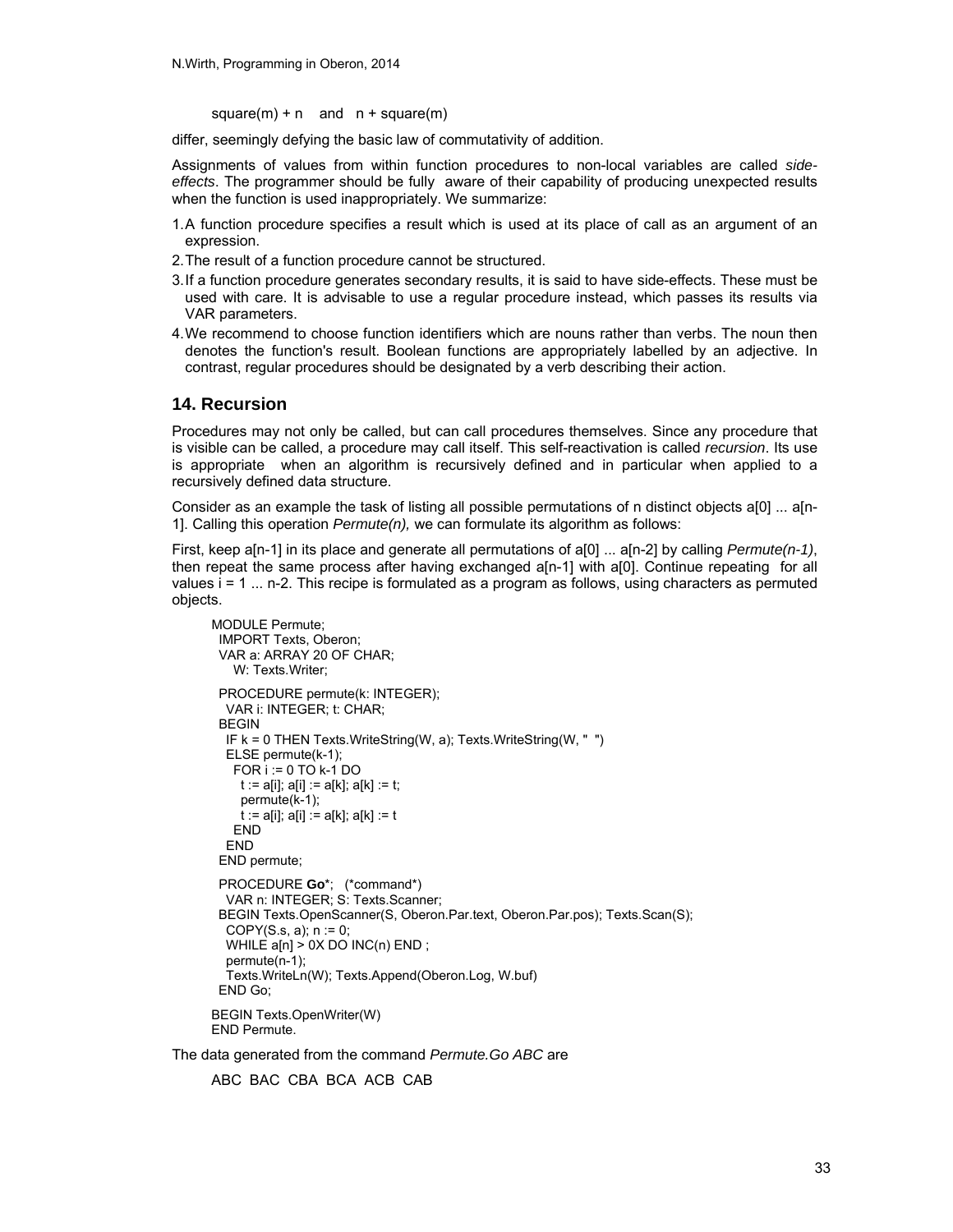Every chain of recursive calls must terminate at some time, and hence every recursive procedure must place the recursive call within a conditional statement. In the example given above, the recursion terminates when the number of the objects to be permuted is 1. (Concerning input and output conventions, see Ch. 22.3 and 22.4).

The number of possible permutations can easily be derived from the algorithm's recursive definition. We express this number appropriately as a function  $np(n)$ . Given n elements, there are n choices for the element  $a[n-1]$ , and with each fixed  $a[n-1]$  we obtain  $np(n-1)$  permutations. Hence the total number  $np(n) = n<sup>*</sup>np(n-1)$ . Evidently  $np(1) = 1$ . The computation of np is now expressible as a recursive function procedure.

```
PROCEDURE np(n: INTEGER): INTEGER; 
BEGIN 
 IF n \leq 1 THEN n := 1ELSE RETURN n := n * np(n-1) END ; 
RETURN n 
END np;
```
We recognize np as the factorial function, defined as

 $f(n) = 1 \times 2 \times 3 \times ... \times n$ 

This formula suggests to program the algorithm using repetition instead of recursion

```
PROCEDURE np(n: INTEGER): INTEGER; 
  VAR p: INTEGER; 
BEGIN p = 1;
 WHILE n > 1 DO p := n^*p; DEC(n) END;
  RETURN p 
END np;
```
This formulation will compute the result more efficiently than the recursive version. The reason is that every call requires some "administrative" instructions whose execution costs time. The instructions representing repetition are less time-consuming. Although the difference may not be too relevant, it is recommended to employ a repetitive formulation in place of the recursive one, whenever this is easily possible. It is always possible in principle; however, the repetitive version may complicate and obscure the algorithm to such a degree that the advantages turn into disadvantages. For example, a repetitive form of the procedure permute is much less simple and obvious than the one shown above. To illustrate the usefulness of recursion, two additional examples follow. They typically stem from problems whose solution is naturally found and explained using recursion.

The first example belongs to the class of algorithms which operate on data whose structure is also defined recursively. The specific problem consists of converting simple expressions into their corresponding postfix form, i.e. a form in which the operator follows its operands. An expression shall here be defined using EBNF as follows:

```
expression = term {("+'"|"-'" term}.
term = \qquad \qquad factor \{\left( \begin{array}{c} \text{````''''''''} \text{''} \end{array} \right) factor \}.
factor = letter | "(" expression")"|"[" expression "]".
```
Denoting terms as T0, T1, and factors as F0, F1, the rules of conversion are

```
TO + T1 \rightarrow TO T1 +TO - T1 \rightarrow TO T1 -FO * F1 \rightarrow FO F1 *FO/F1 \rightarrow FOF1/(E) \rightarrow E[El \rightarrow E
```
The following program truthfully mirrors the structure of the syntax of accepted expressions. As the syntax is recursive, so is the program. This close mirroring is the best guarantee for the program's correctness. Note also that similarly repetition in the syntax, expressed by the curly brackets, yields repetition in the program, expressed by while statements. No procedure in this program calls itself directly. Instead, recursion occurs indirectly by a call of *expression* on *term*, which calls *factor*, which calls *expression*. Indirect recursion is obviously much less visible than direct recursion.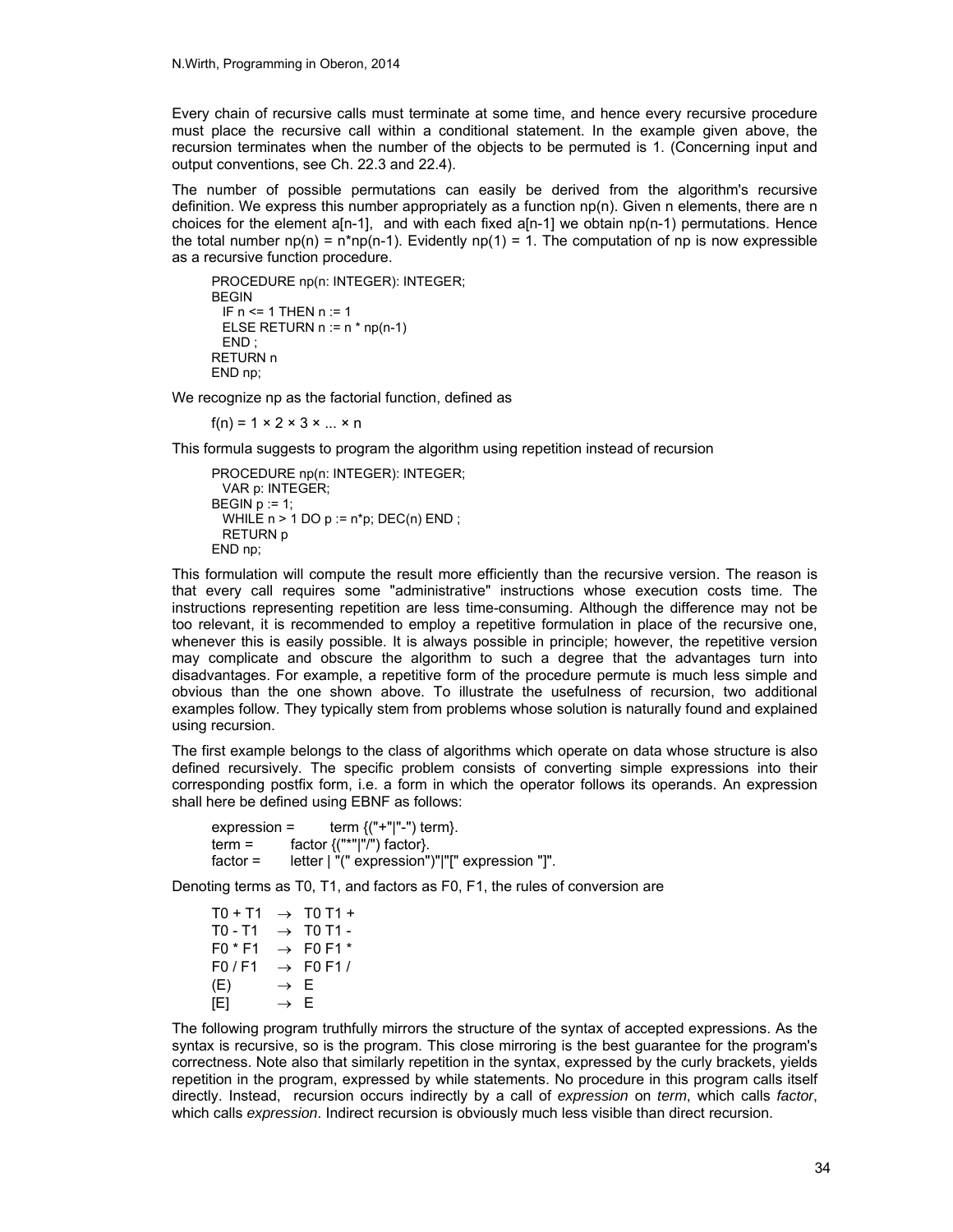This example also illustrates a case of local procedures. Notably, *factor* is declared local to *term*, and *term* local to *expression*, following the rule that objects should preferrably be declared local to the scope in which they are used. This rule may not only be advisable, but even crucial, as demonstrated by the variables *addop* (local to term) and *mulop* (local to factor). If these variables were declared globally, the program would fail. To find the explanation, we must recall the rule that local variables exist (and are given storage) during the time in which their procedure is active. An immediate consequence is that in the case of a recursive call, new incarnations of the local variables are created. Hence, there exist as many as there are levels of recursion. This also implies that a programmer must ensure that the depth of recursion never becomes inordinately large.

```
MODULE Postfix; 
   IMPORT Texts, Oberon; 
   VAR ch: CHAR; 
     W: Texts.Writer; R: Texts.Reader; 
PROCEDURE expression; 
  VAR addop: CHAR; 
  PROCEDURE term; 
    VAR mulop: CHAR; 
    PROCEDURE factor; 
    BEGIN 
       IF ch = "(" THEN 
           Texts.Read(R, ch); expression; 
           WHILE ch # ")" DO Texts.Read(R, ch) END 
       ELSIF ch = "[" THEN 
            Texts.Read(R, ch); expression; 
          WHILE ch \sharp "]" DO Texts.Read(R, ch) END
       ELSE 
           WHILE (ch < "a") OR (ch > "z") DO Texts.Read(R, ch) END ; 
           Texts.Write(W, ch) 
       END ; 
       Texts.Read(R, ch) 
    END factor; 
  BEGIN (*term*) factor; 
    WHILE (ch = """) OR (ch = "/") DOmulop := ch; Texts.Read(R, ch); factor; Texts.Write(W, mulop)
     END 
  END term; 
BEGIN (*expression*) term; 
  WHILE (ch = "+") OR (ch = "-") DO
     addop := ch; Texts.Read(R, ch); term; Texts.Write(W, addop) 
   END 
END expression; 
PROCEDURE Parse*; 
BEGIN Texts.OpenReader(R, Oberon.Par.text, Oberon.Par.pos); Texts.Read(R, ch); 
   WHILE ch # "~" DO 
     expression; Texts.WriteLn(W); Texts.Append(Oberon.Log, W.buf); 
     Texts.Read(R, ch) 
   END 
END Parse; 
BEGIN Texts.OpenWriter(W); 
END Postfix.
```
A sample of data processed and generated by the command *Postfix.Parse* is shown below.

| a+b            | ab+        |
|----------------|------------|
| a*b+c          | $ab^*c+$   |
| $a+b^*c$       | $abc^*$ +  |
| $a^*(b/[c-d])$ | abcd- $/*$ |

The next program example demonstrating recursion belongs to the class of problems that search for a solution by trying and testing. A partial "solution" which is once "posted" may, after testing had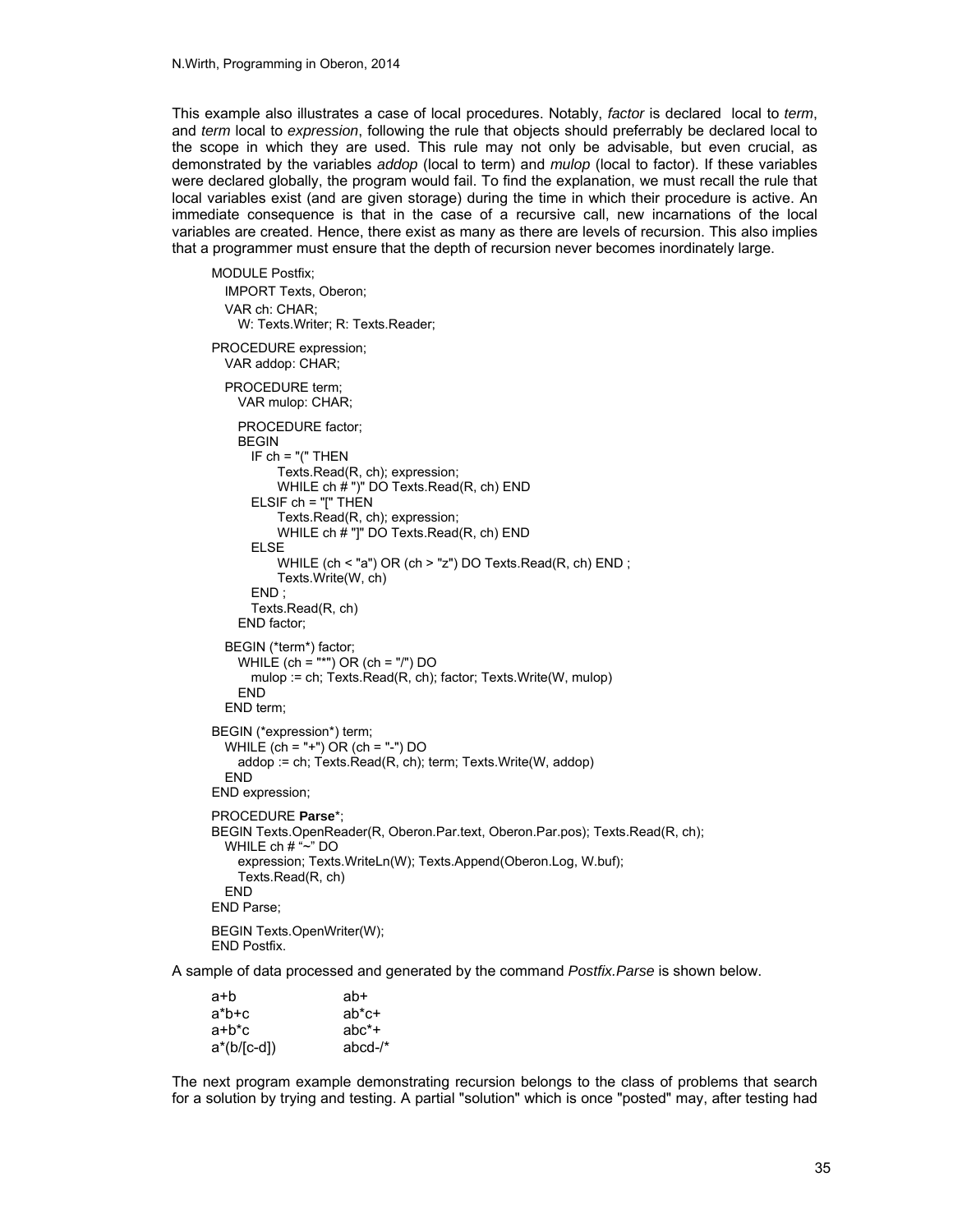shown its invalidity, have to be retracted. This kind of approach is therefore also called *backtracking.* Recursion is often very convenient for the formulation of such algorithms.

Our specific example is supposed to find all possible placements of 8 queens on a chess board in such a fashion that none is checking any other piece, i.e. each row, column, and diagonal must contain at most one piece. The approach consists of trying to place a queen in column i, starting with  $i = 0$ , and, proceeding to the right, assuming that each column to the left contains a correctly placed queen already. If no place is free in column i, the next column to its left has to be reconsidered. The information necessary to deduce whether or not a given square is still free, is represented by the three global variables called *row, d1, d2* such that

row[j] & d1[i+j] & d2[N-1+i-j] = "the square in column i and row j is free"

Recursion occurs directly in procedure *TryCol*. The auxiliary procedures *PlaceQueen* and *RemoveQueen* could in principle be declared local to *TryCol*. However, there exists a single chess board only (represented by row, d1, d2), and these procedures are appropriately considered as belonging to these global data, and hence not as local to (each incarnation of) *TryCol*.

```
MODULE Queens; 
  IMPORT Texts, Oberon; 
 CONST N = 8; (*no. of rows and columns*)
  VAR x: ARRAY N OF INTEGER; 
     (*x[i] = j means: "a queen is on field j in column i"*)
  row: ARRAY N OF BOOLEAN; 
      (*row[i] = "no queen on i-th row"*) 
   d1: ARRAY 2*N-1 OF BOOLEAN; 
      (*d1[i] = "no queen on i-th upleft to lowright diagonal"*) 
   d2: ARRAY 2*N-1 OF BOOLEAN; 
      (*d2[i] = "no queen on i-th lowleft to upright diagonal"*) 
  W: Texts.Writer; 
  PROCEDURE Clear; 
   VAR i: INTEGER; 
  BEGIN 
  FOR i = 0 TO N-1 DO row[i] := TRUE END ;
   FOR i := 0 TO 2*(N-1) DO d1[i] := TRUE; d2[i] := TRUE END 
  END Clear; 
  PROCEDURE WriteSolution; 
   VAR i: INTEGER; 
  BEGIN 
  FOR i := 0 TO N-1 DO Texts. WriteInt(W, x[i], 4) END;
    Texts.WriteLn(W) 
  END WriteSolution; 
  PROCEDURE PlaceQueen(i, j: INTEGER); 
  BEGIN 
   x[i] := j; row[j] := FALSE; d1[i+j] := FALSE; d2[N-1+i-j] := FALSE 
  END PlaceQueen; 
  PROCEDURE RemoveQueen(i, j: INTEGER); 
  BEGIN 
   row[j] := TRUE; d1[i+j] := TRUE; d2[N-1+i-j] := TRUE 
  END RemoveQueen; 
  PROCEDURE TryCol(i: INTEGER); 
   VAR j: INTEGER; 
 BEGIN
  FOR i = 0 TO N-1 DO
    IF row[j] & d1[i+j] & d2[N-1+i-j] THEN 
     PlaceQueen(i, j); 
      IF i < N-1 THEN TryCol(i+1) ELSE WriteSolution END ; 
     RemoveQueen(i, j) 
    END 
  FND
  END TryCol;
```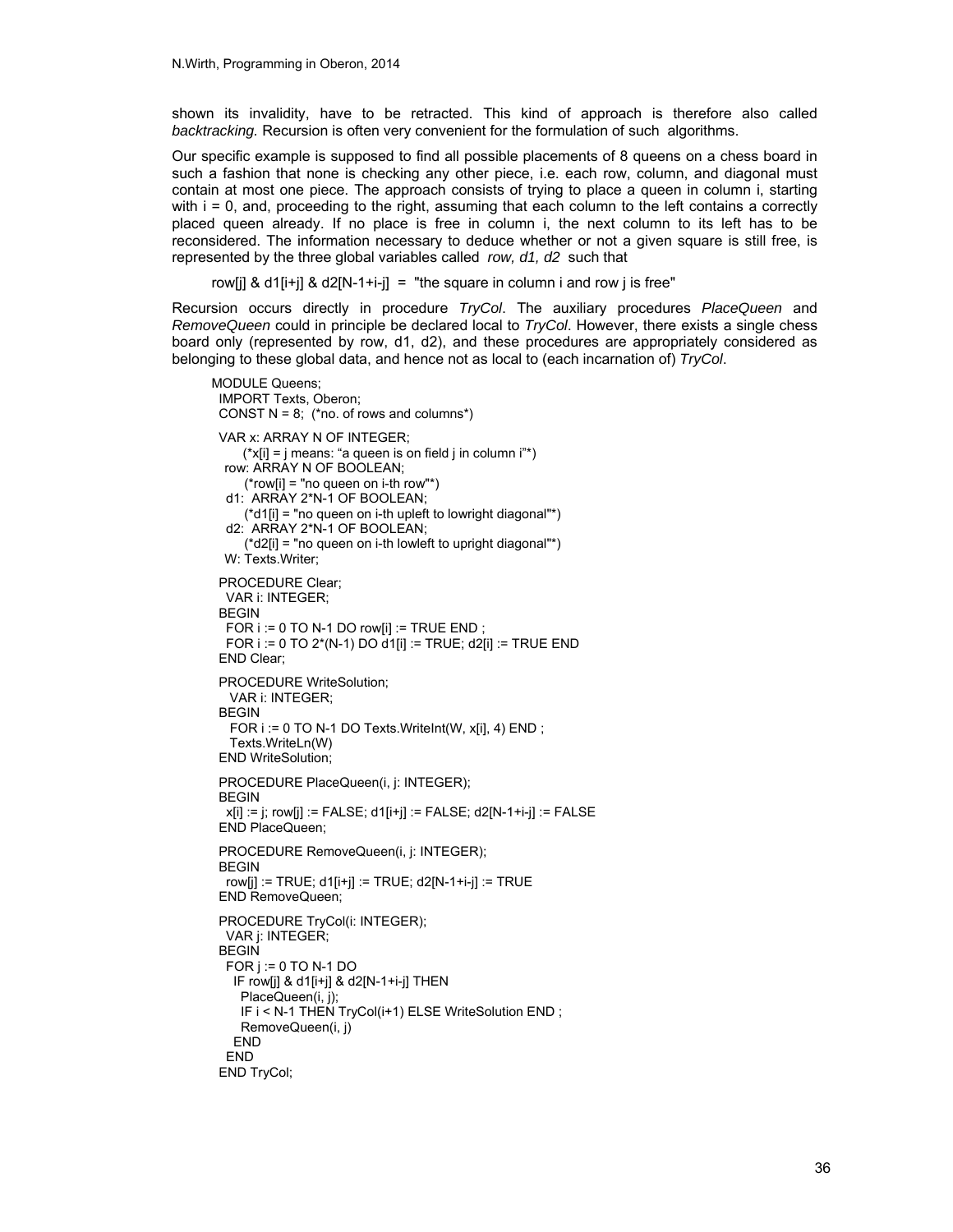PROCEDURE Find\*; (\*command\*) BEGIN Clear; TryCol(0); Texts.Append(Oberon.Log, W.buf) END Find; BEGIN Texts.OpenWriter(W) END Queens.

#### **15. Type Declarations**

Every variable declaration specifies the variable's type as its constant property. The type can be one of the standard, primitive types, or it may be of a type declared in the program itself. Type declarations have the form

 $TypeDeclaration = identifier "=" type.$ 

They are preceded by the symbol TYPE. Types are classified into unstructured and structured types. Each type essentially defines the set of values which a variable of this type may assume. A value of an unstructured type is an atomic unit, whereas a value of structured type has components (elements). For example, the type INTEGER is unstructured; its elements are atomic. It does not make sense, e.g. to refer to the third bit of the value 13; the circumstance that a number may "have a third bit", or a second digit, is a characteristic of its (internal) representation, which intentionally is to remain unknown.

In the following sections we shall show how to declare structured types. We distinguish between various structuring methods of which we have so far encountered the array only. In addition, there exists the record type. A facility to introduce structures that vary dynamically during program execution is based on the concept of pointers and will be discussed in a separate chapter.

type = qualident | ArrayType | RecordType | PointerType | ProcedureType.

Before proceeding to the various kinds of types, we note that in general, if a type T is declared by the declaration

 $TYPE T = someType$ 

and a variable t is declared as

VAR t: T

then these two declarations can always be merged into the single declaration

VAR t: someType

However, in this case *t*'s type has no explicit name and therefore remains anonymous. Typically, record types are given explicit names.

The concept of type is important, because it divides a program's set of variables into disjoint classes. Inadvertent assignments among members of different classes can therefore be detected by a mere inspection of the program text without executing the program. Given, for example, the declarations

VAR b: BOOLEAN; i: INTEGER; x: REAL

the assignments  $b := i$  and  $i := x$  are illegal, because the types of the variables are incompatible. Two tpes are said to be *compatible*, if they are equal (for exceptions, see the later chapter on type extensions).

### **16. Record Types**

In an array all elements are of the same type. In contrast to the array, the record structure offers the possibility to declare a collection of elements as a unit even if the elements are of different types. The following examples are typical cases where the record is the appropriate choice of structuring method. A date consists of three elements, namely day, month, and year. A description of a person may consist of the person's names, sex, identification number, and birthdate. This is expressed by the following type declarations

Date = RECORD day, month, year: INTEGER END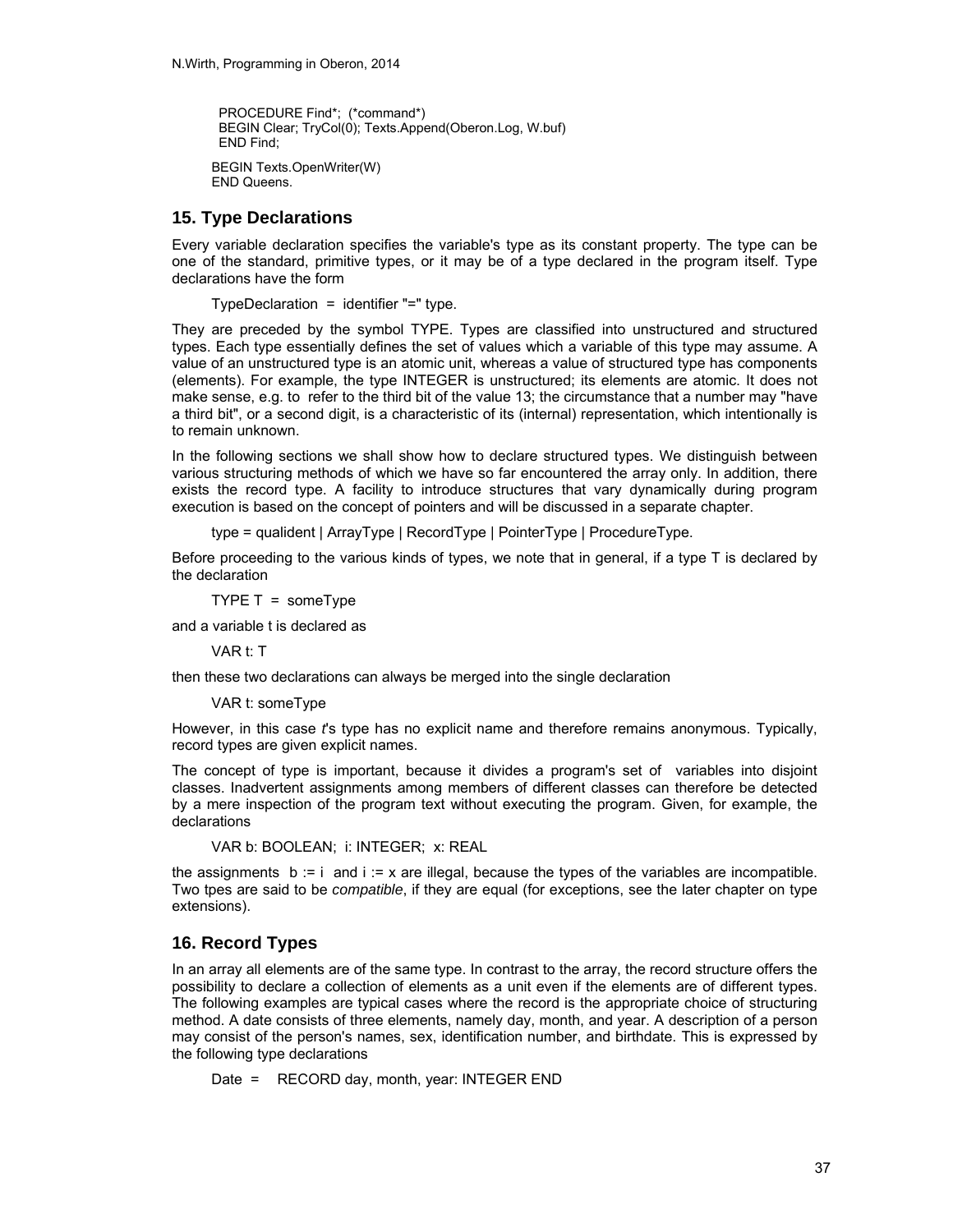```
Person = RECORD 
            firstName, lastName: ARRAY 32 OF CHAR; 
            male: BOOLEAN; 
            idno: INTEGER; 
            birth: Date 
          END
```
The record structure makes it possible to refer either to the entire collection of data or to individual elements. Elements of a record are also called *record fields*, and their names are called *field identifiers*. This stems from the habit of looking at such data as forms or tables drawn on paper with individual fields delineated as rectangles and labelled with field names. Similar to arrays, where we denote the i-th element of an array *a* by *a[i]*, i.e. by the array identifier followed by an index, we denote the field f of a record *r* by *r.f* , i.e. by the record identifier followed by the field's name. For example, given the variables

d1, d2 : Date; p1, p2 : Person; student: ARRAY 100 OF Person

we can construct, for example, the following variable designators:

d1.day d2.month p1.firstName p1.birth

These examples show that fields may themselves be structured. Similarly, records may be elements of array or record structures, i.e. there exists the possibility to construct hierarchies of structures. As a consequence, selectors of elements can be sequenced, as shown by the following examples of designators. The multi-dimensional array discussed in the chapter on arrays now appears as a particular case of these structuring hierarchies.

p1.lastName[0] p2.birth.year student[23].idno student[k].firstName[0]

At first sight the record may appear as a generalized array, because it relaxes the restriction that all elements be of the same type. However, in another aspect it is more restrictive than the array: the selector of the element must be a fixed field identifier, whereas the index selecting an array element may be an expression, i.e. a result of previous computations.

It is important to note that a record may assume arbitrary combinations of its field's values. Hence, in the example of the type Date, a value *day* = 31 may coexist with *month* = 2, although this is not an actual date.

The syntax of a record declaration is defined as follows.

RecordType = "RECORD" FieldListSequence "END". FieldListSequence = FieldList {";" FieldList}. FieldList = [IdentList ":" type].

and that of a designator is

designator = qualident  $\{selector\}$ . selector = "." identifier  $|$  "[" ExpList "]"  $|$  "^".

*Note:* For Oberon's concept of record *type extension* see Ch. 23 (Part 4).

### **17. Dynamic Data Structures and Pointers**

Array and record structures share the common property that they are static. This implies that variables of such a structure maintain the same structure during the whole time of their existence. In many applications, this is an intolerable restriction; they require data which do not only change their value, but also their composition, size, and structure. Typical examples are lists and trees that grow and shrink dynamically. Instead of providing list and tree structures, a collection that for some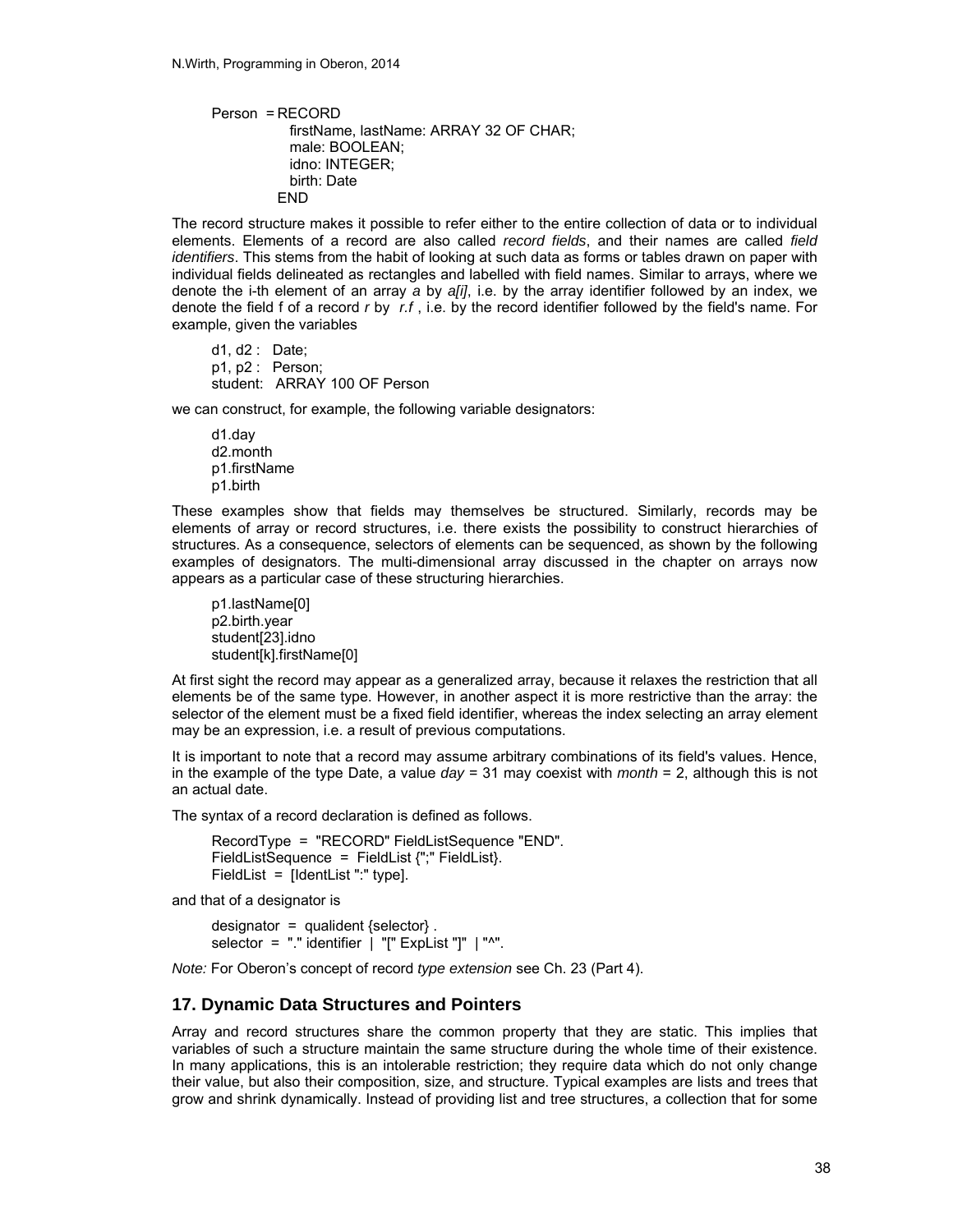applications would again not suffice, Oberon offers a basic tool to construct arbitrary structures. This is the *pointer type*.

Every complex data structure ultimately consists of elements whose structure is static. Pointers, i.e. values of pointer types, are themselves not structured, but rather are used to establish relationships among those static elements, usually called *nodes*. We also say that pointers *link* elements or *point to* elements. Evidently, different pointer variables may point to the same element, hence providing the possibility to compose arbitrarily complex structures, and at the same time opening many pitfalls for programming mistakes that are difficult to pinpoint. Operating with pointers indeed requires utmost care.

Pointers in Oberon cannot point to arbitrary variables. The type of variable to which they point must be specified in the pointer type's declaration, and the pointer type is said to be *bound* to the referenced object's type. Example:

TYPE Node = POINTER TO NodeDescriptor VAR p0, p1: Node

Here *Node* (and thereby also variables p0 and p1) are bound to the type *NodeDescriptor*, i.e. they can point to variables of type *NodeDescriptor* only. These variables, typically of record type, are *not* created by the declaration of p0 and p1. Instead, they are created by a call an *allocation procedure*. In Oberon, it is represented by a predefined operator called NEW. The statement NEW(p0) then creates a (record) variable of type NodeDescriptor and assigns a pointer referring to that variable (i.e. a value of type Node) to p0. The created variable is said to be dynamically created (allocated); it has no name, is anonymous, and can be accessed only via a pointer using the dereferencing operator  $\wedge$ . The said variable is denoted by the designator  $p0\wedge$ . If the referenced variable is of record type with, say, fields x and y, then the fileds are denoted, for example, by  $p0^{\wedge}$ .x,  $p1^{\wedge}$ .y. Since in this case it is clear that field selection applies to the referenced record rather than to the pointer, the designators may be abbreviated into p0.x and p1.y.

PointerType = "POINTER" "TO" type.

What really makes pointers such a powerful tool is the circumstance that they may point to variables which themselves contain pointers. This reminds us of procedures that call procedures and thereby introduce recursion. In fact, pointers are the tool to implement recursively defined data structures (such as lists and trees). The nature of the recursive data structure is evident from the declaration of the type of its elements.

Just as every recursion of procedure activation must terminate at some time, so must every recursion in referencing terminate at some point. The role of the if statement to terminate procedural recursion is here taken by the special pointer value NIL terminating referencing recursion. NIL points to no object. It is an obvious consequence that a designator of the form  $p^A$  $(p^{\wedge}.x, p.x)$  must never be evaluated, if  $p = \text{NIL}$ . We summarize the following essential points.

- 1. Every pointer type is bound to a type; its values are pointers which point to variables of that type.
- 2. The referenced variables are anonymous and can be accessed via pointers only.
- 3. The referenced variables are dynamically created by an allocation procedure which assigns the variable's pointer to p.
- 4. The pointer constant NIL belongs to every pointer type and points to no object.
- 5. The variable referenced by a pointer p is denoted by the designator  $p^{\wedge}$ . In order for  $p^{\wedge}$  to be meaningful, p must not have the value NIL.
- 6. Field designators of the form p^.x may be abbreviated to p.x.

*Lists*, also called linear lists or chains, are characterized by consisting of record typed nodes that each have exactly one element being a pointer to a record of the same type as itself. This implies recursion. A list pointer declaration then assumes the characteristic form

List = POINTER TO ListDesc

ListDesc = RECORD key: INTEGER; Data: ...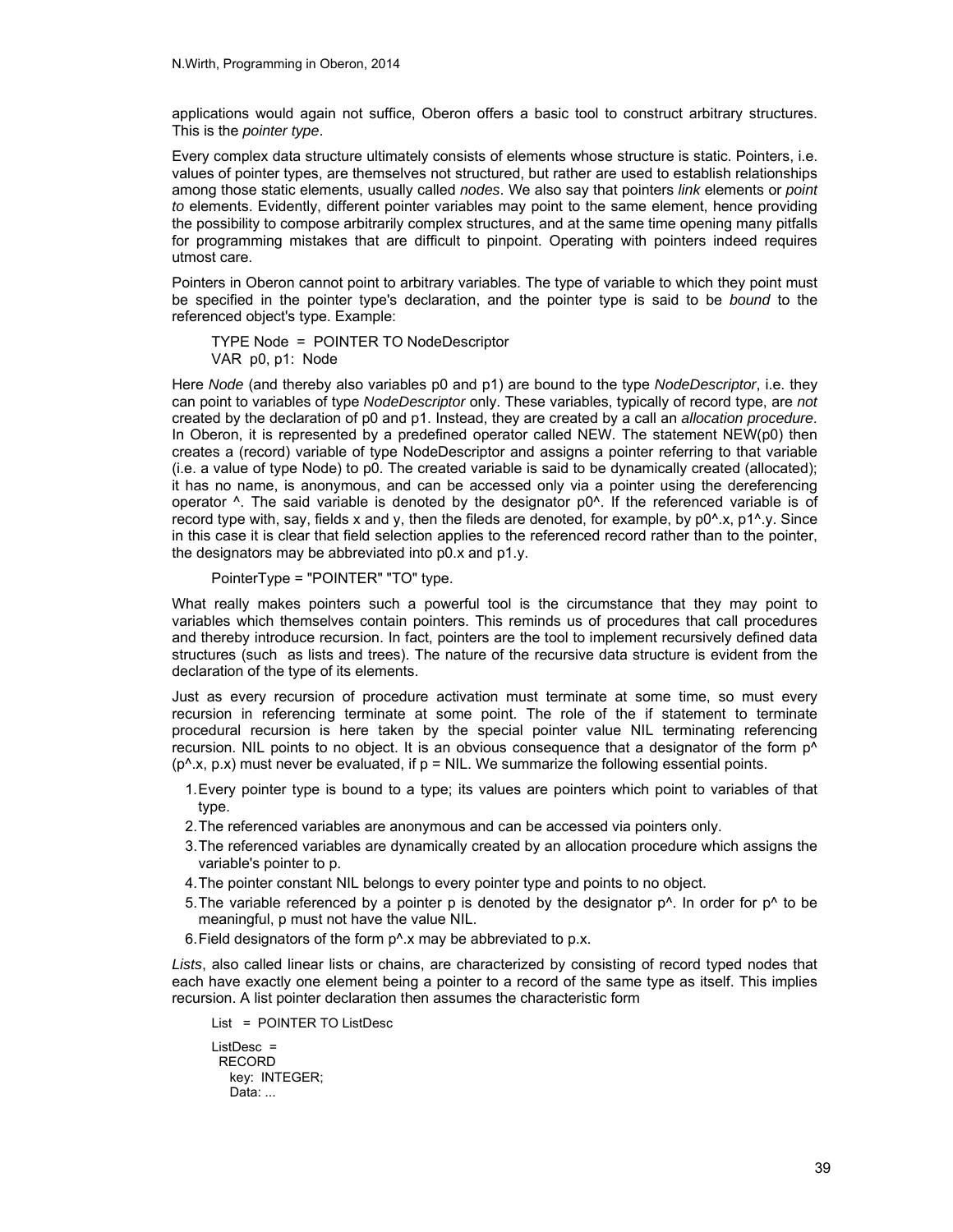next: List END

"Data" actually stands for any number of fields representing data pertaining to the listed node. *Key* is part of these data; it is mentioned separately here because it is quite common to associate with each element a unique identifying key, and also because it will be used in subsequent examples of operations on lists. The essential ingredient here, however, is the field *next*, so labelled because it evidently is the pointer to the next element in the list. Direct recursion in data type declarations is not permitted for the obvious reason that there would be no evident termination. The declaration given above cannot be abbreviated into

 $List =$  RECORD key: INTEGER; next: List END

Assume now that a list is accessible in a program via its first element, denoted by the pointer variable

first: List

The empty list is represented by first = NIL. A non-empty list is most conveniently constructed by inserting new elements at its front. The following assignments are needed to insert one element (let p be an auxiliary variable of type *List*)

NEW(p); (\* assign values to p.key and p.data \*) p.next := first; first := p

Having constructed a list by repeated insertion of nodes, we may wish to search the list for a node with key value equal to a given x. We evidently use a repetition; the while statement is appropriate, because we do not know the number of nodes (and hence repetitions) beforehand. It is wise to include the case of the empty list!

```
p := first;
WHILE (p \# \text{NIL}) & (p \text{.key } \# \text{ x}) DO p := p \text{.next } \text{END};
IF p # NIL THEN found END
```
We draw attention to the fact that here we make use of the rule that the term b is not evaluated, if in the expression a & b the factor a is found to be FALSE. If this rule would not hold, the factor p.key  $# x$  might be evaluated with  $p = N/L$ , which is illegal.

The second frequently encountered dynamic data structure is the *tree*. It is characterized by its nodes having *n* pointer fields each, where n is the *degree* of the tree. The common and in some sense optimal case is the binary tree with  $n = 2$ . Lists now appear as degenerate trees of degree 1. The respective declarations are

```
Tree = POINTER TO TreeNode; 
TreeNode = 
  RECORD 
    key: INTEGER; 
    data: ... 
    left, right: Tree 
 END
```
The place of the variable *first* in the case of lists is taken by a variable to be

root: Tree

with root = NIL denoting the empty tree. Trees are commonly used to represent collections of data in order of ascending key values, making retrieval very efficient. The following statements represent a search in an ordered binary tree, whose similarity to the binary search in an ordered array is remarkable. Again, p is an auxiliary variable (of type Tree).

```
p := root:
WHILE (p \# \text{NIL}) & (p \text{.key } \# \text{ x}) DO
   IF p \text{.} key < x THEN p := p \text{.} rightELSE p := p. left
    END 
END ; 
IF p # NIL THEN found END
```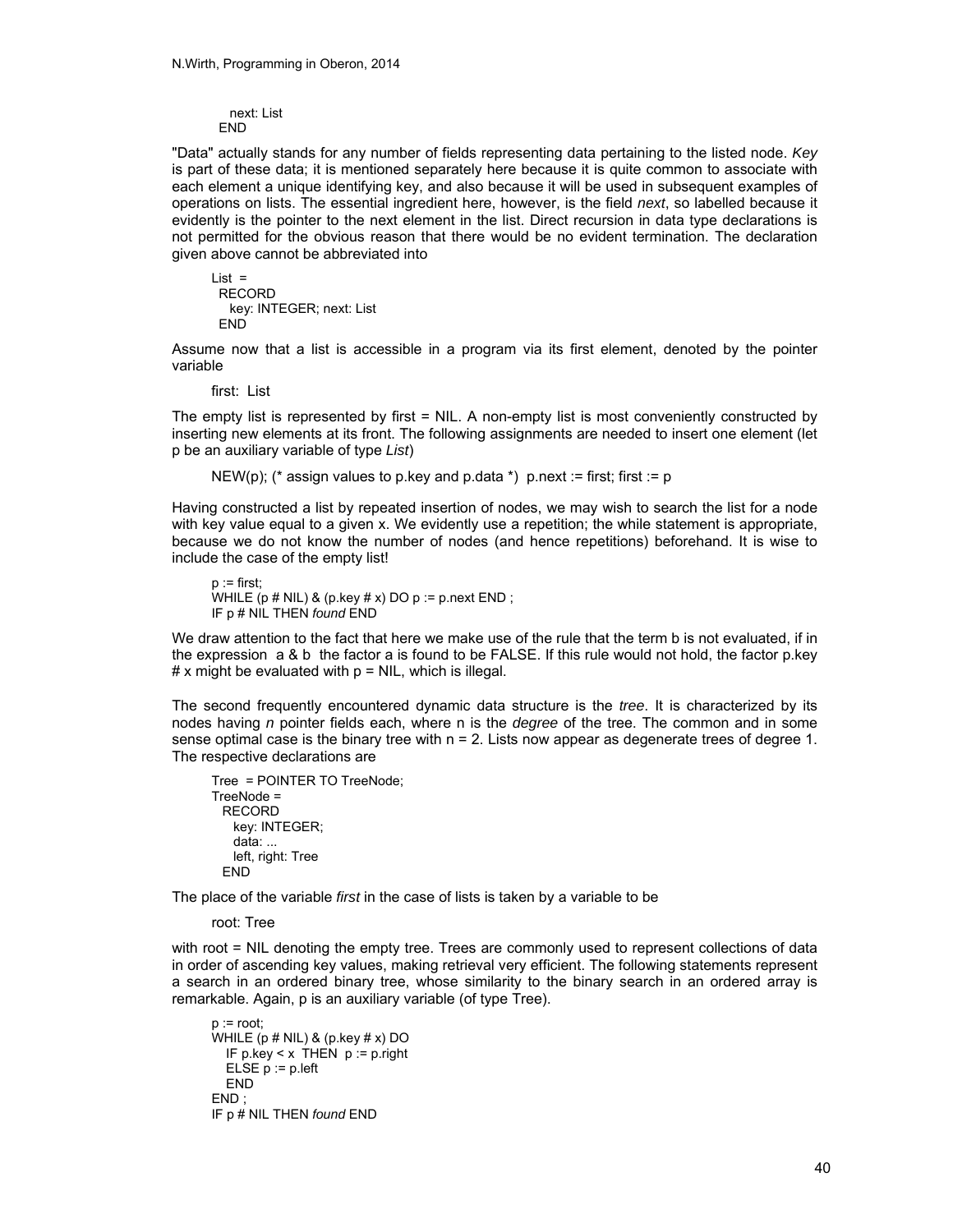This example is a repetitive version of the tree search. Next we show the recursive version. It is, in addition, extended such that a new node is created and inserted at the appropriate place, whenever no node with key value x exists.

```
PROCEDURE search(VAR p: Tree; x: INTEGER): Tree; 
   VAR q: Tree; 
BEGIN 
   IF p # NIL THEN 
    IF p.key < x THEN 
     q := search (p.right, x)
    ELSIF p.key > x THEN 
     q := search (p^{\wedge} left, x)
    ELSE 
     q := p END 
   ELSE (*not found, hence insert*) 
   NEW(q); q.key := x; q.left := NIL; q.right := NIL
   END ; 
  RETURN a
END search;
```
The call *search(root, x)* now stands for a search of x in the tree represented by the variable *root*.

And this concludes our examples of operations on lists and trees to illustrate pointer handling. Lists and trees have nodes which are all of the same type. We draw attention to the fact that the pointer facility admits the construction of even more general data structures consisting of nodes of various types. Typical for all these structures is that all nodes are declared as record types. Hence, the record emerges as a particularly useful data structure in conjunction with pointers.

Creation of nodes is expressed by the standard procedure NEW, which is part of a system's storage management. We assume that retrieval of storage is performed automatically by a socalled storage reclamation mechanism, also called *garbage collector*. It relies on the fact that records that are no longer referenced by any pointer may be recollected, i.e. their storage can be recycled.

### **18. Procedure Types**

So far, we have regarded procedures exclusively as program parts, i.e. as texts that specify actions to be performed on variables whose values are numbers, logical values, characters, etc. However, we may take the view that procedures themselves are objects that can be assigned to variables. In this light, a procedure declaration appears as a special kind of constant declaration, the value of this constant being a procedure. If we allow variables in addition to constants, it must be possible to declare types whose values are procedures. These are called *procedure types*.

A procedure type declaration specifies the number and the types of parameters and, if it is to be a function procedure, the type of the result. For example, a procedure type with one REAL argument and a result of the same type is declared by

Function = PROCEDURE (x: REAL): REAL

The mathematical functions of sine, cosine, square root, exponential and logarithm are all of this type. The general syntax is

ProcedureType = "PROCEDURE" [FormalTypeList]. FormalTypeList = "(" [["VAR"] FormalType {"," ["VAR"] FormalType}] ")" [":" identifier].

If we now declare a variable *f: Function*, the assignment *f := Math.sin* is possible. Subsequently the call *f(x)* is equivalent to *Math.sin(x)*.

It is now also possible to declare functions and procedures which themselves have functions and procedures as parameters. For example, a function procedure to integrate any function over a certain interval can be expressed in the following way. It adds the values of the given parametric function ofver the given interval a to b in n steps.

```
PROCEDURE integral (f: Function; a, b: REAL; n: INTEGER): REAL; 
  VAR i: INTEGER; sum, dx: REAL; 
BEGIN dx := (b-a)/n; sum := 0;
```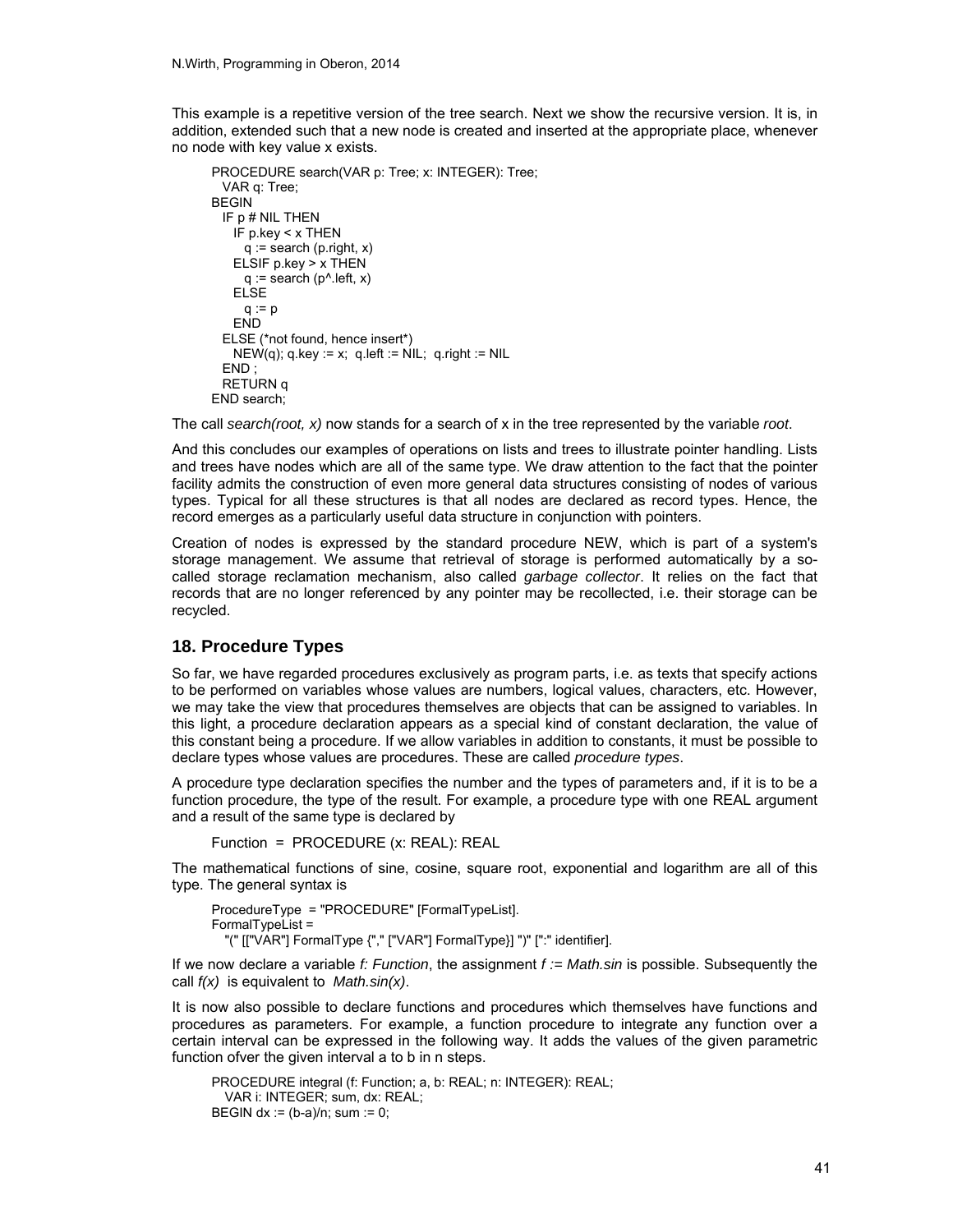FOR i := 0 TO n-1 DO sum :=  $f(a + i^{*}dx + 0.5^{*}dx) +$  sum END ; RETURN sum \* dx END integral;

The integrations of, for example, the sine function over the interval 0 to  $\pi$ , and that of the exponential function from 0 to 1 are expressed simply as

integral (Math.sin, 0, 3.14159, 20) integral (Math.exp, 0, 1, 20)

and they yield 2.0020 and 1.7181 respectively, which approximate the correct values 2\*cos(0) and  $e - 1$ ).

To conclude, we emphasize the restriction of Oberon that procedures that are assigned to variables or are passed as parameters, must not be declared local to any other procedure. Neither can they be standard procedures (such as ODD, INCL, etc.).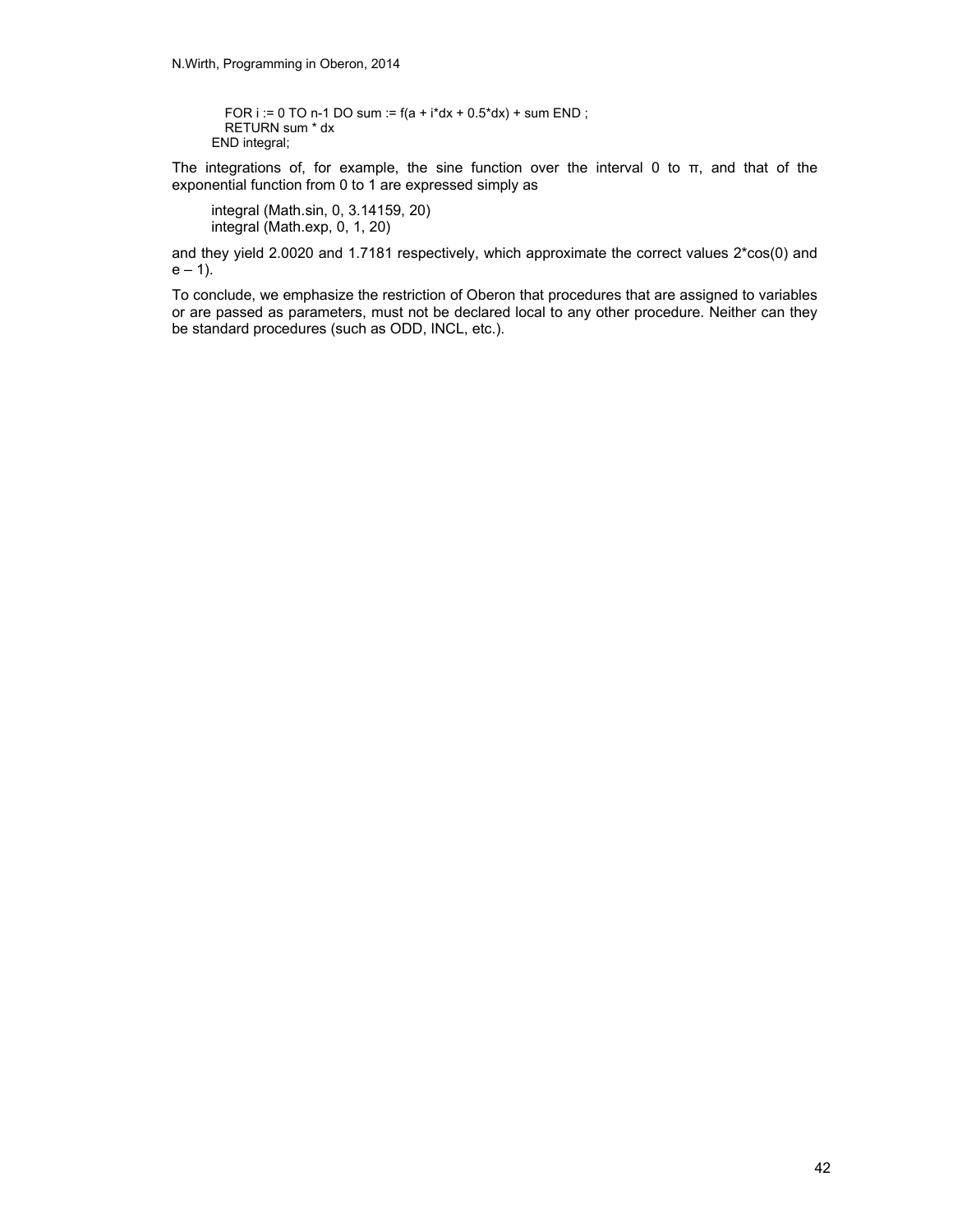## **Part 3**

### **19. Modules**

Modules are the most important feature distinguishing Oberon from its ancestor Pascal. We have already encountered modules, simply because every program is a module. However, most systems are not only a single module, but rather a set of several modules, each module containing declared objects such as constants, variables, procedures, and types. Objects declared in a modules M0 can be referenced in another module M1, if they are explicitly made to be known in M1, i.e. if they are *imported* by M1. In the examples of the preceding chapters, we have typically imported procedures for input and output from modules containing collections of frequently used procedures. These procedures are actually part of our program, even if we have not programmed them and they are textually disjoint.

The key point is that modules can be kept in a program "library" and are automatically referenced when a programmer's program is loaded and executed. Hence it is possible to prepare collections of frequently used operations (such as for input and output), and to avoid reprogramming them each time a program needs such operations. Modern implementations go even one step further and offer what is called *separate compilation*. This signifies that such modules are not stored in the program library in source form as Oberon texts, but rather in compiled form. Upon program loading, the compiled (main) module is joined (linked) with the precompiled modules from which it imports objects. In this case, the compiler must also have access to descriptions of the objects of the previously compiled, imported modules, when the importing program is compiled. This facility distinguishes separate compilation from *independent compilation* as it exists in typical implementations of Fortran, Pascal, and assemblers.

Every subsidiary module may again import objects from other modules. A program therefore constitutes an entire hierarchy of modules. The main program is said to be at the highest level, those modules which do not import objects at all being at the lowest level. Usually, a programmer is not even aware of this hierarchy, because his modules import objects from modules that he has not programmed himself; therefore he is unaware of their imports and of the module hierarchy below them. In principle, however, his program is the text written by himself, extended with the texts of the imported modules.

These extensions are usually quite large (even if the direct imports consist of a few output procedures only). In principle, the indirect imports constitute the entire *environment* or operating system. In a single-user computer system, there is virtually no need for any parts that are neither directly nor indirectly imported by the main program. However, some modules, such as the basic input/output and file system, may be required by all programs and therefore become de facto resident and may therefore be regarded as the operating system.

The principal motivation behind the partitioning of a program into modules is - beside the use of modules provided by other programmers - the establishment of a hierarchy of abstractions. For example, in the previously encountered cases of imported input/output procedures, we merely wish to have them available, but do not need to know - or rather do not wish to bother to learn - how these procedures function in detail. To abstract means to "take away" from the essentials and thereby to ignore certain details. Each module constitutes an abstraction, if we regard it from "the outside". We even wish to go one step further: we wish not only to ignore the details of its innards, but to hide them. The primary reason for this wish is that if the innards are protected from outside access, we can guarantee their correct functioning, thereby being able to limit the area of error search in the case of a malfunctioning program.

The second, but not less important reason is to make it possible to change (improve) the innards of imported modules without having to change (and/or recompile) the importing modules. This effective decoupling of modules is indispensible for the development of large programs, in particular, if modules are developed by different people, and if we regard the operating system as the low section of a program's module hierarchy. Without decoupling, any change or correction in an operating system or in library modules would become virtually impossible.

A direct consequence of this need for decoupling is the necessity for a textual separation of the essentials from the details. The essentials of a module are the properties of objects that are importable into other modules; the details are those parts that are to be hidden and protected. In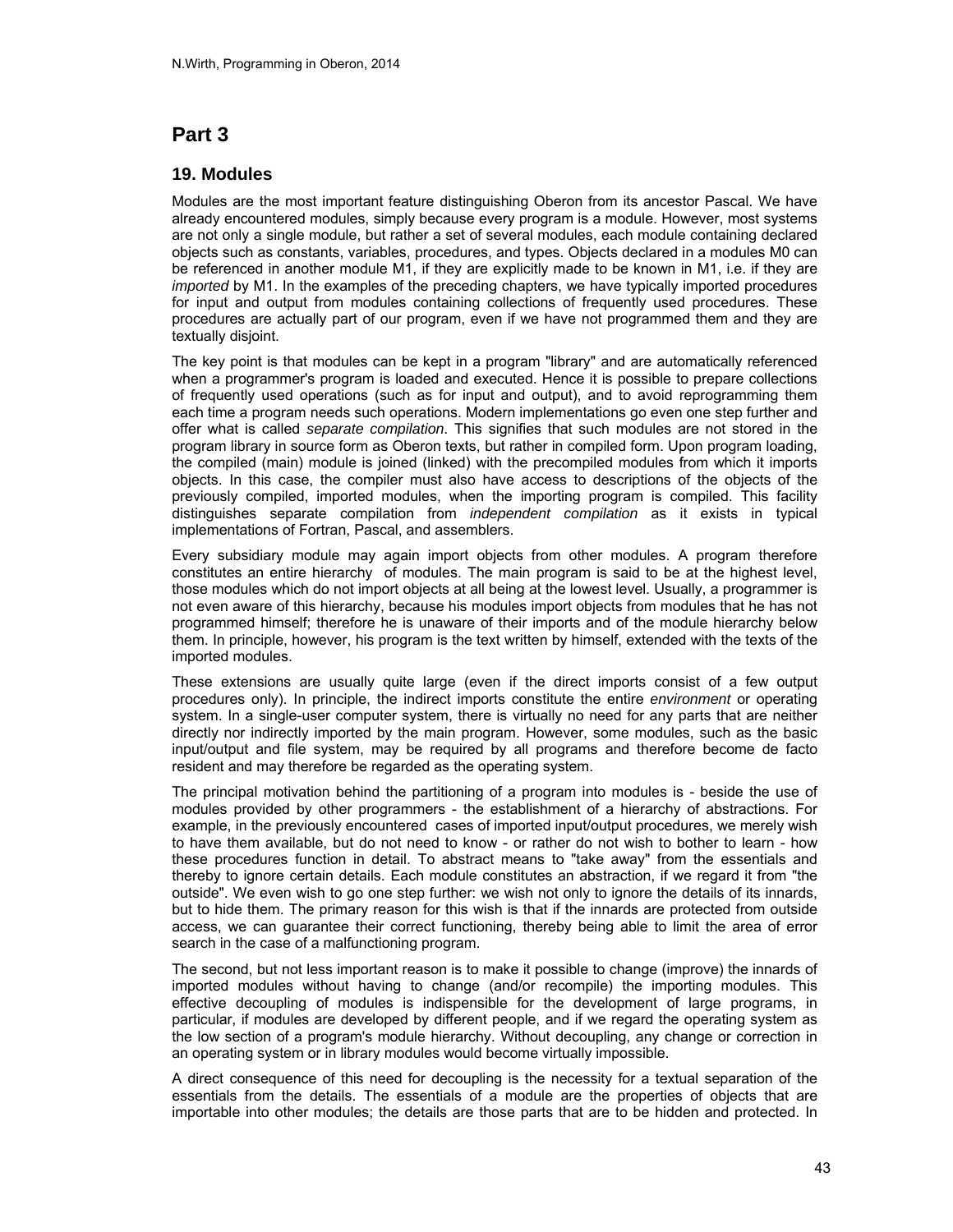Oberon, objects to be visible in other modules are specially marked. The mark is an asterisk following the identifier in its declaration.

An importer of a module needs to know the properties of those objects only which are exported by the imported module. It is customary and convenient to provide an extract of the module containing those relevant declarations only. We call it the *definition* of a module. The definition forms a contract between the client (importer) and the designer of a module. It is therefore also called the *interface* of the module. The implementation part remains the property of the module's designer. As long as the designer alters details without affecting the definition, he need not report his activity to the clients of his module. Modules are compiled separately, and are therefore called *compilation units*.

Concluding this introduction to the module concept, we postulate that adequate implementations provide full type compatibility checking between objects, independent of whether these objects are declared in the same or in different modules, i.e. the checking mechanism of the compiler functions also across module boundaries. However, the programmer must realize that this checking provides no absolute safeguard against mistakes. After all, it concerns formal, syntactic aspects only; it does not cover the semantics. It would not detect, for instance, the replacement of the algorithm for the sine function by that of the cosine function. However, it must not be regarded as the duty of a compiler to protect programmers against malicious "colleagues".

#### **20. Definitions and Implementations**

A definition or interface specifies those properties of a module which are relevant to its clients (importers, users). It consists of the declarations of the exported identifiers. We will here consider definitions and implementations as disjoint texts. However, in Oberon there is only one text, namely the module, in which the exported objects are explicitly marked (by an asterisk). The definition may here be considered as an extract of the module text.

Variables declared in a definition are global in the sense that they exist during the entire lifetime of the program, although they are visible and accessible only in those modules (clients) which import the module of their declaration. In other modules they remain invisible. Such variables are typically state variables. But in general, export of variables should be used rarely, and if so, preferably imported variables should be read only.

In definitions, procedures are specified by their headings only. A heading specifies the procedure's parameters, i.e. their types, and in the case of function procedures the result type. This information constitutes the procedure's *signature*.

If a type is declared in a definition module, the full details of its declaration are visible in importing modules. In the case of a record type, the definition specifies only those fields, which are visisble by clients.

The following simple example exhibits the essential characteristics of modules, although typically modules are considerably larger pieces of program and contain a longer list of declarations. This example exports two procedures, *put* and *get*, adding data to and fetching data from a buffer which is hidden. Effectively, the buffer can only be accessed through these two procedures; it is therefore possible to guarantee the buffer's proper functioning, i.e. sequential access without loss of elements.

DEFINITION Buffer; VAR nonempty, nonfull: BOOLEAN; PROCEDURE put(x: INTEGER); PROCEDURE get(VAR x: INTEGER); END Buffer.

This definition contains all the information about the buffer that a client is supposed to know. The details of its operation, its realization, are contained in the corresponding implementation.

MODULE Buffer; (\*cyclic buffer of integers\*) CONST  $N = 100$ : VAR **nonempty**\*, **nonfull**\*: BOOLEAN; in, out, n: INTEGER; buf: ARRAY N OF INTEGER;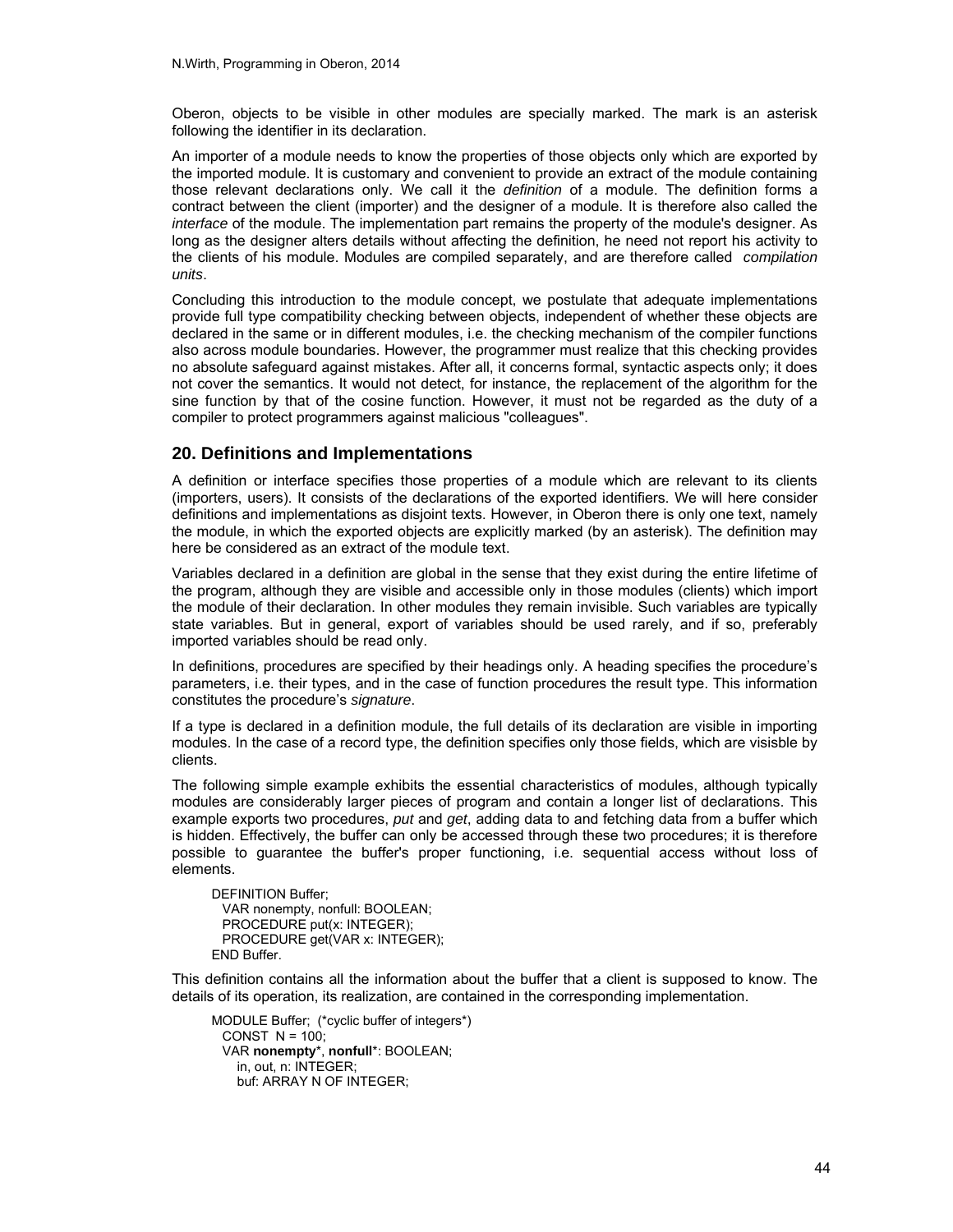```
 PROCEDURE put*(x: INTEGER); 
   BEGIN 
     IF n < N THEN 
       buf[in] := x; in := (in+1) MOD N;
       INC(n); nonfull := n < N; nonempty := TRUE
     END 
   END put; 
   PROCEDURE get*(VAR x: INTEGER); 
   BEGIN 
     IF n > 0 THEN 
       x := \text{buf}[\text{out}]; out := (out+1) MOD N;
       DEC(n); nonempty := n > 0; nonfull := TRUE
     END 
   END get; 
BEGIN (*initialize*) n := 0; in := 0; out := 0; 
   nonempty := FALSE; nonfull := TRUE 
END Buffer.
```
The definition is the relevant extract from the module listed here, implementing a fifo (first in first out) queue. This fact, however, is not evident from the definition alone; normally the semantics are mentioned in the form of a comment or other documentation. Such comments will usually explain what the module performs, but not how this is achieved. Therefore, different implementations may be provided for the same definition. The differences may lie in the details of the mechanism; for example, the buffer might be represented as a linked list instead of an array (allocating buffer portions as needed, hence not limiting the buffer's size). Or, the differences may even lie in the semantics. The following program implements a stack (i.e. a lifo queue) instead of a fifo queue, nevertheless fitting the same definition. Any change in a module's semantics necessitates corresponding adjustments in the module's clients, and must therefore be made with utmost care.

```
MODULE Buffer; (*stack of integers*) 
 CONST N = 100:
  VAR n: INTEGER; 
     nonempty*, nonfull*: BOOLEAN; 
     buf: ARRAY N OF INTEGER; 
  PROCEDURE put*(x: INTEGER); 
  BEGIN 
    IF n < N THEN 
     buf[n] := x; INC(n); nonfull := n < N; nonempty := TRUE
    END 
  END put; 
  PROCEDURE get*(VAR x: INTEGER); 
  BEGIN 
    IF n > 0 THEN 
     DEC(n); x := \text{buf}[n]; nonempty := n > 0; nonfull := TRUE
   FND
  END get; 
BEGIN n := 0; nonempty := FALSE; nonfull := TRUE
END Buffer.
```
Evidently, *nonempty* is the precondition for *get*, and *nonfull* is the precondition of *put*. This concludes this introductory example.

The syntax of modules and definitions is

```
Definition = 
   "DEFINITION" identifier ";" {import} {declaration} 
   "END" identifier "." . 
declaration = "CONST" {ConstantDeclaration ";"} | 
 "TYPE" {identifier ["=" type] ";"} | 
"VAR" {VariableDeclaration ";" } |
   ProcedureHeading ";".
```
Module = "MODULE" identifier ";" ["IMPORT" IdList} block identifier.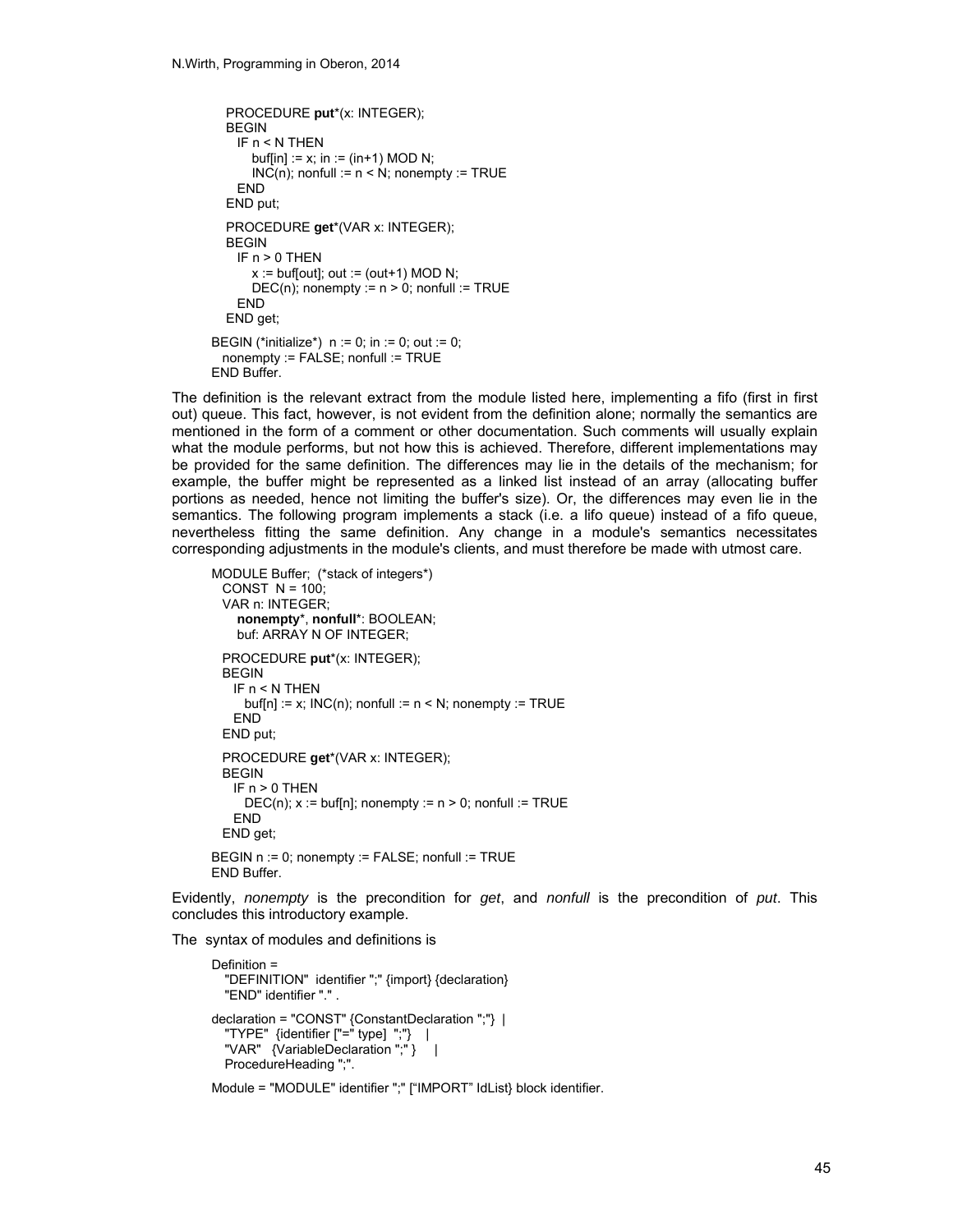The import list names the modules which are imported. If a client module M1 is a client of M0, i.e. imports M0, then the objects exported from M0, say *a, b,* are referenced by qualified identifiers of the form M.x, for example M0.a, M0.b. This facility permits to import different objects with the same name from different modules and to avoid conflicts of names. Standard identifiers are automatically imported into all modules.

The possibility to publicize a module in the form of its definition and at the same time to retain its operational details hidden in its implementation specification, is particularly convenient for the establishment of program libraries. Such collections of standard routines belong to every programming environment. They typically include routines for input and output operations, for file handling, and for the computation of mathematical functions. Although there exists no rigid standard for Oberon, the modules *Files* and *Texts* can be considered as standard modules available in all implementations of Oberon (see Ch. 22). Here we present the definition of module *Math* as a first example, featuring standard mathematical functions:.

DEFINITION Math; PROCEDURE sqrt(x: REAL): REAL; PROCEDURE exp(x: REAL): REAL; PROCEDURE ln(x: REAL): REAL; PROCEDURE sin(x: REAL): REAL; PROCEDURE cos(x: REAL): REAL; END Math.

### **21. Program Decomposition into Modules**

The quality of a program has many aspects and is an elusive property. A user of a program may judge it according to its efficiency, reliability, or convenience of user dialog. Whereas efficiency can be expressed in terms of numbers, convenience of usage is rather a matter of personal judgement, and all too often a program's usage is called convenient as long as it is conventional. An engineer of a program may judge its quality according to its clarity and perspicuity, again rather elusive and subjective properties. However, if a property cannot be expressed in terms of precise numbers, this is no reason for classifying it as irrelevant. In fact, program clarity is enormously important, and to demonstrate the correctness of a program is ultimately a matter of convincing a person that the program is trustworthy. How can we approach this goal? After all, complicated tasks usually do inherently require complex algorithms, and this implies a myriad of details. And the details are the jungle in which the devil hides.

The only salvation lies in structure. A program must be decomposed into partitions which can be considered one at a time without too much regard for the remaining parts. At the lowest level the elements of the structure are statements, at the next level procedures, and at the highest level modules. In parallel with program structuring proceeds the structuring of data into arrays, records, etc. at the lower levels, and through association of variables with procedures and modules at the higher levels. The essence of programming is finding the right (or at least an appropriate) structure, and the experienced programmer is the person who has the intuition to find it at the stage of initial conception instead of during a gradual process of improvements and modifications. Yet, the programmer who has the courage to restructure when a better solution emerges is still much better off than the one who resigns and elaborates a program on the basis of a clearly inadequate structure, for this leads to those products that no one else, and ultimately not even the originator himself can "understand".

Even if there does not exist a recipe to determine the optimal structure of a program, there have emerged some criteria for guidance in the process of finding good and avoiding bad structure. A basic rule is that decomposition should be such that the connections between partitions are simple or "thin". A perhaps oversimplifying criterion for the thickness of a connection - also called *interface* - between two parts is the number of items that take part in it. Specifically, the interface of two modules is sketched in terms of the module's import lists, and a measure for the interface's thickness is the number of imported items. Hence, we must find a modularization which makes the import lists short. Naturally, it is difficult to find an optimum, for, the import lists would be shortest, i.e. they would disappear if the entire program were collapsed into a single module: a clearly undesirable solution.

The distinctive property of the module as the largest structuring unit is its capability to hide details and thereby to establish a new level of abstraction. This property is used in several forms; we can distinguish between the following cases: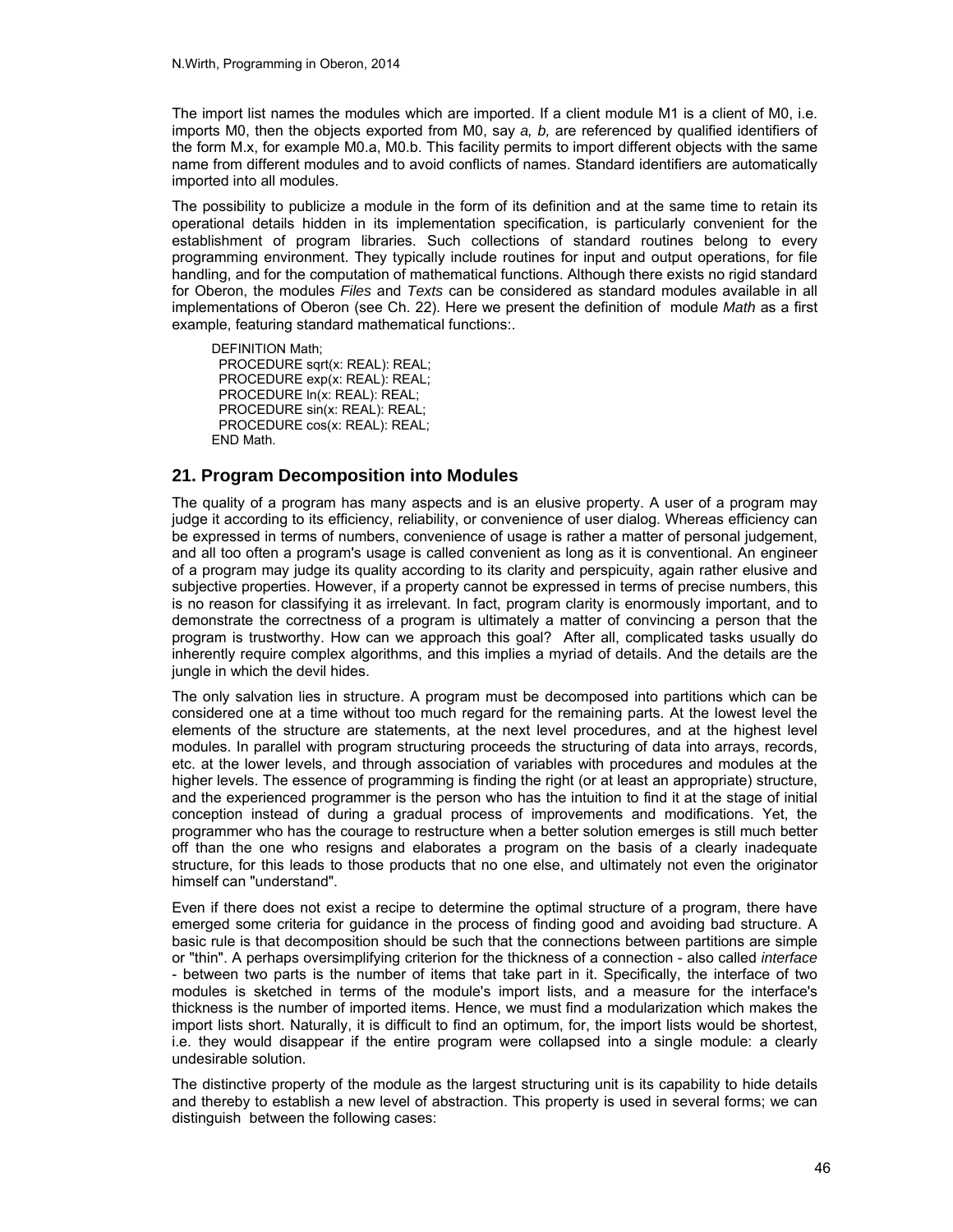- 1. The module separates two kinds of data representation and contains the collection of procedures that perform the data conversion between the two levels. The typical example is a module for conversion of numbers from their abstract, atomic representation into sequences of decimal digits and vice-versa. Such modules contain no data of their own, they are typically packages of procedures.
- 2. The essence of a module is a set of data. It hides the details of the data representation by granting access to these data through calls of its exported procedures only. An example of this case is a module which contains a data set storing individual items organized in a way that items are found quickly. Another is a module whose hidden data set is a disk store; it hides the peculiar details necessary to operate the disk drive.
- 3. The module exports a data type and exports its associated operations. Typically, in Oberon such a module exports one or several types in opaque mode (sometimes these are also called private types). It thereby hides the details of the data type's structure and also the details of the operations. By hiding them, it is possible to guarantee the validity of postulated invariant properties of each variable of such a private type. The difference to modules of class 2 is that here variables of the private types are declared in the client modules, whereas in class 2 modules the variable is itself hidden. Typical examples are the queue and stack types, and perhaps the most successful such data abstraction is the sequential file, also known as a *stream*.

This classification is not absolute. It cannot be, because all kinds share the common goal of hiding details. Nevertheless, we can formulate a few rules that serve as guidelines in the design of modules:

- 1. Keep the number of imported modules small.
- 2. Keep the number of imported modules in definitions even smaller.
- 3. Export of variables should be considered as the exception, and imported variables should be treated as "read-only" objects.

We conclude this chapter with an example that essentially falls into category 3. Let our stated goal be the design of a cross reference generator for Oberon programs. More precisely, the program's purpose is to read a text and to generate (1) a listing of the text with added line numbers and (2) a table of all encountered words (identifiers) in alphabetical order, each with a list of the numbers of the lines in which the word occurs. Moreover, comments and strings are to be skipped (i.e. their words are not to be listed), and Oberon key symbols are not to be listed either.

We quickly recognize the task as being divisible into the scanning of the source text (eliminating the parts that are to be skipped and ignored), and the recording and subsequent tabulating of the words. The first part is conveniently performed by the main program module, the latter by a subsidiary module which hides the data set and makes it accessible through two procedures: *Insert* (i.e. include a word) and *List* (i.e. generate the requested table). A third module is used to generate the representation of numbers as sequences of decimal digits. The three principal modules involved are called XREF, TableHandler, and Texts.

We begin by presenting the main program XREF that scans the source text. A binary search is used to recognize keywords. The data set is of the type *Word*, exported by the *TableHandler*.

DEFINITION TableHandler; CONST WordLength; TYPE Word; PROCEDURE Init (VAR w: Word); PROCEDURE Insert(VAR s: ARRAY OF CHAR; ln: INTEGER; VAR w: Word); (\*enter pair s, ln in structure w \*) PROCEDURE List(w: Word) END TableHandler. MODULE XREF; IMPORT Texts, Oberon, TableHandler;

CONST  $N = 32$ ; (\* No. of keywords \*)

VAR lno: INTEGER; (\*current line number\*)

ch: CHAR;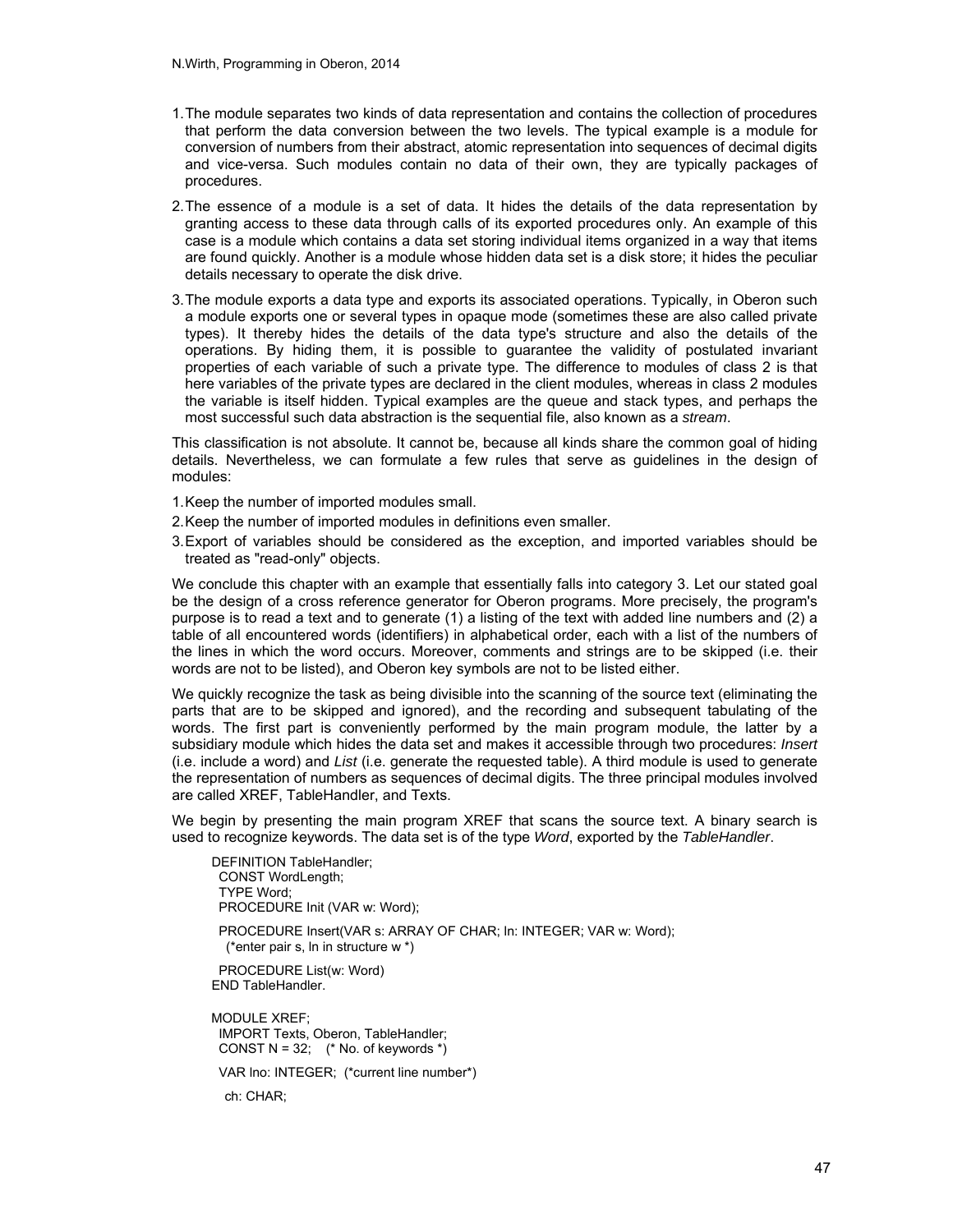```
 Tab: TableHandler.Word; 
   T: Texts; R: Texts.Reader; W: Texts.Writer; 
   key: ARRAY N, 10 OF CHAR; (*table of keywords*) 
  PROCEDURE heading; 
  BEGIN INC(lno); Texts.WriteInt(W, lno, 5); Texts.Write(W, " ") 
  END heading; 
PROCEDURE Scan*; (*command*) 
  VAR beg, end, time: LONGINT; 
   k, m, l, r: INTEGER; 
   id: ARRAY TableHandler.WordLength OF CHAR; 
  PROCEDURE copy; 
  BEGIN Texts.Write(W, ch); Texts.Read(R, ch); 
  END copy; 
BEGIN TableHandler.Init(Tab); 
  Oberon.GetSelection(T, beg, end, time); 
  IF time >= 0 THEN 
  lno := 0; heading;
   Texts.OpenReader(R, T, beg); Texts.Read(R, ch); 
   REPEAT 
     IF (CAP(ch) >= "A") & (CAP(ch) <= "Z") THEN (*word*) 
     k := 0:
     REPEAT id[k] := ch; INC(k); copy
     UNTIL ~(("A" <= CAP(ch)) & (CAP(ch) <= "Z") OR ("a" <= ch) & (ch <= "z"));
     id[k] := 0X;l := 0; r := N; (*binary search for key word*)
     REPEAT m := (l+r) DIV 2:
      IF key[m] < id THEN l := m+1 ELSE r := m END ;
     UNTIL l > r:
      IF (r = N) OR (id # key[r]) THEN TableHandler.Insert(id, lno, Tab) END 
     ELSIF (ch >= "0") & (ch <= "9") THEN (*number*) 
     REPEAT copy UNTIL ~("0" <= ch) & ich <= "9")
 ELSIF ch = "(" THEN copy; 
 IF ch = "*" THEN (*skip comment*) 
       REPEAT 
        REPEAT 
          IF ch = 0DX THEN copy; heading ELSE copy END 
       UNTIL ch = "";
        copy 
      UNTIL ch = "":
       copy 
      END 
     ELSIF ch = 22X THEN (*string*) 
      REPEAT copy UNTIL ch = 22X; 
      copy 
    ELSIF ch = 0DX THEN (*end of line*) 
      copy; heading 
    ELSE copy 
   FND
   UNTIL R.eot; 
   Texts.WriteLn(W); Texts.Append(Oberon.Log, W.buf); 
   TableHandler.List(Tab) 
  END 
END Scan; 
BEGIN Texts.OpenWriter(W);<br>key[ 0] := "AND"; key
                             key[ 1] := "ARRAY"; key[ 2] := "BEGIN";key[ 3] := "BOOLEAN";                            key[ 4] := "BY";          key[ 5] := "CASE";<br>key[ 6] := "CONST";      key[ 7] := "DIV";         key[ 8] := "DO";
  key[ 6] := "CONST"; key[ 7] := "DIV"; key[ 8] := "DO"; 
  key[ 9] := "ELSE"; key[10] := "ELSIF"; key[11] := "END"; 
                             key[13] := "IF";<br>
key[16] := "MOD";<br>
key[17] := "MODULE"key[15] := "IN";    key[16] := "MOD";     key[17] := "MODULE";<br>key[18] := "NOT";    key[19] := "OF";      key[20] := "OR";
  key[18] := "NOT"; key[19] := "OF"; key[20] := "OR"; 
 key[21] := "POINTER";  key[22] := "PROCEDURE"; key[23] := "RECOF<br>key[24] := "REPEAT";  key[25] := "RETURN";   key[26] := "THEN";
                             key[25] := "RETURN";<br>key[28] := "TYPE"; key[27] := "TO"; key[28] := "TYPE"; key[29] := "UNTIL";
```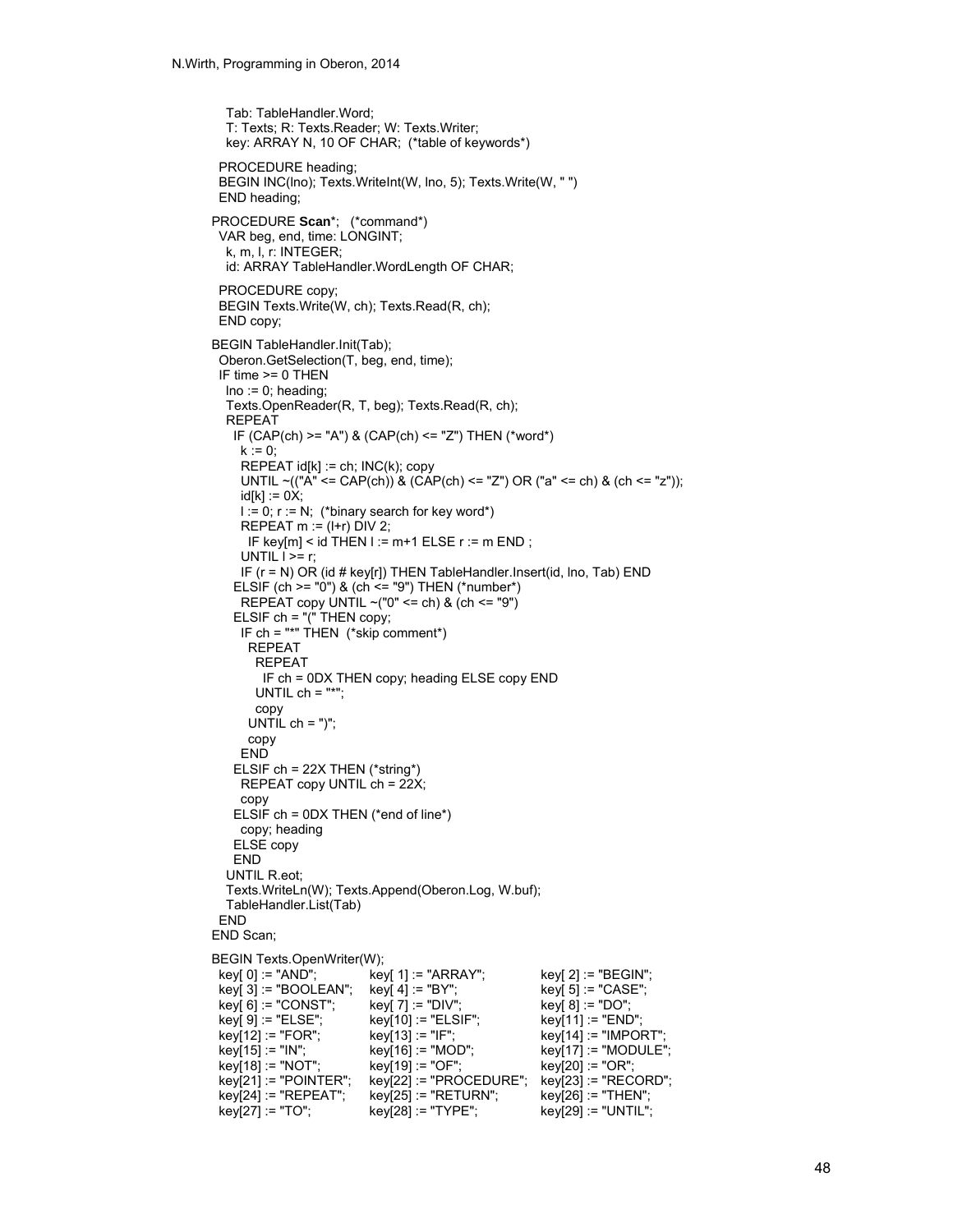MODULE TableHandler;

 $key[30] := "VAR";$   $key[31] := "WHILE"$ END XREF.

Next we present the table handler. As seen from its definition part, it exports the private type *Word* and its operations *Insert* and *List*. Notably the structure of the tables, and thereby also the access and search algorithms remain hidden. The two most likely choices are the organizations of binary trees and of a hash table. Here we opt for the former. The example is therefore a further illustration of the use of pointers and dynamic data structures. The module contains a procedure to search and insert a tree element, and a procedure that traverses the tree for the required tabulation (see also the Chapter on dynamic data structures). Each tree node is a record with fields for the key, the left and right descendants, and (the head of) a list of the line numbers. Another form of representation might be chosen, for example a balanced tree, and such a new implementaion might be provided without clients being aware of the change, because modules can be compiled separately. This is the key of modularization and constructing large systems. It requires, however, that the modules' interfaces are wisely chosen.

 IMPORT Texts, Oberon; CONST **WordLength**\* = 32; TYPE Item = POINTER TO ItemDesc; ItemDesc = RECORD num: INTEGER; next: Item END ; **Word**\* = POINTER TO WirdDesc; WordDesc **=** RECORD key: ARRAY WordLength OF CHAR;<br>first: Item; (\*list head\*) (\*list head\*) left, right: Word END ; VAR W: Texts.Writer; PROCEDURE **Init**\*(VAR w: Word); BEGIN w := NIL END Init; PROCEDURE **Insert**\*(VAR s: ARRAY OF CHAR; lno: INTEGER; VAR w: Word); (\*search node with name s\*) VAR w0: Word; t: Item; BEGIN IF w = NIL THEN (\*insert new word\*) NEW(w0); w0.key := s; w0.left := NIL; w0.right := NIL; NEW(t);  $t$ .num := lno;  $t$ .next := NIL; w0.first :=  $t$ ; w := w0 ELSIF s < w.key THEN Insert(s, Ino, w.left) ELSIF s > w.key THEN Insert(s, lno, w.right) ELSE NEW(t);  $t.num := Ino$ ;  $t.next := w$  first; w.first := t **FND**  END Insert; PROCEDURE write(w: Word); VAR t: Item; BEGIN Texts.WriteString(W, w.key); t := w.first; REPEAT Texts. WriteInt(W, t.num, 5);  $t = t$ .next UNTIL  $t = N/L$ ; Texts.WriteLn(W) END write; PROCEDURE **List**\*(w: Word); BEGIN IF w # NIL THEN List(w.left); write(w); List(w.right) END ; Texts.Append(Oberon.Log, W.buf) END List; BEGIN Texts.OpenWriter(W) END TableHandler.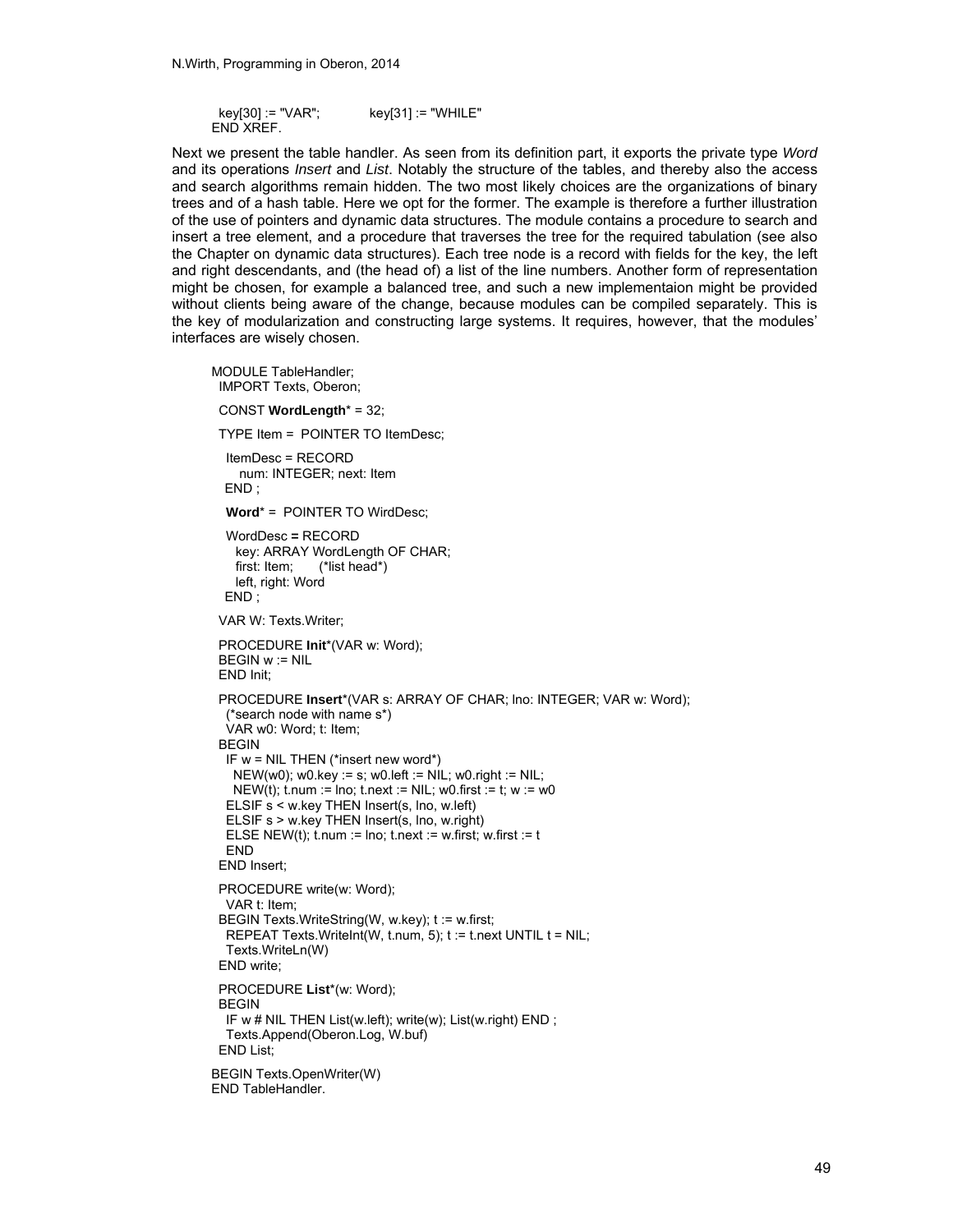### **22. The Concept of a Sequence**

#### **22.1. About input and output**

The usefulness and the success of high-level programming languages rests on the principle of abstraction, the hiding of details that pertain to the computer which is used to execute the program rather than to the algorithm expressed by the program. The domain that has most persistently relied on abstraction is that of input and output operations. This is not surprising, because input and output inherently involve the activation of devices that are peripheral to the computer, and whose structure, function, and operation differ strongly among various kinds and brands. Many programming languages have typically incorporated statements for reading and writing data in sequential form without reference to specific devices or storage media. Such an abstraction has many advantages, but there exist always applications where some property of some device is to be utilized that is poorly, if at all, available through the standard statements of the language. Also, generality is usually costly, and consequently operations that are conveniently implemented for some devices may be inefficient if applied to other devices. Hence, there also exists a genuine desire to make transparent the properties of some devices for applications that require their efficient utilization. Simplification and generalization by suppression of details is then in direct conflict with the desire for transparency for efficient use.

In Oberon this intrinsic dilemma has been resolved - or rather circumvented - by not including any statements for input and output at all. This extreme approach was made acceptable because of two facilities. First, there exists the module structure allowing the construction of a hierarchy of (library) modules representing various levels of abstraction. Second, Oberon permits the expression of computer specific operations, such as communication with peripheral interfaces. These operations are typically contained in modules at the lowest level of this hierarchy, and are therefore counted among the so-called *low-level facilities*. A program wishing to ignore the details of device handling imports procedures from the standard modules at the higher levels of this hierarchy. When desiring utmost efficiency or requiring access to specific properties of specific devices, one either uses lowlevel modules, so-called *device drivers,* or uses the primitives themselves. In the latter case, the programmer pays the price of intransportability, for his programs refer directly to particulars of either his computer or its operating system.

It is impossible to present in this context any operations of devices at the low levels of the module hierarchy, because there exists a wide variety of such devices. We restrict the following material to the presentation of two typical modules used in performing conventional input and output operations. Module *Texts* we have already encountered in examples in preceding chapters. The main concept to be presented is the *file*, data considered as *sequences* of elements of the same type. For this purpose, we present the definition of module *Files*.

We must generally distinguish between legible and illegible input and output. Legible input and output serves to communicate between the computer and its user. Mostly the data elements are characters i.e. values of type CHAR; the exception is graphical input and output. Legible data are input through keyboards, scanners, etc. Legible output is generated by displays and printers. Illegible input and output is made from and to so-called *peripheral storage media*, such as disks and tapes, but also may originate from sensors - e.g. in laboratories or drawing offices - and to devices that are controlled by computers, such as plotters, factory assembly lines, traffic signals, and networks. Data for illegible input and output can be of any type, and need not be of type CHAR.

The vast majority of input and output operations of both the legible and illegible variety is appropriately considered as *sequential*. Their data are of a structure that does not exist as a basic data structuring method in Oberon, such as the array or the record. Sequences have the following characteristics:

- 1. All elements are of the same type.
- 2. The number of elements is not known a priori. The sequence is therefore (a simple case of) a dynamic structure. The number of elements is called the *length* of the sequence.
- 3. A sequence can be modified only by appending elements at its end. Appending an element is called *writing*.
- 4. Only a single element of a stream is visible (accessible) at any one time. Accessing this element is called *reading*, and the sequence is read by advancing from one element to the next.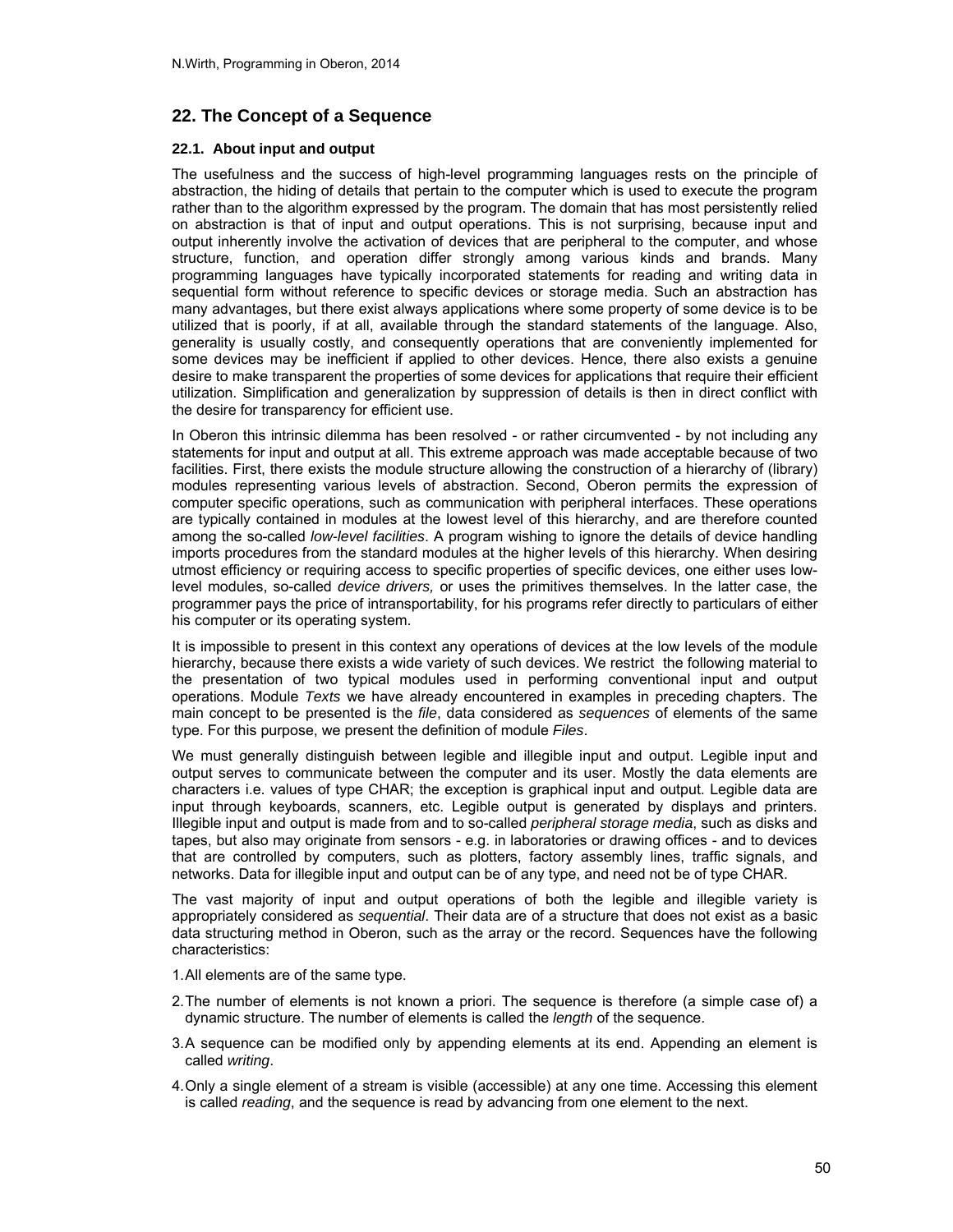In passing we state that the sequence as described above is perhaps the most successful case of data abstraction encountered. It is certainly more widely used in actual practice than the often quoted examples of stacks and queues. The language Pascal had included it among its basic data structuring methods along with arrays, records, and sets.

Before proceeding with the postulation and explanation of modules for handling sequences, which we will call *files* and *texts*, we wish to point out an important separation of function performed for legible input and output. On the one hand, there is the actual transport of data to and from the computer. This involves the activation and sensing of the state of the peripheral device, be it a keyboard, a display, or a printer. On the other hand, there is the function of transforming the representation of data. If, for example, the value of an expression of type INTEGER is to be transmitted to a display, the computer-internal representation must be transformed into the decimal representation as a sequence of digits. The display device then translates the character representation (usually consisting of 8 bits for each character) into a pattern of visible dots or lines. However, the former translation can be considered as device independent, and is therefore a prime candidate for separation from device specific operations. It can be performed by the same routines without regard whether the sequence is to be stored on a disk or to be made visible on a display.

A third class of functions that can well be separated from physical data transfer and from conversion of data representation, pertains to devices associated with more than a single sequence, the primary example being a disk store. We refer to the operations of allocating storage space and associating names with individual texts or files. Considering that texts and files are dynamic structures, storage allocation is of considerable complexity. The naming of individual files and in particular the management of directories (in order to quickly locate individual files) is another task requiring an elaborate mechanism. Both storage allocation and directory management are the tasks of individual service modules. There seem to exist as many ways to manage these tasks as there exist operating systems. And this is precisely where diversity transcends the many levels of input and output operations. We therefore strictly adhere to and confine ourselves to the abstract notion of a sequence.

#### **22.2. Files and Riders**

Elements of a sequence cannot be identified by an index, as in the case of arrays, nor by a field name, as in the case of a record. Elements are instead accessed one by one, advancing strictly sequentially. This notion itself implies the postulation of an access mechanism. In the Oberon module *Files*, we call it *Rider*. A rider is a data structure, an object, which can be placed on a file at a given position, and then be used to write or read single elements. Hence, module *Files* defines not only one, but two data types: *File* and *Rider*. The former stands for the data, the latter for the operations performed. It now follows, that several riders may be positioned on the same file, and be moved independently. Not the file has a reading or writing position, but each rider. Normally, however, one rider only is used for a file.

DEFINITION **Files**; TYPE File;

> Rider = RECORD eof: BOOLEAN; res: INTEGER END ; PROCEDURE Old (name: ARRAY OF CHAR): File; PROCEDURE New (name: ARRAY OF CHAR): File; PROCEDURE Register (f: File); PROCEDURE Close (f: File); PROCEDURE Purge (f: File); PROCEDURE Length (f: File): INTEGER;

 PROCEDURE Set (VAR r: Rider; f: File; pos: INTEGER); PROCEDURE Pos (VAR r: Rider): INTEGER; PROCEDURE Base (VAR r: Rider): File; PROCEDURE Read (VAR r: Rider; VAR ch: CHAR); PROCEDURE ReadInt (VAR R: Rider; VAR x: INTEGER); PROCEDURE ReadReal (VAR R: Rider; VAR x: REAL); PROCEDURE ReadString (VAR R: Rider; VAR x: ARRAY OF CHAR);

 PROCEDURE Write (VAR r: Rider; ch: CHAR); PROCEDURE WriteInt (VAR R: Rider; x: INTEGER); PROCEDURE WriteReal (VAR R: Rider; x: REAL); PROCEDURE WriteString (VAR R: Rider; x: ARRAY OF CHAR);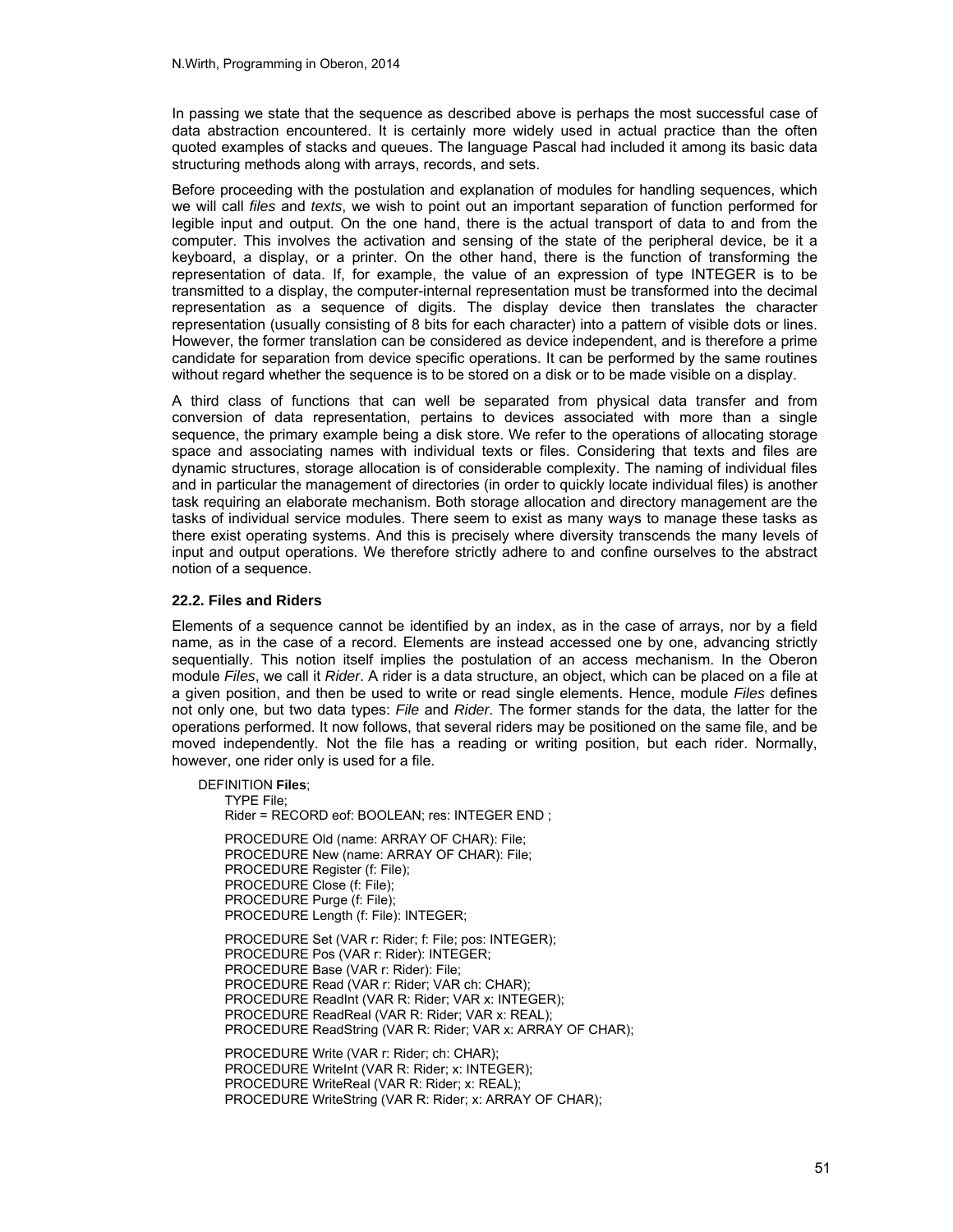PROCEDURE Delete (name: ARRAY OF CHAR; VAR res: INTEGER); PROCEDURE Rename (old, new: ARRAY OF CHAR; VAR res: INTEGER); END Files.

The procedures are listed in four groups. The first group operates on files, the second and the third on riders for reading and writing respectively, and the fourth on the file *directory* only. We assume that files are stored on a persistent medium, such as a magnetic disk or flash-rom, and that all files are listed in a directory with names.

In the first group, procedure *Old* yields the file listed in the directory by the specified name. *New* generates a new (empty) file with specified name. Actual registration in the directory is performed by procedure *Register*, typically after the entire file had been generated. *Close* terminates the writing of a file (flushing buffers), and it is implied in *Register*. *GetDate* yields the date and time of a file's creation.

In the second group, *Set* places a rider on a file at a specified position (between 0 and the length of the file). *Pos* indicates the rider's current position, and *Base* the file on which it is placed. The Read procedures read a specified type of data element (consisting of one or several bytes) without any transformation of representation. They advance the rider by the appropriate amount. A string is assumed to be terminated by a 0X character.

In the third group, procedures operate similarly for generating (writing) a file. Note that the rider must not necessarily be positioned at the end of the file, although this is the normal, prevalent case.

We are now in a position to show, how files are typically written and read in Oberon. Let us assume the declarations

f: Files.File; r: Files.Rider

First, the empty file is created, then a rider is associated with it, then we assume it is generated sequentially (here in a while-loop), and finally (and optionally) it is registered in the directory.

```
f := Files.New("MyFile"); Files.Set(r, f, 0); 
WHILE more DO compute(next); Files. Write(r, next) END;
Files.Register(f)
```
The file can thereafter be read by the following pattern. First, the file with specified name is associated with variable f. Then a rider is placed at the start of the file, and then advanced by reading.

```
f := Files.Old("MyFile"); Files.Set(r, f, 0); 
WHILE ~r.eof DO Files.Read(f, next); process(next) END
```
Note that the rider indicates that the *end of the file* had been reached after the first unsuccessful attempt of reading.

#### **22.3. Texts, Readers and Writers**

Texts, basically, are sequences of characters. In the Oberon System, however, texts have some additional properties. As they can be displayed and printed, they must carry properties which determine their style and appearance. In particular, a *font* is specified. This is a style, the patterns by which characters are represented. Subsequences of characters in a text may have their individual fonts. Furthermore, Oberon texts specify color and vertical offset (allowing for negative offset for subscripting, and positive offset for superscripting). Texts are typically subjected to complicated editing operations, which require a flexible, internal data representation. Therefore Texts in Oberon differ substantially from Files in many respect. However, in their essence they are also sequences, and the basic operations strongly resemble those of files.

Our special interest in texts is justified by the fact, that humans communicate with computers mostly via texts, be they typed on a keyboard or displayed on a screen. As a consequence, reading and writing of texts usually includes a change of data representation. For example, integers will have to be changed into sequences of decimal digits on output, and the reading of integers requires the reading of a sequence of digits and the computation of the represented value. These conversions are included in the read/write procedures of module *Texts*, which we have used in many examples in preceding chapters. The following is its definition, which evidently resembles that of *Files*. In place of the single type *Rider* we find the two types *Reader* and *Writer*.

DEFINITION **Texts**;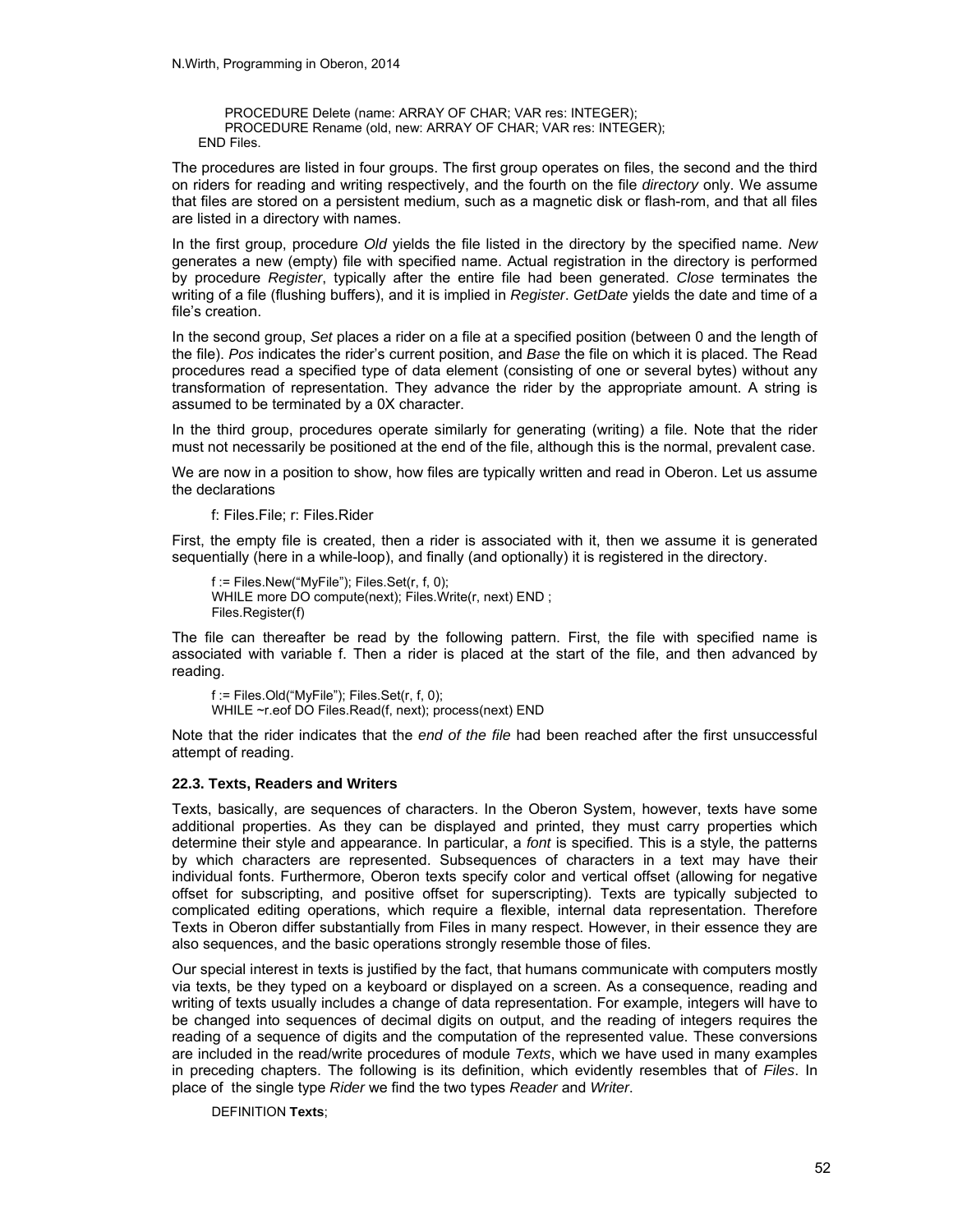```
 IMPORT Files, Fonts; 
  CONST replace = 0; insert = 1; delete = 2;
     Inval = 0; Name = 1; String = 2; Int = 3; Real = 4; Char = 6; 
   TYPE Text = POINTER TO RECORD 
       len: INTEGER 
     END ; 
     Buffer; 
     Reader = RECORD 
       eot: BOOLEAN; 
       fnt: Fonts.Font; 
       col, voff: INTEGER 
     END ; 
     Scanner = RECORD (Reader) 
       nextCh: CHAR; 
       line, class, i: INTEGER; 
       x: REAL; 
       c: CHAR; 
       len: INTEGER; 
       s: ARRAY 32 OF CHAR; 
     END ; 
     Writer = RECORD 
       buf: Buffer; 
       fnt: Fonts.Font; 
       col, voff: INTEGER; 
     END ; 
   PROCEDURE Open(t: Text; name: ARRAY OF CHAR); 
   PROCEDURE Delete(t: Text; beg, end: LONGINT); 
   PROCEDURE Insert(t: Text; pos:INTEGER; b: Buffer); 
   PROCEDURE Append(t: Text; b: Buffer); 
   PROCEDURE ChangeLooks 
      (T: Text; beg, end: INTEGER; sel: SET; fnt: Fonts.Font; col, voff: INTEGER); 
   PROCEDURE OpenReader (VAR r: Reader; t: Text; pos: INTEGER); 
   PROCEDURE Read (VAR r: Reader; VAR ch: CHAR); 
   PROCEDURE Pos (VAR r: Reader): INTEGER; 
   PROCEDURE OpenScanner (VAR S: Scanner; t: Text; pos: INTEGER); 
   PROCEDURE Scan (VAR S: Scanner); 
   PROCEDURE OpenWriter (VAR w: Writer); 
   PROCEDURE SetFont (VAR w: Writer; fnt: Fonts.Font); 
  PROCEDURE SetColor (VAR w: Writer; col: INTEGER);
   PROCEDURE SetOffset (VAR w: Writer; voff: INTEGER); 
   PROCEDURE Write (VAR w: Writer; ch: CHAR); 
   PROCEDURE WriteLn (VAR w: Writer); 
   PROCEDURE WriteString (VAR w: Writer; s: ARRAY OF CHAR); 
  PROCEDURE WriteInt (VAR w: Writer; x, n: INTEGER);
   PROCEDURE WriteHex (VAR w: Writer; x: INTEGER); 
   PROCEDURE WriteReal (VAR w: Writer; x: REAL; n: INTEGER); 
   PROCEDURE WriteRealFix (VAR w: Writer; x: REAL; n, k: INTEGER); 
   PROCEDURE Load (VAR r: Files.Rider; t: Text); 
   PROCEDURE Store (VAR r: Files.Rider; t: Text) 
END Texts.
```
Procedure *OpenWriter* uses as defaults a standard font, black color, and zero offset.

Simple, sequential reading and writing of a text now follow the patterns of reading and writing a file. Let us assume the following declarations of variables:

T: Texts.Text; R: Texts.Reader; W: Texts. Writer:

NEW(T); Texts.Open(T, "MyName"); Texts.OpenReader(R, T, 0); Texts.Read(R, ch); WHILE ~R.eot DO *process*(ch); Texts.Read(R, ch) END

NEW(T); Texts.Open(T, "MyName"); Texts.OpenWriter(W); generate(ch) WHILE *more* DO Texts.Write(W, ch); *generate*(ch) END ;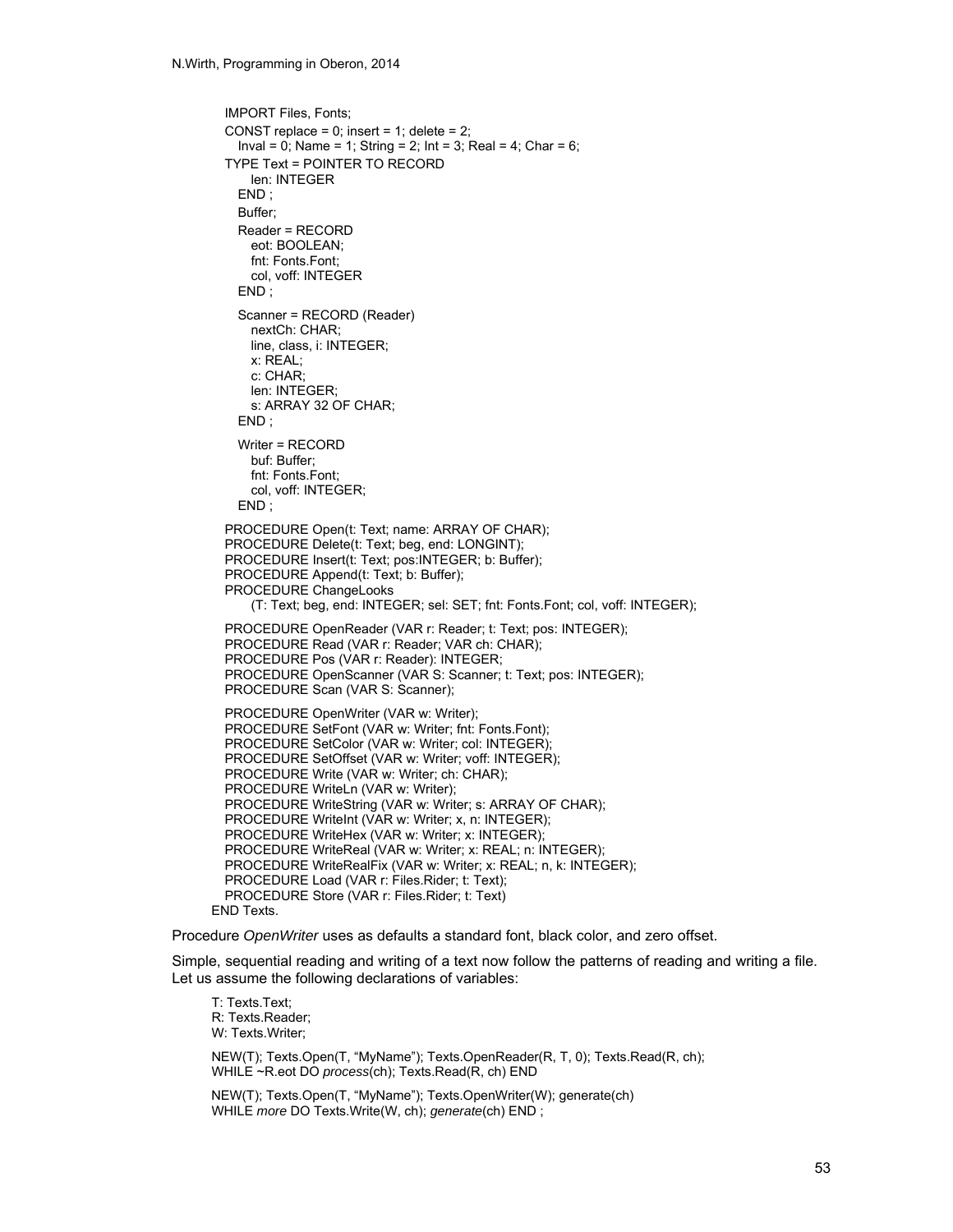#### Texts.Append(T, W.buf)

Note that the Oberon paradigm is to write a text, or a piece of text, first into a buffer, and thereafter insert or append it to a text. This is done for reasons of efficiency, because the possibly needed rendering of the text, for example on a display, can be done once upon insertion of the buffered piece of text rather than after generating each character.

Very often one wants to read a text consisting of a sequence of items which are not all of the same type, such as numbers, strings, names, etc. When using procedures reading items of a fixed type, the programmer must know the exact sequence in which the various items will appear in the text. Typically one does not know, and even if a specific order is specified, mistakes may occur. So one should like to have available a reading mechanism that reads items one at a time, but lets the program determine what type of item was read, and take further steps accordingly. This facility is provided in the Oberon text module by the machanism called *scanning*. In place of a *Reader* we use a *Scanner*. Procedure *Scan(S)* then reads the next item. Its kind can be determined by inspecting the field *S.class*, and its value accordingly is given by *S.i* in the case an integer was read, *S.x* if a real number was read, *S.s* if a name or a string was read. This scheme has proven to be most useful because of its flexibility. It defines the following syntax for texts to be scanned. Blanks and line ends serve to separate consecutive items.

item = name | integer | real | longreal | string | SpecialChar.  $name = letter {letter | digit}.$ integer = [sign] digit {digit} | digit {digit | hexdig} "H". hexdig = "A" | "B" | "C" | "D" | "E" | "F".  $sign = [$ "-"]. real  $=$  [sign] digit {digit} ... " digit {digit} [("E"|"D") [sign] digit {digit}].

A string is any sequence of any characters (except quotes) enclosed in quotes. Special characters are are all characters except letters, digits, and the quote mark.

#### **22.4. Standard Input and Output**

In order to simplify the description of input and output of texts in simple cases, the Oberon system introduces some conventions and global variables. We call this source of input and sink of output *standard* input and output.

Standard output sink is the text *Log* defined as global variable in module *Oberon*. Given a global writer W, the text, previously written by Write procedures into the writer's buffer (W.buf) is sent to the displayed *Log* text by the statement

```
Texts.Append(Oberon.Log, W.buf)
```
The standard input is often assumed to be the text following the command which invoked execution of a given procedure. This input text is identified by the variable *Par* in module *Oberon*. It is considered as parameter of the invoked command, and it is typically read by the scanning mechanism described above. The necessary statements are:

Texts.OpenScanner(S, Oberon.Par.text, Oberon.Par.pos); Texts.Scan(S)

The first item thus read may be the first item of the desired text, or it may be the name of the text file to be scanned, or something else, according to the specification of the individual command. The following conventions have established themselves for the designation of input texts. Assume that the command (procedure) name is followed by

- an identifier (possibly qualified). Then this is the name of the input text (input file),
- an asterisk (\*). Then the marked viewer (window) contains the input text,
- an @ symbol. Then the most recent text selection is the beginning of the input text,
- an arrow (^). Then the most recent selection denotes the file name of the input text.

These conventions are expressed by the following function procedure yielding the designated input text:

PROCEDURE This\*(): Texts.Text; VAR beg, end, time: INTEGER; S: Texts.Scanner; T: Texts.Text; v: Viewers.Viewer; BEGIN Texts.OpenScanner(S, Oberon.Par.text, Oberon.Par.pos); Texts.Scan(S);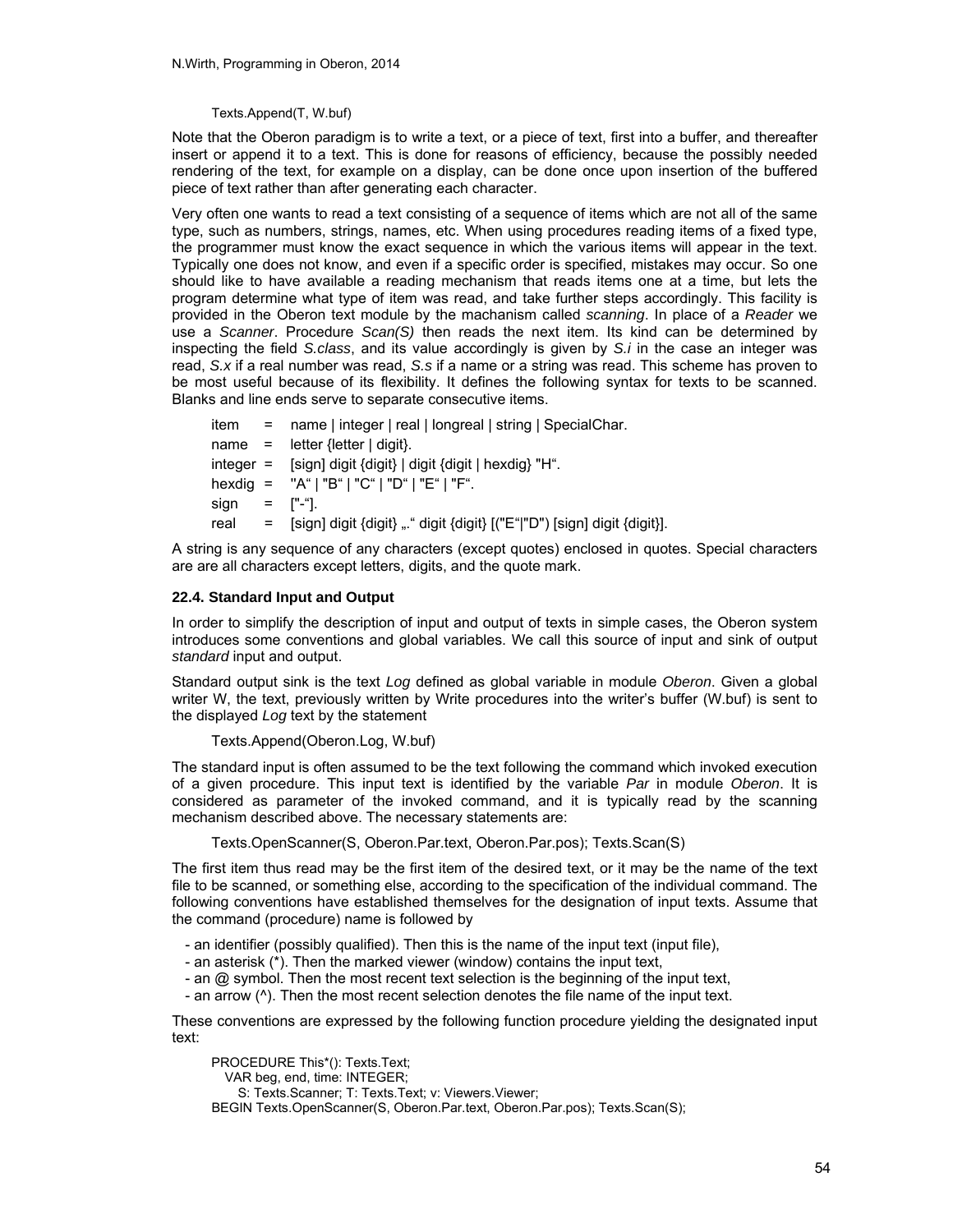```
 IF S.class = Texts.Char THEN 
     IF S.c = "*" THEN (*input in marked viewer*) 
       v := Oberon.MarkedViewer(); 
        IF (v.dsc # NIL) & (v.dsc.next IS TextFrames.Frame) THEN 
         T = v.dsc.next(TextFrames.Frame).text; beg := 0
        END 
     ELSIF S.c = "@" THEN (*input starts at selection*) 
        Oberon.GetSelection(T, beg, end, time); 
        IF time < 0 THEN T := NIL END 
    ELSIF S.c = "\uparrow" THEN (*selection is the file name*)
        Oberon.GetSelection(T, beg, end, time); 
        IF time >= 0 THEN (*there is a selection*) 
          Texts.OpenScanner(S, Oberon.Par.text, Oberon.Par.pos); Texts.Scan(S); 
          IF S.class = Texts.Name THEN (*input is named file*) 
            NEW(T); Texts.Open(T, S.s); pos := 0 
          END 
       END 
     END 
   ELSIF S.class = Texts.Name THEN (*input is named file*) 
    NEW(T); Texts.Open(T, S.s); pos = 0FND RETURN T 
END This;
```
Let us assume that this function procedure is defined in module *Oberon*, together with the global variable *pos*, indicating the position in the text where input is to start. The following program for copying a text may serve as a pattern for selecting the input according to the conventions postulated above.

```
MODULE ProgramPattern; 
   IMPORT Texts, Oberon; 
   VAR W: Texts.Writer; (*global writer*) 
   PROCEDURE copy(VAR R: Texts.Reader); 
     VAR ch: CHAR; 
   BEGIN Texts.Read(R, ch); 
     WHILE ~R.eot DO Texts.Write(W, ch); Texts.Read(R, ch) END 
   END copy 
   PROCEDURE SomeCommand*; 
     VAR R: Texts.Reader; (*local reader*) 
   BEGIN Texts.OpenReader(R, Oberon.This.text, Oberon.Par.pos); 
     copy(R); Texts.Append(Oberon.Log, W.buf) 
   END SomeCommand; 
BEGIN Texts.OpenWriter(W)
```
END ProgramPattern.

Module *Oberon* can be considered as the core of the Oberon system housing a small number of global resources. These include the previously encountered output *Log*, and the record *Par*, specifying the viewer, frame, and text in which the activated command lies, and hence providing access to its input parameters. Here we show only an excerpt of the definition of module Oberon:

```
TYPE ParList = POINTER TO RECORD 
            vwr: Viewers.Viewer; 
            frame: Display.Frame; 
           text: Texts.Text;
            pos: INTEGER; 
   END ; 
VAR Log: Texts.Text; 
   Par: ParList;
```
PROCEDURE Time (): LONGINT;

PROCEDURE AllocateUserViewer (DX: INTEGER; VAR X, Y: INTEGER); PROCEDURE AllocateSystemViewer (DX: INTEGER; VAR X, Y: INTEGER); (\*provide coordinates X and Y for a new viewer to be allocated\*)

PROCEDURE GetSelection (VAR text: Texts.Text; VAR beg, end, time: LONGINT);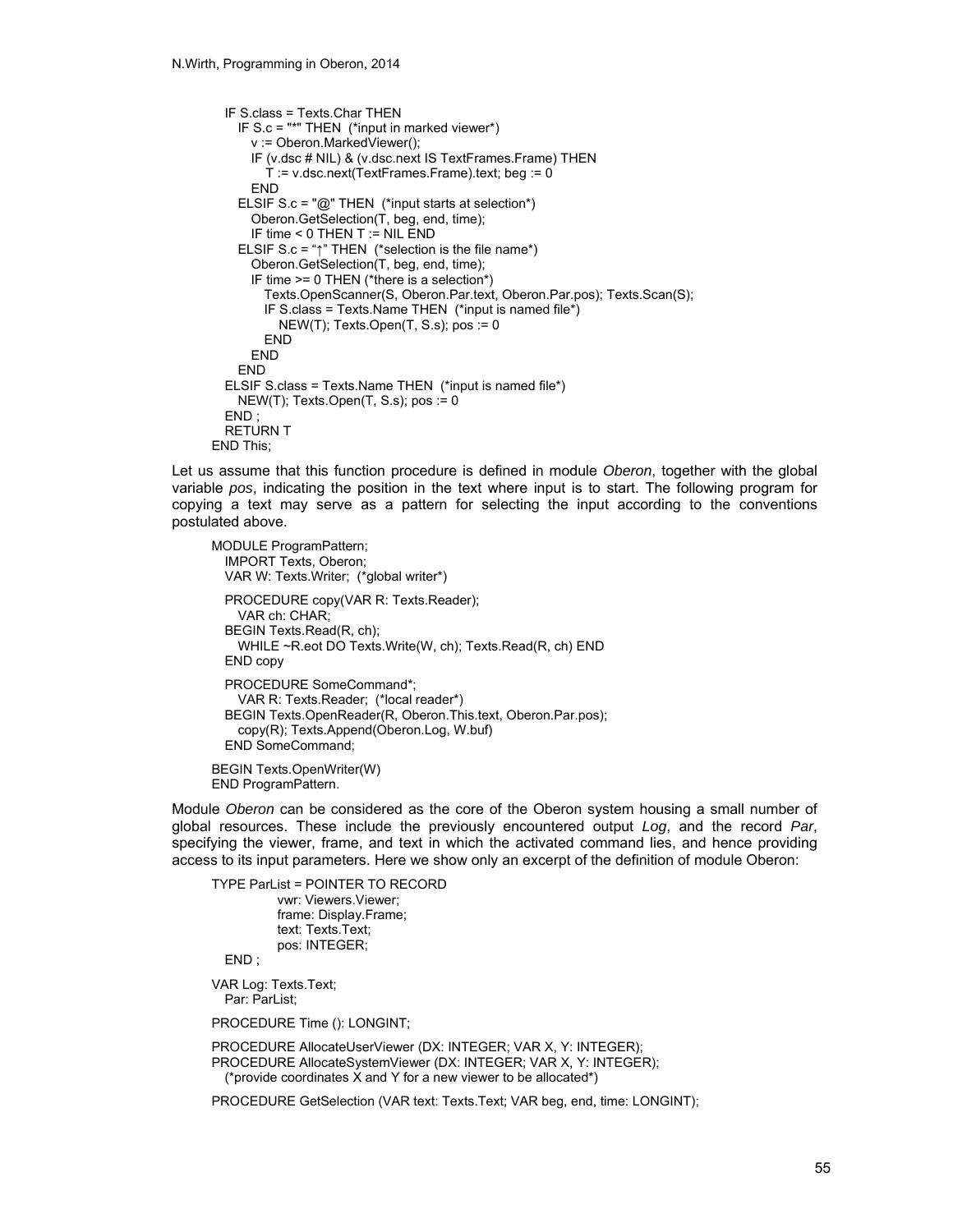To conclude this introduction to Oberon conventions about input and output, we show how a new viewer (window) is opened, and how the output text is directed into this text viewer. Optimal positioning of the new viewer is achieved by procedure *Oberon.AllocateViewer*, with the specified set of standard, frequently needed commands in the title bar.

PROCEDURE OpenViewer(T: Texts.Text); VAR V: MenuViewers.Viewer; X, Y: INTEGER; BEGIN Oberon.AllocateUserViewer(Oberon.Mouse.X, X, Y); V := MenuViewers.New(TextFrames.NewMenu( "Name", "System.Close System.Copy System.Grow Edit.Search Edit.Store"), TextFrames.NewText(T, 0), TextFrames.menuH, X, Y) END OpenViewer;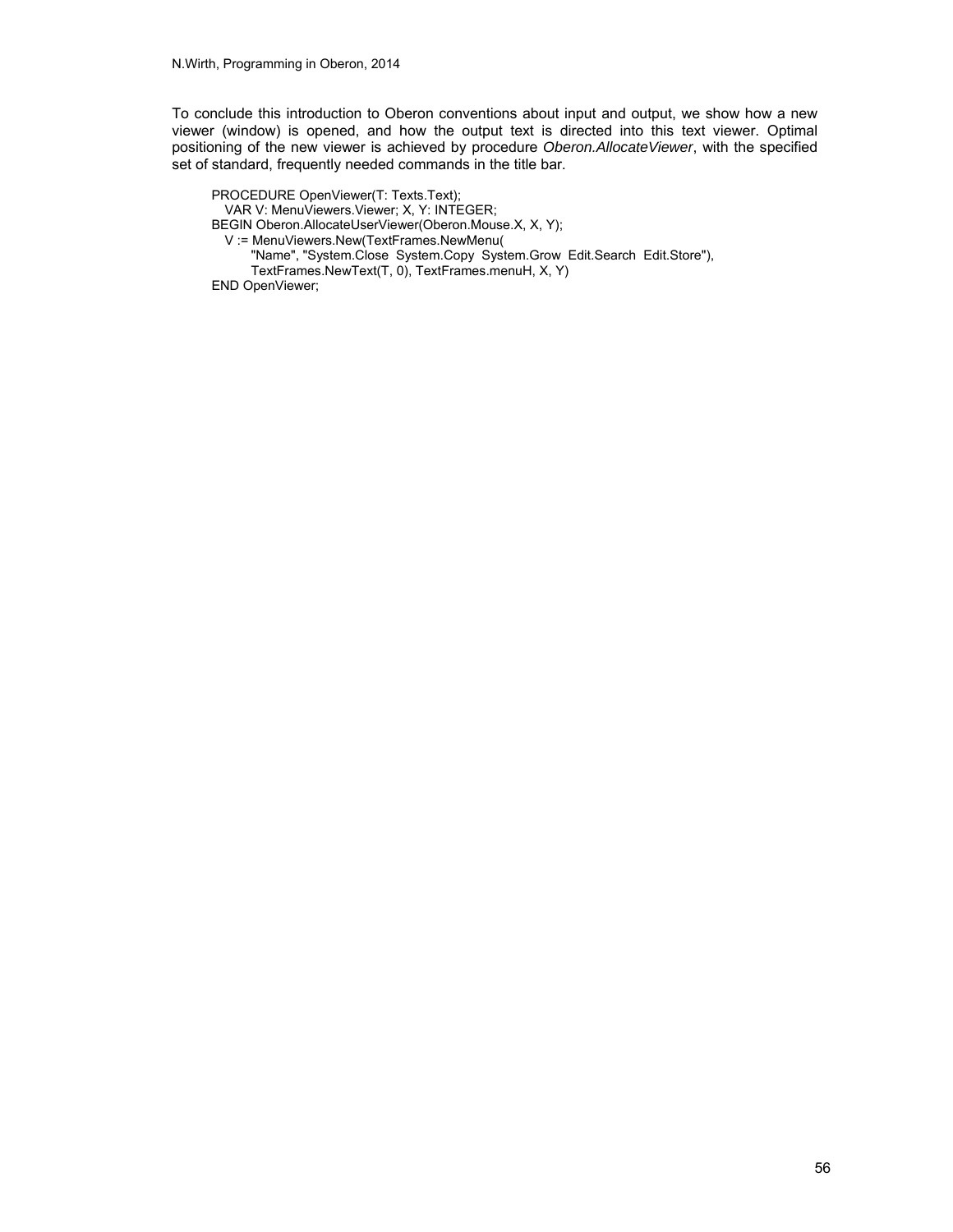## **Part 4**

### **23. Object-oriented Programming**

### **23.1. The origins of object-oriented programming**

The term object-oriented programming (OOP) originated around 1975. It expressed a shift in the paradigm of programming. In the conventional, procedural programming style the *algorithm* stands in the foreground of the programmer's concerns, the algorithm operating on a set of data. In the objectoriented view the *data* stand in the foreground, the data on which algorithms are applied, and which are grouped into what is now called an *object.*

Programming is a notoriously difficult task, and the rapidly increasing power of modern computers made the situation worse. The tasks to be modeled and solved became more and more complicated. Their complexity often surpassed the capabilities of the human mind. In this situation, it is not surprising that the demand for better tools, for a new discipline, even for panaceas became urgent and ardent. The new paradigm of object-oriented programming was therefore welcomed, as their proponents raised hopes for an easier approach to complex problems. Partly, these hopes were exaggerated, partly the essence of OOP was driven to unwise extremes for the sake of unity of doctrine. For example, even simple integers were to be regarded as objects in the new sense. What was this "new sense"?

Before we try to answer this question, we should point out that the notion, but not the term OOP was introduced at least 10 years earlier. In 1965 the language Simula was introduced as a variant of Algol adapted to and extended for the needs of simulation of systems governed by discrete events. (What later became objects were then called elements). A well-known example of such a system was a supermarket. Here customers, merchandise, cashiers, personnel, shelves, carts, were all modeled as objects, and they formed classes. For modeling such systems, this was the obvious approach. Only ten years later, under the leadership of Smalltalk, was the new viewpoint extended to other applications. Of foremost interest were operating systems, where resource pools, processors, windows, texts and devices became regarded as autonomous agents. Graphics editors were another suitable application. They are used to handle various figures such as lines, circles, rectangles, ellipses, text captions, each forming their own class.

In these examples, the objects constitute almost autonomous entities, in the simulated models as well as the operating systems. They not only feature attributes and properties common to all members of their class, but also a common behavior represented by associated procedures. These are typically activated by a "higher power" such as a scheduler in the case of simulation, or a human being in the case of an operating system or a graphics editor. Both data and procedures together constitute and characterize objects.

The designers of Smalltalk clearly wished to present not only a new language, but also a new paradigm, a new approach to programming. To be effective and convincing in this endeavor, they provided also a new terminology to underscore a different quality of programming. In this effort, record-structured variables became *objects*, their associated procedures became *methods*, a data type became a *class*, and calling a procedure is now termed *sending a message* to an object. This is denoted as

### object.method (message)

In Simula, the ancestor of OOP, there was not a set of methods to be invoked by messages, but rather a single coroutine representing the algorithmic behavior of the simulated object, which was regarded as continuously alive. We may now consider the parts between breakpoints as methods, although the analogy is somewhat lacking. For example, a customer of the supermarket would be characterized by first entering the scene, picking up a cart, wandering along the shelves, picking up merchandise, passing a cashier, and finally returning the cart and leaving the scene. Objects (customers) would emerge (be allocated), proceed, and leave (be deallocated). Hence, typically a dynamic data structure, a linked list, is used to represent the set of currently involved objects.

It now seems that OOP merely provides (or dictates?) a different view of familiar programming concepts, but does not require any additional features in a language, except perhaps some notational conventions. The same old contents in a new form? Subsequently, we will investigate this question.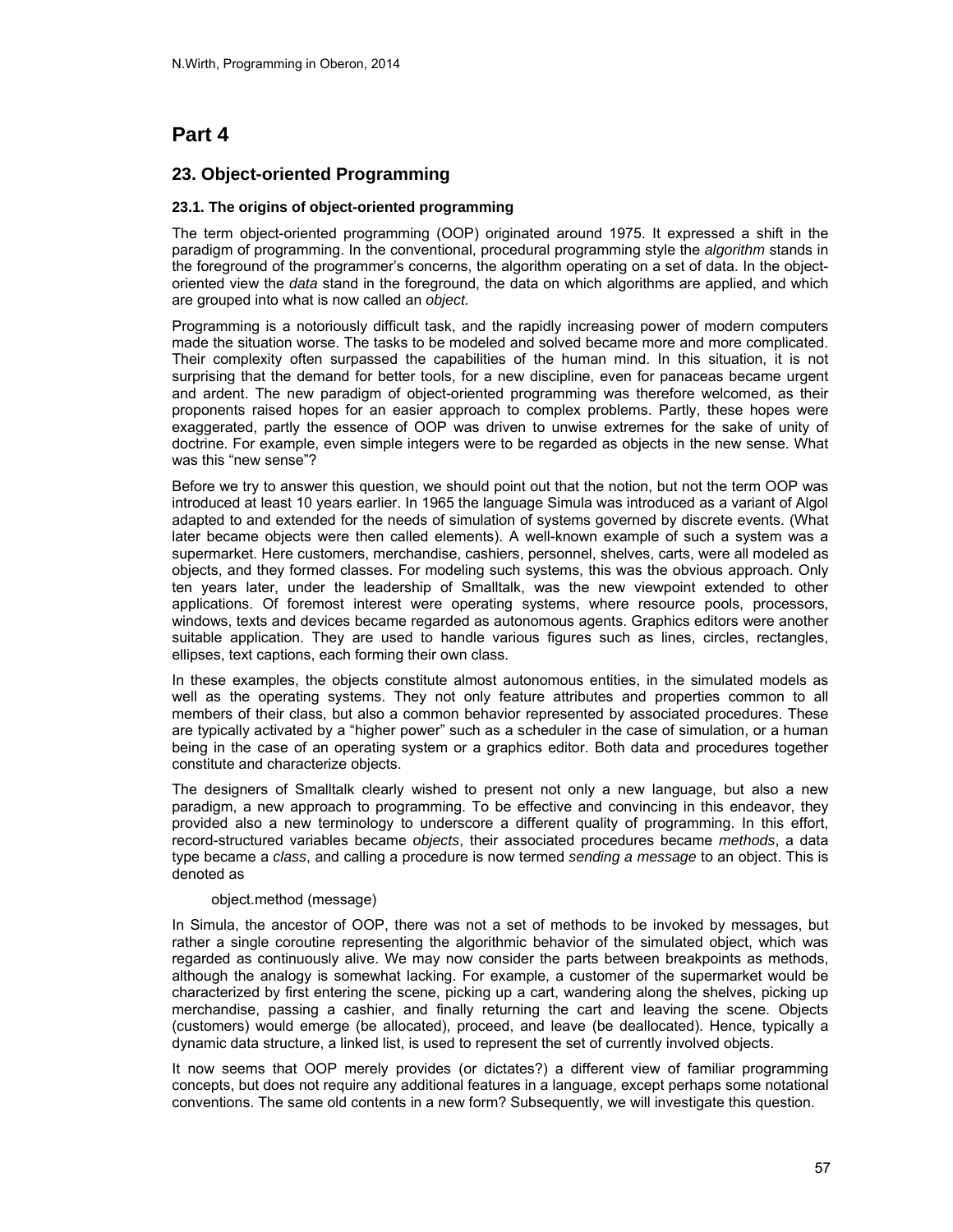#### **23.2. Type extensions and inhomogeneous data structures**

Let us consider a simple, rudimentary line drawing editor. It is typical for many applications in so far as it operates on a set of objects. In this case, the objects are straight lines, rectangles, circles, ellipses, text captions, and others. These objects are typically represented as a linked list, to which it is easy to add and delete new instances.

However, using a statically typed language, we immediately encounter a difficulty. Declaring each of the figures by its own record type, we are prevented from forming a single list. Declaring a separate list for each type of figure appears as artificial and cumbersome. On the other hand, integrating all figure types into a single declaration appears as equally contorted and cumbersome: First, a discrimination field is necessary, subsequently giving rise to various IF statements. Second, a single declaration will contain record fields that pertain to only a few, but not to all figure types. Whatever one chooses to do, the solution remains unsatisfactory.

We therefore introduce a new feature in the language Oberon. It is called *type extension.* Basically, in our example, we declare a *base type* called *Figure*, and then a derived type for each individual kind of figure, here called *Line, Rectangle, Circle,* etc. The key is that each instance of these subtypes is *also* considered as of its base type *Figure.* Such declarations of derived types have the form:

RecordType = "RECORD" "(" TypeIdentifier ")" FieldListSequence "END".

The type identifier specifies the base type of the new, derived record type, which thereby becomes a subtype. Evidently, it now becomes possible to define entire hierarchies of types. Consider our example:

TYPE Figure = POINTER TO FigureDesc;

```
FigureDesc = RECORD (*this is the base type*) 
   x, y, w, h: INTEGER; (*coordinates, width and height of object*) 
   next: Figure (*next in list of figures*) 
END ; 
RectangleDesc = RECORD (FigureDesc) lw: INTEGER END ; 
CircleDesc = RECORD (FigureDesc) radius: INTEGER END ; 
EllipseDesc = RECORD (FigureDesc) a, b: INTEGER END ; 
CaptionDesc = RECORD (FigureDesc) cap: ARRAY 32 OF INTEGER END ; 
LineDesc = RECORD (FigureDesc) END
```
Accordingly, a descriptor of a rectangle consists of the fields x, y, w, h, and lw (line width), the one for a circle of the fields x, y, w, h, radius, the one for an ellipse of x, y, w, h, a, b, and the one for a text caption of x, y, w, h, cap. The derived types retain all fields of the base type. In object-oriented terminology, they are said to *inherit* the properties of the base. We will not adopt this anthropomorphic term.

We call the derived types *extended* types, because they extend the base type with additional properties. In object-oriented terminology, the base type is called an *abstract type*, on which the *concrete types,* the extended types, rest. All of them are compatible also with their base type. Therefore, it is possible to link them into a single list through the base type's field *next*, and therefore to build data structures that contain elements of different types, that is, *inhomogeneous structures*. For many applications, this is an important and necessary requirement.

When, for example, traversing such an inhomogeneous list, it may be necessary to determine the type of each encountered object. It is only known that every element in the list is of type *Figure*, but now we wish to determine the subtype of an individual element. This is possible through the new facility of the *type test*, which is classified as a Boolean expression, and has the form (syntax)

expression = variable "IS" identifier.

Assume a variable *p* of type *Figure*, then the traversal of a list and the discriminated application of a drawing procedure can be expressed as follows:

```
WHILE p # NIL DO 
     IF p IS Line THEN DrawLine(p) 
     ELSIF p IS Circle THEN DrawCircle(p) 
     END ; 
     p := p.next 
END
```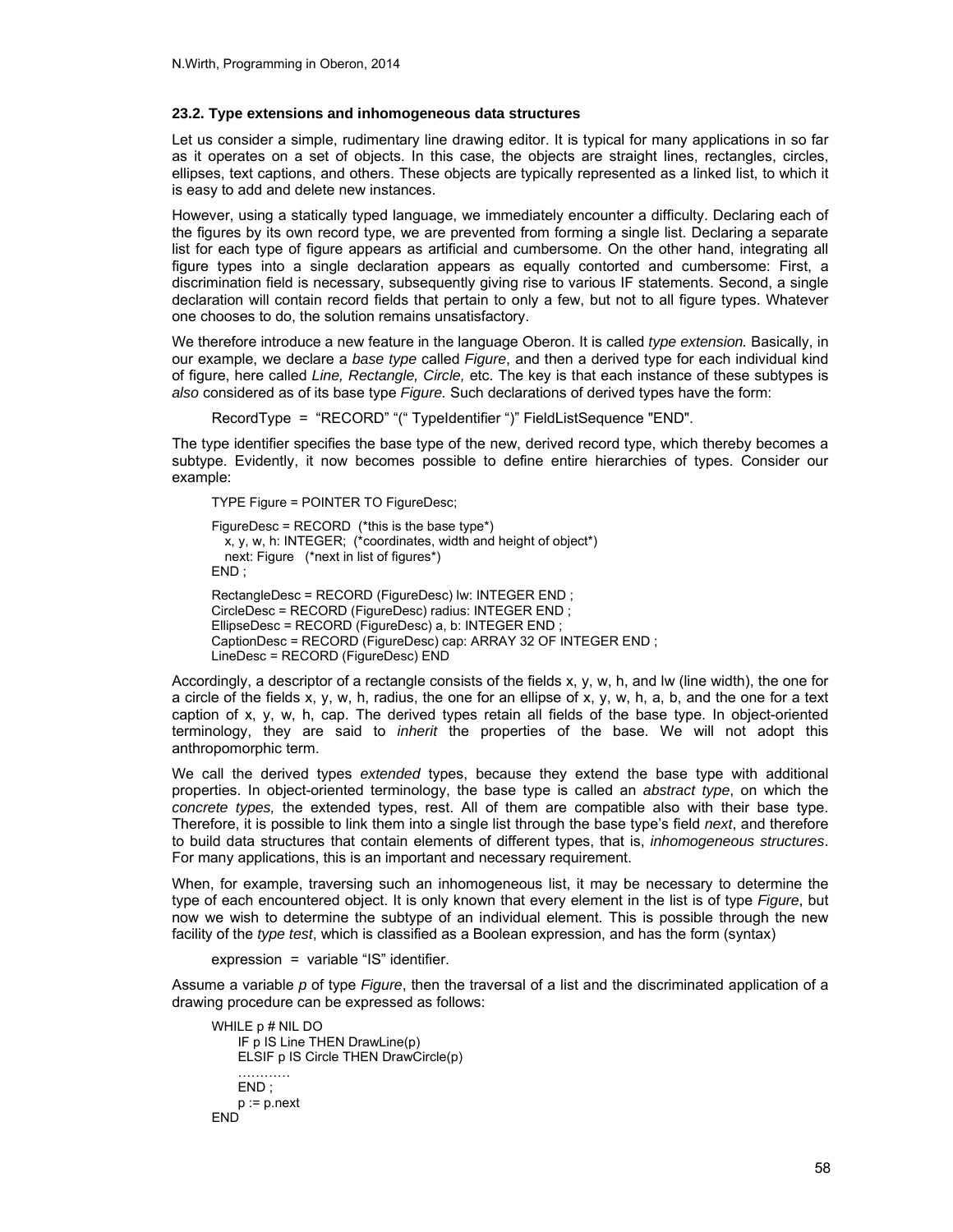We will discover in the next section that there is actually a better, shorter way of expressing this action.

The type test is a necessary feature, because Oberon has deviated from the dogma of strictly static data typing. Note, however, that the actual type T of a variable declared to be of base type T0 can only be a subtype of T0. A *Figure* can be a *Line, Circle,* etc., but not, for example, an integer. Type tests are therefore not needed for most data accesses. Furthermore, type tests can be implemented very efficiently.

In addition to the type test, Oberon also offers the construct of *type guard*, which has the form of a selector in variable designators.

designator = qualident  $\{$  "." ident | "[" Explist "]" | " $($ " qualident ")" | "^" }.

Consider the example of the designator

p(Circle).radius

The simple designator *p.radius* would not be acceptable, because *p* is of type *Figure*, which does not feature a field *radius*. With the type guard, the programmer can ascertain that in this case *p* is *also* of type *Circle*, in which case the field *radius* is indeed applicable. Whereas *p* is of base type *Figure, p(Circle)* is of type *Circle*. Of course, it must be assumed that the programmer has made sure that his claim is correct, and the system will have to check whether this is indeed so (at run time). The type guard in a sense resembles an array index, where a system must check whether the actual index lies within the specified array bounds.

#### **23.3. Methods**

It has already been remarked that objects are characterized not only by their attributes (data), but also by their behavior, by their procedures. Just as attributes may differ among various subtypes, so may their behavior. Therefore, it is sensible to associate the procedures directly with individual objects or at least their subtypes. In strongly object-oriented languages this is achieved by letting class declarations specify associated procedure declarations. In Oberon, we use what is available and refrain from introducing new features. We simply add to a record's data fields other fields that represent procedures, that is, are of procedure types. We redefine our example of the type Figure accordingly. Let us assume the two operations of drawing and marking figures.

FigureDesc = RECORD x, y, w, h: INTEGER; draw: PROCEDURE (f: Figure); mark: PROCEDURE (f: Figure: on: BOOLEAN); next: Figure (\*next in list of figures\*) END ;

Whereas in strictly object-oriented languages methods are automatically associated with every object upon its creation, in Oberon this must be achieved by explicit assignments. Such initial assignments are called *installations* (of procedures). For example:

VAR c: Circle;

NEW(c); c.x := ….. ; c.draw := DrawCircle; c.mark := MarkCircle; …

The call of a method, i.e. of an object-bound procedure, is expressed as in the following example:

c.mark(c, TRUE)

The association of type-specific procedures to every object has the substantial advantage that subclass-discriminating conditional statements can be avoided. For example, the above call automatically activates the appropriate *MarkCircle* procedure without having to execute a sequence of if statements distinguishing between lines, circles, rectangles etc. This contributes to efficiency. The drawing of all objects in a list is now expressed quite simply as

WHILE  $p \#$  NIL DO p.draw(p);  $p := p$ .next END

and in each call automatically the appropriate drawing procedure is activated.

#### **23.4. Handlers and Messages**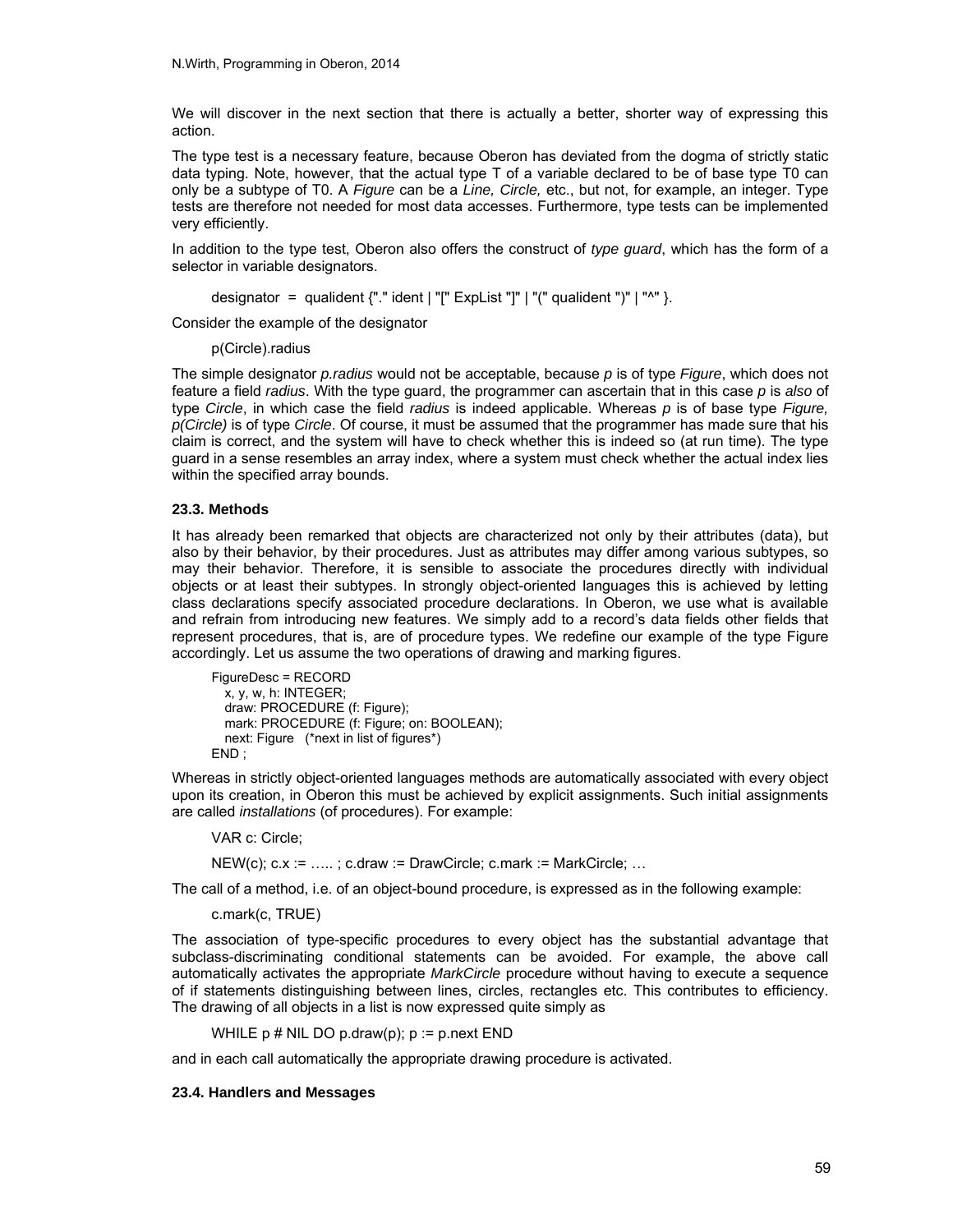In Part 3 of this text, the importance of proper decomposition (modularization) of systems was emphasized. A module restricts the visibility of declarations and incorporates the concept of information hiding. In object-oriented languages a type definition, i.e. a class declaration, assumes the role of a module, also in the sense of unit of separate compilation. In Oberon, we prefer to keep the constructs expressing information hiding, and those for type and procedure definition separated and independent. Hence, every module may contain one or several type definitions, and perhaps none at all.

Nevertheless, considering a data type and its operators as a logical unit, and to hide details of implementation, are old and proven techniques manifest in the concept of the abstract data type. Particularly for complex objects it is highly desirable that the various subtypes can be defined and implemented by separate teams of programmers, and this perhaps years after the definition of the basis was completed and had been published or distributed. It is desirable to be able to define every derived type in its own module. This demand also holds for base types, with operators applying to the set of objects (in contrast to individual objects) defined in the base module, as well as for those defining the derived type in client modules. Among such operations we mention the so-called *broadcast*, the traversal of the objects' data structure (list, tree) with application of a method to every element. Declarations of such broadcasts are thus inherently confined to the base module.

Now it may happen that a subtype introduces its specific operations, including some that are not shared by other subtypes. Obviously, it is desirable that also these operations can be broadcast with the respective procedure defined in the base module, even if the new operators were introduced years after the base had been established. The base, however, cannot be changed nor accessed, because in the meantime it might have been distributed to many customers. How can this dilemma be resolved?

The solution lies in replacing the set of methods by a single procedure, which discriminates between the various methods. Such a single procedure we call a *handler*. It has only two parameters: The object to which it is applied, and an identification of the operation with its actual parameters. The second parameter has the form of a record, and we call it a *message*. For such a message type to be capable of denoting any operation, even those to be introduced in the future, the same feature is used as for adding new types derived from old ones: *Type extension*. Let us explain this solution by our example of the graphics editor.

First, the declaration of the base type now becomes

```
FigureDesc = RECORD 
   x, y, w, h: INTEGER; (*coordinates, width and height of object*) 
   handle: Handler; 
   next: Figure (*next in list of figures*) 
END ;
```
with the procedure type *Handler* being defined as

Handler = PROCEDURE (f: Figure; VAR msg: Message)

and the new type *Message* by the (extensible) null record

Message = RECORD END

If certain operations applying to all objects are already known at the time of defining the base type (which is usually the case), the respective message (sub)types are directly declared, as for example:

DrawMsg = RECORD (Message) END ; MarkMsg = RECORD (Message) on: BOOLEAN END ; MoveMsq = RECORD (Message) dx, dy: INTEGER END;

As an aside, we note that the record field *next* need not be exported from the base module, thus keeping the structure of the set of objects (list, tree) and its operations, such as traversal, hidden and flexible. A broadcast can now be specified as follows:

```
PROCEDURE Broadcast(VAR msg: Message); 
   VAR f: Figure; 
BEGIN f := root; (*root is a global variable in the base module*)
  WHILE f # NIL DO f.handle(f, msg); f := f.next END
END Broadcast
```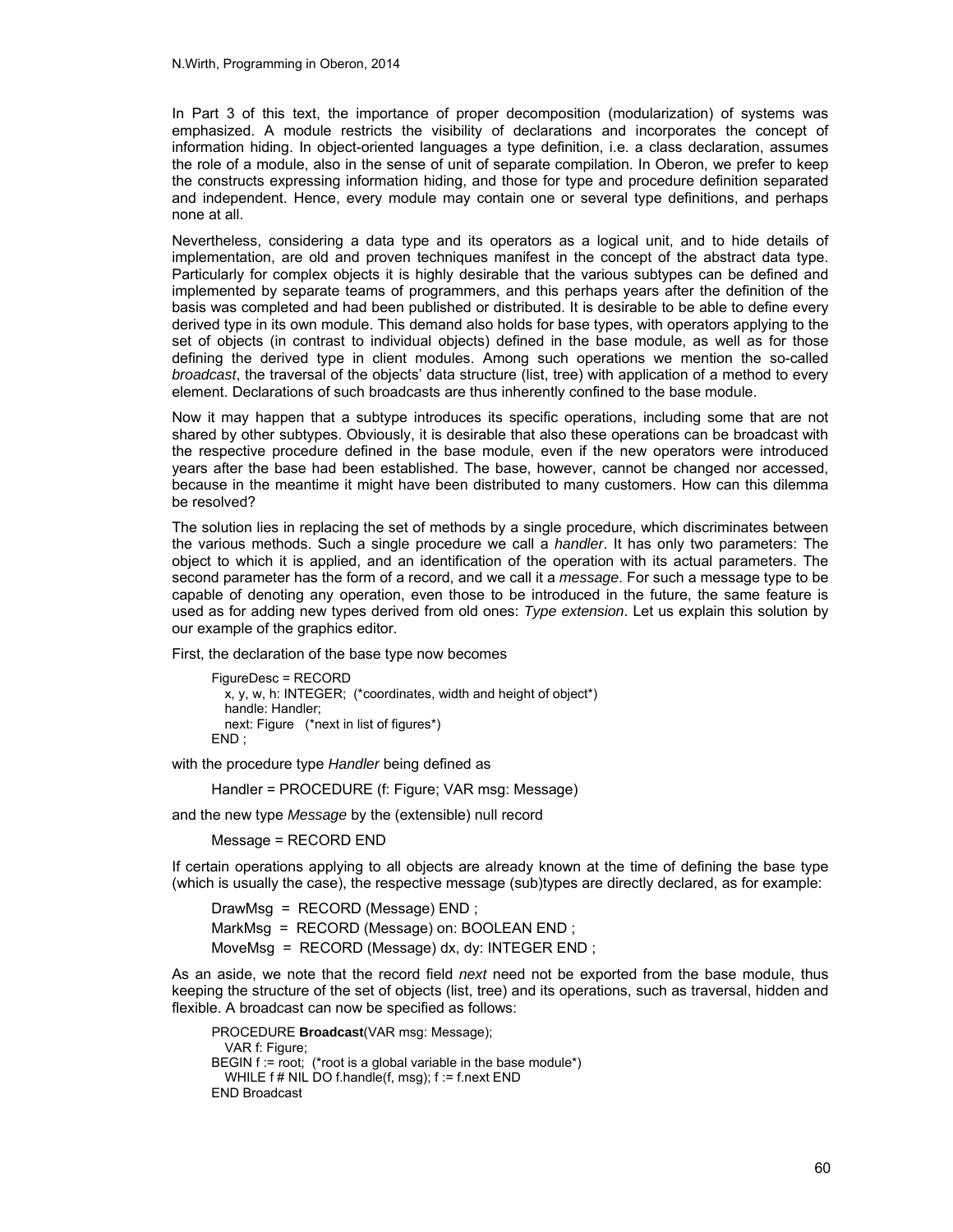Whenever a concrete figure type is introduced, this will typically be done in a new client module importing the base module *Figures*. In addition to the new subtype, for example *Rectangle*, its associated handler is declared following the pattern shown below. This handler is installed in the field *handle* of every object of type *Rectangle*.

```
PROCEDURE Handle(f: Figure; VAR msg: Message); 
     VAR r: Rectangle; 
BEGIN r := f(Rectangle); 
     IF msg IS DrawMsg THEN (*draw rectangle r*) 
     ELSIF msg IS MarkMsg THEN MarkRectangle(r, msg(MarkMsg).on) 
     ELSIF msg IS MoveMsg THEN 
         INC(r.x, msg(MoveMsg).x); INC(r.y, msg(MoveMsg).y) 
     ELSIF … 
     END 
END Handle 
PROCEDURE Handle(f: Figure; VAR msg: Message); 
     VAR r: Rectangle; 
BEGIN r := f(Rectangle);
```

```
 CASE msg OF 
       DrawMsg: (*draw rectangle r*) | 
       MarkMsg: MarkRectangle(r, msg(MarkMsg).on) | 
       MoveMsg: INC(r.x, msg(MoveMsg).x); INC(r.y, msg(MoveMsg).y) 
     END 
END Handle
```
The statement for moving a single object f by displacements dX and dY is now somewhat complicated:

VAR msg: MoveMsg;

or

 $msg.dx := dX; msg.dy := dY; f.handle(f, msg)$ 

However, we must keep in mind that mostly messages are sent to objects indirectly, that is, when the recipient is not known by the sender. A good example is the broadcast:

 $msg.dx := dX; msg.dy := dY; Broadcast(msg)$ 

The particular flexibility of this technique using handlers and messages – sometimes identified as *polymorphism* – as well as its extensibility stems from the fact that "unknown" messages are simply ignored. They "fall through" the cascade of if – elsif statements in the handlers of objects to which the message does not apply.

Let us, for example, add a new module, say *Blinkers*, to our editor system. It contains the declaration of the derived type *Blinker* (BlinkerDesc). Let it require a new method, causing the object to blink in a certain rhythm. We represent it by the (derived) message *BlinkMsg*. Then the call of the handler of any other object in the global object list, through which a broadcast will propagate, will have no effect, because the case

ELSIF msg IS BlinkMsg THEN …

does not exist in the handler. The technique using handlers guarantees optimal, unlimited extensibility of existing systems by merely adding new modules on top of an existing hierarchy.

We summarise the technique as follows:

1. An *object* is represented by a pointer to a record. The record features a single, procedural field called *handle*. The procedure assigned to handle is called a *handler*. It features two parameters. The first designates the object to which the handler is applied. The second identifies the operation to be selected. It is a VAR parameter with record structure, and it is called a *message*.

2. The handler defines the behavior of an object. It is called with a message which is typically of an extension of type *Message* specific to the object type on hand.

3. The message parameter specifies the action to be taken by its (sub)type. Its record fields constitute the parameters of the action. Their number and types are specific to the particular message type and action.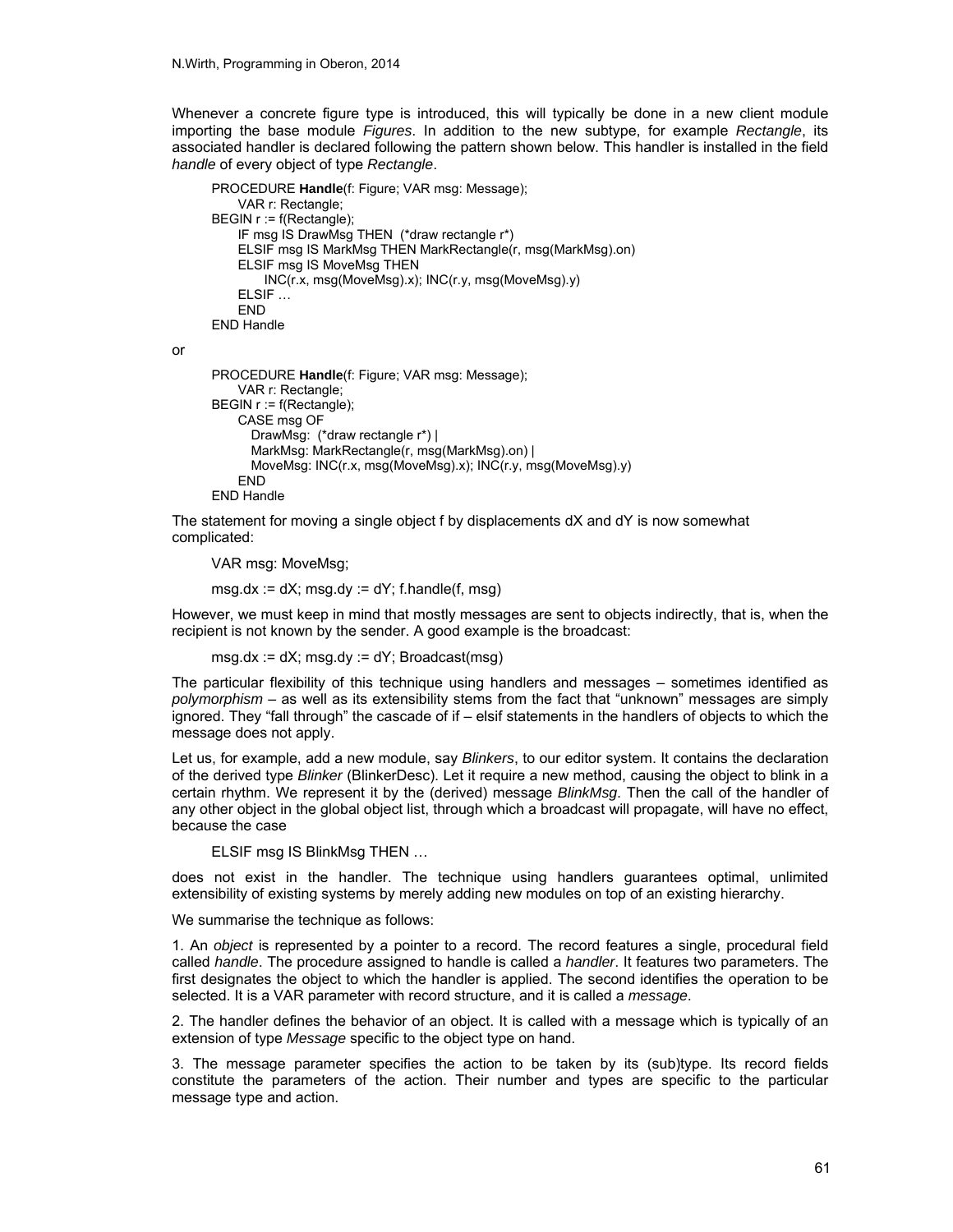4. The handler consists of a single if – elsif cascade. Type tests discriminate between the various message subtypes and thereby actions.

5. Assigning the handler to an object is called *installation*.

6. An action is initiated by first setting up the message and then *sending the message* to the object.

7. Messages may be *broadcast* to all objects of a heterogeneous data structure without knowledge of the nature of the structure. Inapplicable messages will simply be ignored.

This concludes our brief introduction to the object-oriented paradigm of programming. We realize that almost no language features had to be added to Oberon to support it. Apart from the already present facilities of records and of procedural types, only the notion of type extension is both necessary and crucial. It allows to construct hierarchies of types and to build inhomogeneous data structures. As a consequence of abandoning the rule of strictly static typing, the introduction of dynamic type tests became necessary. The further facility of the type guard is merely one of convenience.

The procedural style of programming, which is most appropriate in many applications, and the objectoriented style can co-exist in Oberon quite happily. If one chooses to program in the conventional, procedural style, one can ignore the object-oriented facilities, and they do not get in one's way.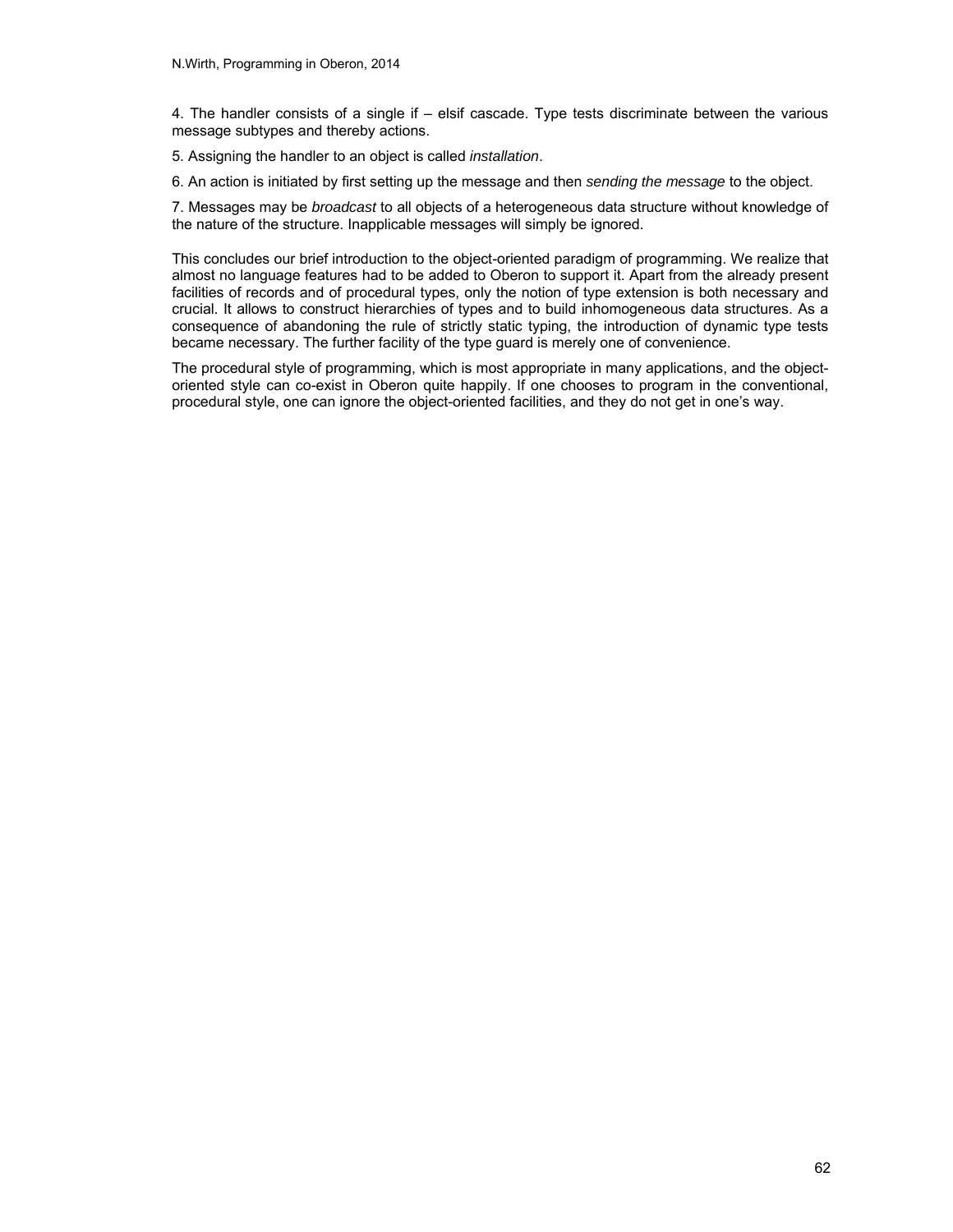## **Appendix**

### **1. The Syntax of Oberon**

```
ident = letter {letter | digit}.
number = integer | real.integer = digit \{digit\} | digit \{hexDigit\} "H".
real = digit {digit} "." {digit} [ScaleFactor]. 
ScaleFactor = ("E" | "D") ["+" | "-"] digit {digit}. 
hexDigit = digit | "A" | "B" | "C" | "D" | "E" | "F". 
digit = "0" | "1" | "2" | "3" | "4" | "5" | "6" | "7" | "8" | "9".
string = \frac{m}{r} {character} \frac{m}{r} | digit {hexdigit} "X".
qualident = [ident "."] ident. 
identdef = ident ["*"]. 
ConstantDeclaration = identdef "=" ConstExpression. 
ConstExpression = expression. 
TypeDeclaration = identdef "=" type.
type = qualident | ArrayType | RecordType | PointerType | ProcedureType. 
ArrayType = ARRAY length {"," length} OF type. 
length = ConstExpression. 
RecordType = RECORD ["(" BaseType ")"] FieldListSequence END. 
BaseType = qualident. 
FieldListSequence = FieldList {";" FieldList}. 
FieldList = [IdentList ":" type]. 
IdentList = \frac{1}{1} identdef {"," identdef}.
PointerType = POINTER TO type. 
ProcedureType = PROCEDURE [FormalParameters]. 
VariableDeclaration = IdentList ":" type. 
designator = qualident {"." ident | "[" ExpList "]" | "(" qualident ")" | "↑" }.
ExpList = expression {"," expression}. 
expression = SimpleExpression [relation SimpleExpression]. 
relation = "=" | "#" | "<" | "<=" | ">" | ">=" | IN | IS.
SimpleExpression = ["+"|"-"] term {AddOperator term}. 
AddOperator = "+" | "-" | OR.
term = factor {MulOperator factor}. 
MulOperator = "*" | "/" | DIV | MOD | "&".
factor = number | string | NIL | TRUE | FALSE | set | 
     designator [ActualParameters] | "(" expression ")" | "~" factor. 
set = \sqrt[n]{\ } [element \{\sqrt[n]{\ } element}] \sqrt[n]{\ }.
element = expression [".." expression]. 
ActualParameters = "(" [ExpList] ")" . 
statement = [assignment | ProcedureCall | 
      IfStatement | CaseStatement | WhileStatement | RepeatStatement | ForStatement]. 
assignment = designator ":=" expression.
ProcedureCall = designator [ActualParameters]. 
IfStatement = IF expression THEN StatementSequence 
      {ELSIF expression THEN StatementSequence} 
      [ELSE StatementSequence] 
      END. 
CaseStatement = CASE qualident OF case {"|" case} END. 
case = [qualident ":" StatementSequence]. 
WhileStatement = WHILE expression DO StatementSequence 
       {ELSIF expression DO StatementSequence} 
       END. 
StatementSequence = statement {";" statement}. 
ProcedureDeclaration = ProcedureHeading ";" ProcedureBody ident.
```